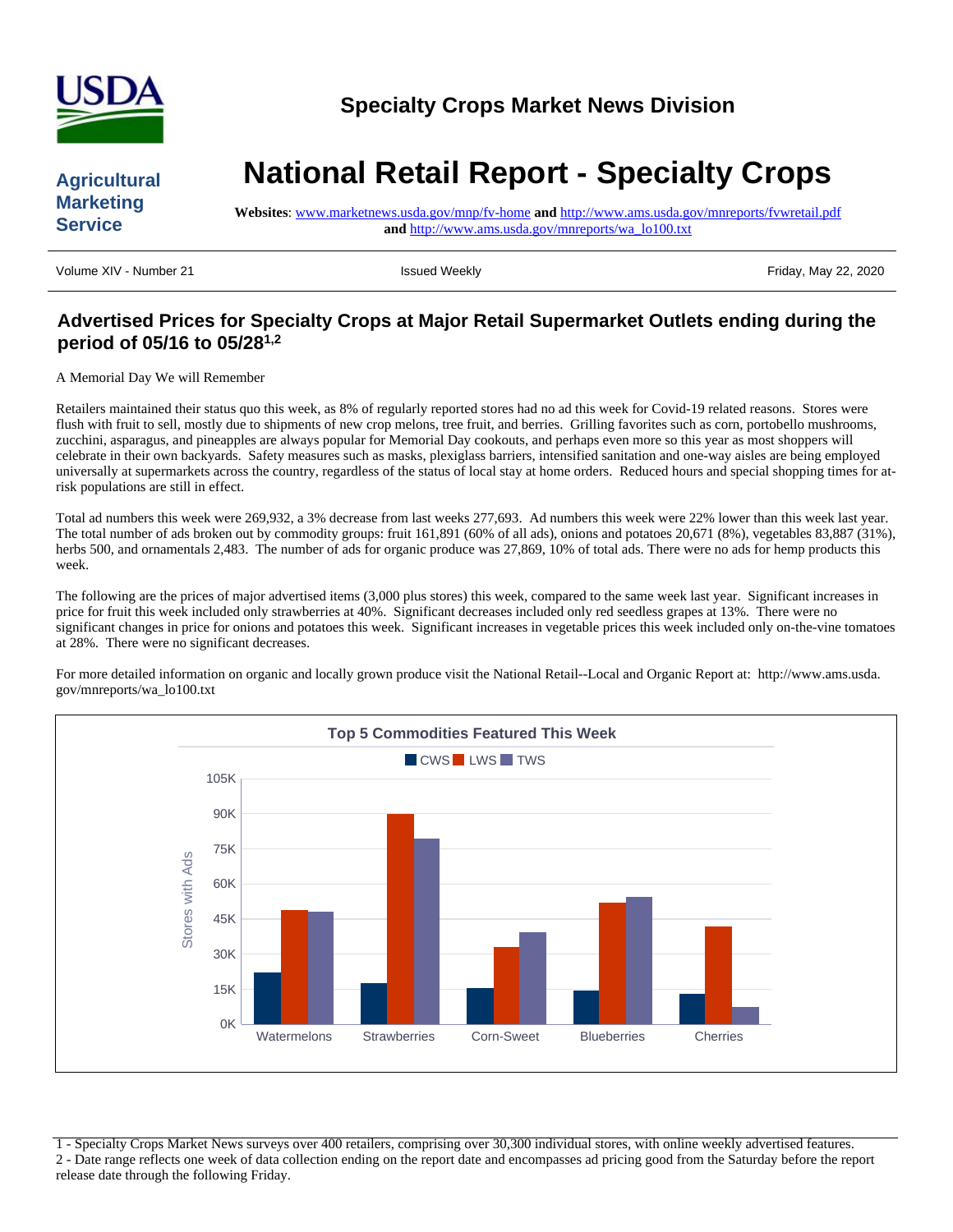**Top 10 Fruits as Percentage of Total Fruit Ads**



**Top 10 Vegetables as Percentage of Total Vegetable Ads Including Onions and Potatoes**

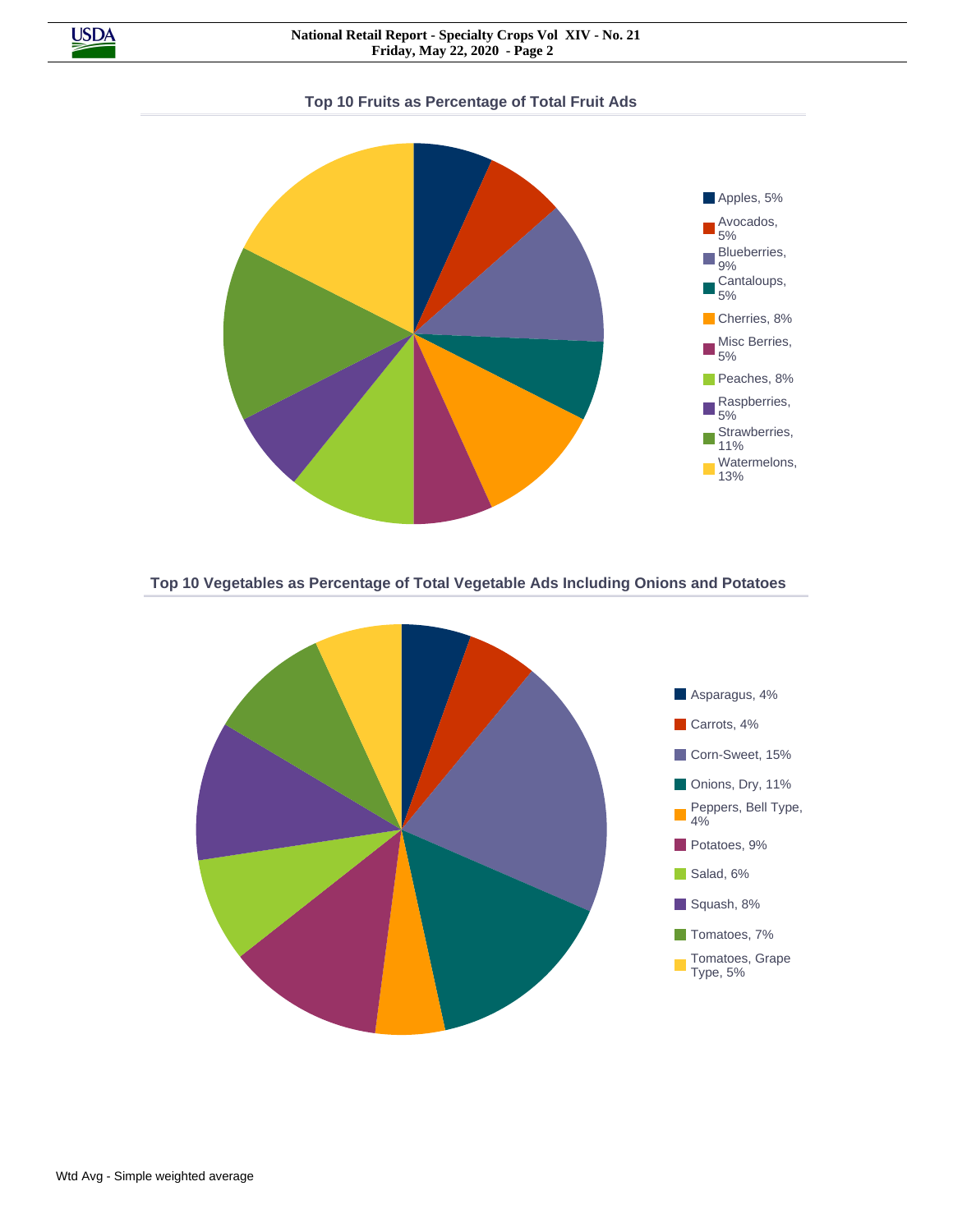

# **NATIONAL SUMMARY**

|                    |                                |                       | <b>FRUITS</b>             |                  |                           |                  |                           |                  |
|--------------------|--------------------------------|-----------------------|---------------------------|------------------|---------------------------|------------------|---------------------------|------------------|
|                    |                                |                       | THIS WEEK                 |                  | <b>LAST WEEK</b>          |                  | <b>LAST YEAR</b>          |                  |
| Commodity          | Variety                        | Unit                  | <b>Stores</b><br>With Ads | Wtd Avg<br>Price | <b>Stores</b><br>With Ads | Wtd Avg<br>Price | <b>Stores</b><br>With Ads | Wtd Avg<br>Price |
|                    |                                |                       |                           |                  |                           |                  |                           |                  |
| Apples             | Braeburn                       | per pound             | 10                        | 0.25             | 27                        | 0.96             | 207                       | 1.40             |
| Apples             | Fuji                           | per pound             | 670                       | 1.54             | 1,083                     | 1.25             | 552                       | 1.53             |
| Apples             | Fuji                           | 3 lb bag              | 15                        | 2.99             | 193                       | 3.06             | $\overline{2}$            | 2.99             |
| Apples             | Gala                           | per pound             | 925                       | 1.44             | 1,430                     | 1.36             | 1,300                     | 1.48             |
| Apples             | Gala                           | 3 lb bag              | 90                        | 3.15             | 648                       | 2.88             | 346                       | 2.40             |
| Apples             | Gala                           | 5 lb bag              | 518                       | 4.99             | 269                       | 5.81             |                           |                  |
| Apples             | Gala                           | 2 lb bag              | 15                        | 1.80             | 15                        | 1.52             |                           |                  |
| Apples             | Golden Delicious               | per pound             | 118                       | 1.09             | 145                       | 1.31             |                           |                  |
| Apples             | <b>Golden Delicious</b>        | 3 lb bag              | 46                        | 2.92             | 4                         | 3.00             | $\overline{\mathbf{c}}$   | 2.99             |
| Apples             | <b>Golden Delicious</b>        | 2 lb bag              | 8                         | 2.50             | 8                         | 1.99             |                           |                  |
| Apples             | <b>Granny Smith</b>            | per pound             | 401                       | 1.06             | 157                       | 0.84             | 469                       | 1.59             |
| Apples             | <b>Granny Smith</b>            | 3 lb bag              | 58                        | 2.99             | 309                       | 2.89             | 9                         | 4.99             |
| Apples             | <b>Granny Smith</b>            | 5 lb bag              | 518                       | 4.99             | 11                        | 2.98             |                           |                  |
| Apples             | <b>Granny Smith</b>            | 2 lb bag              | 8                         | 2.50             | 8                         | 1.99             |                           |                  |
| Apples             | Honeycrisp                     | per pound             | 1,228                     | 2.12             | 2,000                     | 1.89             | 736                       | 2.48             |
| Apples             | Jonagold                       | per pound             | 8                         | 1.20             | 3                         | 0.79             | 122                       | 0.99             |
| Apples             | Mcintosh                       | 3 lb bag              | 80                        | 1.99             | 526                       | 2.87             | $\overline{c}$            | 2.99             |
| Apples             | Mcintosh                       | 5 lb bag              | 190                       | 4.99             | 205                       | 4.99             |                           |                  |
| Apples             | Pink Lady/Cripps Pink          | per pound             | 419                       | 1.26             | 165                       | 1.53             | 296                       | 1.90             |
| Apples             | <b>Red Delicious</b>           | per pound             | 228                       | 0.83             | 1,320                     | 1.25             | 1,918                     | 1.45             |
| Apples             | <b>Red Delicious</b>           | 3 lb bag              | 56                        | 3.22             | 979                       | 2.83             | 30                        | 2.94             |
| Apples             | <b>Red Delicious</b>           | 5 lb bag              | 190                       | 4.99             | 231                       | 4.76             |                           |                  |
| Apples             | <b>Red Delicious</b>           | 2 lb bag              | 8                         | 2.50             | 8                         | 1.99             |                           |                  |
| Apples, Processed  | Juice                          | 64 oz (1/2<br>gallon) | 3,725                     | 1.87             | 2,683                     | 2.05             | 2,492                     | 2.02             |
| Apples, Processed  | Juice                          | 96 oz (3/4<br>gallon) | 56                        | 1.99             |                           |                  |                           |                  |
| Apricots           |                                | per pound             | 1,991                     | 2.81             | 1,777                     | 3.17             | 2,289                     | 3.68             |
| Avocados           | Hass                           | each                  | 7,422                     | 1.26             | 7,395                     | 1.29             | 7,614                     | 1.77             |
| Avocados           | Various Greenskin<br>Varieties | each                  | 5                         | 0.89             | 44                        | 1.80             | 27                        | 1.93             |
| <b>Bananas</b>     |                                | per pound             | 539                       | 0.55             | 321                       | 0.51             | 438                       | 0.72             |
| <b>Blueberries</b> |                                | 6 oz package          | 3,275                     | 2.93             | 1,623                     | 2.91             | 2,590                     | 3.00             |
| <b>Blueberries</b> |                                | 1 pint<br>package     | 5,973                     | 2.78             | 4,103                     | 2.59             | 6,790                     | 2.57             |
| <b>Blueberries</b> |                                | 18 oz<br>package      | 2,430                     | 3.90             | 1,059                     | 3.96             | 1,573                     | 5.95             |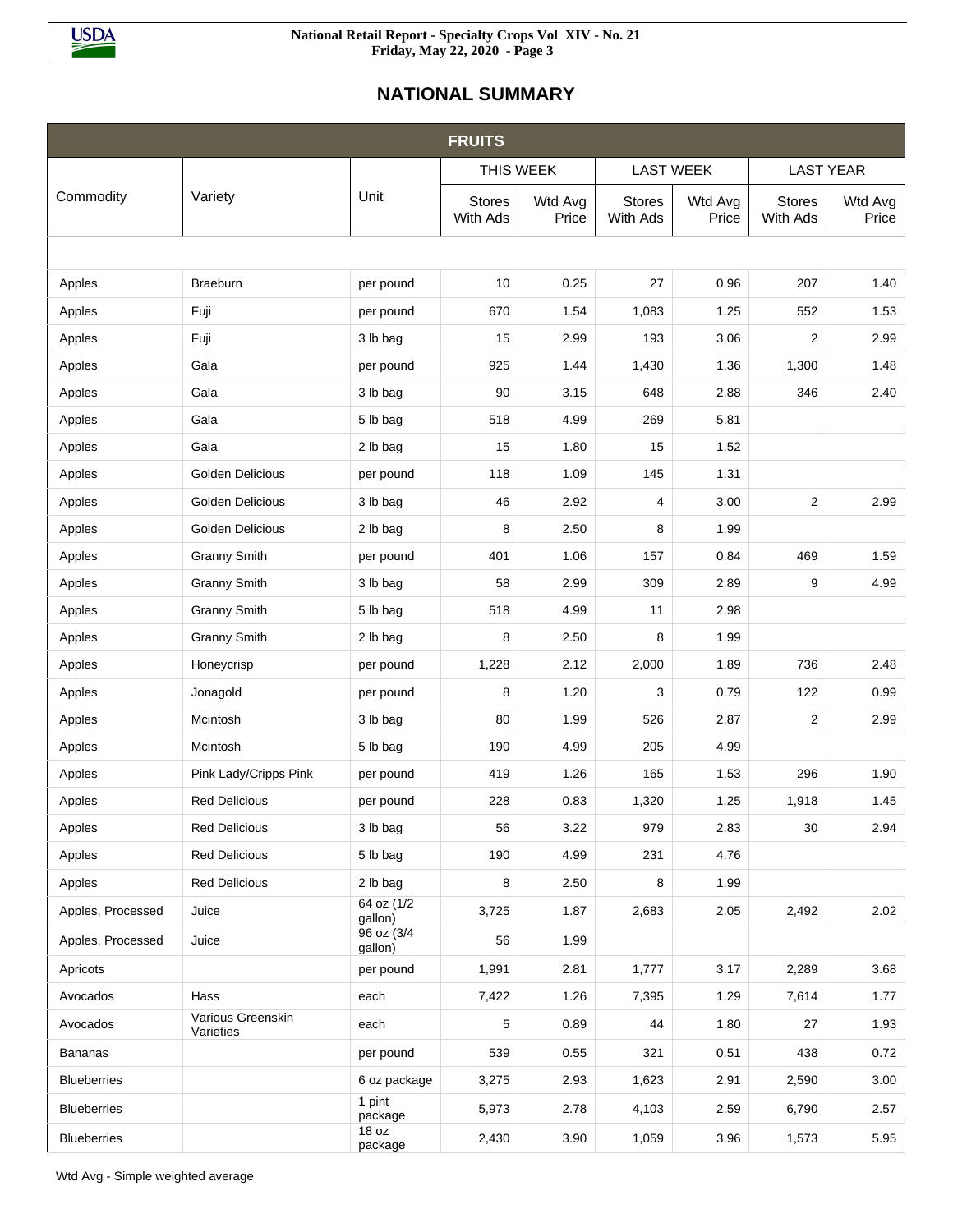| Cantaloups          |                                   | each                    | 7,754          | 2.43 | 8,643 | 2.34 | 7,680  | 2.57 |
|---------------------|-----------------------------------|-------------------------|----------------|------|-------|------|--------|------|
| Cantaloups          |                                   | per pound               | 513            | 0.57 | 85    | 0.52 | 267    | 1.02 |
| Cherries            | Rainier                           | per pound               | 55             | 5.92 |       |      | 14     | 2.67 |
| Cherries            | <b>Red Varieties</b>              | per pound               | 13,101         | 3.52 | 8,999 | 3.99 | 17,696 | 4.46 |
| Clementines         |                                   | 3 lb bag                | 38             | 6.18 | 39    | 4.23 | 334    | 4.93 |
| Fruit, Other        | <b>Cactus Pears</b>               | per pound               | $\overline{7}$ | 0.89 | 16    | 0.65 |        |      |
| Fruit, Other        | <b>Cactus Pears</b>               | each                    | 6              | 0.25 | 6     | 0.25 |        |      |
| Grapefruit          | Red                               | each                    | 14             | 1.31 | 415   | 0.95 | 43     | 0.51 |
| Grapes              | <b>Black Seedless</b>             | per pound               | 126            | 2.95 | 305   | 2.60 | 254    | 2.88 |
| Grapes              | <b>Red Globe</b>                  | per pound               | 87             | 2.59 | 595   | 2.40 | 594    | 2.73 |
| Grapes              | <b>Red Seedless</b>               | per pound               | 5,195          | 2.39 | 6,949 | 1.82 | 6,279  | 2.99 |
| Grapes              | <b>White Seedless Type</b>        | per pound               | 1,917          | 2.88 | 545   | 3.23 | 1,508  | 3.63 |
| Honeydews           |                                   | each                    | 551            | 2.84 | 422   | 2.58 | 1,479  | 2.79 |
| Honeydews           |                                   | per pound               | 38             | 1.13 | 9     | 0.99 | 182    | 0.53 |
| Kiwifruit           | Hayward                           | each                    | 154            | 0.39 | 426   | 0.27 | 471    | 0.35 |
| Lemons              |                                   | each                    | 2,645          | 0.63 | 6,650 | 0.52 | 1,108  | 0.52 |
| Lemons              |                                   | per pound               | 57             | 0.81 | 10    | 0.33 | 30     | 0.67 |
| Lemons              |                                   | 2 lb bag                | 480            | 3.82 | 366   | 3.00 | 583    | 3.93 |
| Limes               |                                   | each                    | 2,755          | 0.31 | 1,543 | 0.38 | 2,462  | 0.34 |
| Limes               |                                   | per pound               | 131            | 0.75 | 103   | 0.71 | 243    | 0.52 |
| Mangoes             |                                   | each                    | 5,591          | 0.93 | 6,440 | 0.85 | 10,856 | 1.45 |
| <b>Misc Berries</b> | <b>Blackberries</b>               | $5.6 - 6$ oz<br>package | 5,717          | 2.26 | 7,614 | 2.35 | 9,248  | 2.85 |
| <b>Nectarines</b>   | Various White Flesh<br>Varieties  | per pound               | 1,033          | 1.98 | 348   | 2.72 | 816    | 2.48 |
| <b>Nectarines</b>   | Various Yellow Flesh<br>Varieties | per pound               | 4,391          | 2.17 | 1,494 | 2.88 | 5,711  | 3.37 |
| Oranges             | Navel                             | each                    | 1,755          | 1.02 | 1,575 | 0.80 | 1,485  | 0.93 |
| Oranges             | Navel                             | per pound               | 200            | 1.12 | 1,200 | 1.01 | 1,223  | 1.15 |
| Oranges             | Navel                             | 3 lb bag                | 33             | 3.99 | 916   | 3.95 | 161    | 2.99 |
| Oranges             | Navel                             | 4 lb bag                | 742            | 4.71 | 350   | 3.37 | 232    | 3.98 |
| Papaya              | Maradol/Tainung Types             | per pound               | 75             | 0.85 | 56    | 0.94 | 652    | 1.03 |
| Peaches             | Various White Flesh<br>Varieties  | per pound               | 1,695          | 2.04 | 719   | 2.42 | 1,173  | 2.74 |
| Peaches             | Various Yellow Flesh<br>Varieties | per pound               | 10,177         | 1.98 | 2,796 | 2.39 | 10,813 | 3.12 |
| Pears               | <b>Bartlett</b>                   | per pound               | 303            | 0.77 | 1,028 | 1.45 | 293    | 1.34 |
| Pears               | <b>Bosc</b>                       | per pound               | 41             | 1.46 | 78    | 1.46 | 223    | 1.42 |
| Pears               | D'Anjou                           | per pound               | 131            | 1.52 | 1,595 | 1.38 | 552    | 1.48 |
| Pineapples          |                                   | each                    | 3,871          | 2.59 | 5,612 | 1.72 | 5,488  | 3.21 |
| Pineapples          |                                   | per pound               | 336            | 0.72 | 293   | 0.70 | 687    | 0.84 |
| Pomegranates        |                                   | each                    | 45             | 2.76 | 242   | 3.00 | 255    | 2.99 |
| Raspberries         | Red                               | 6 oz package            | 5,415          | 2.53 | 5,982 | 2.61 | 5,786  | 3.35 |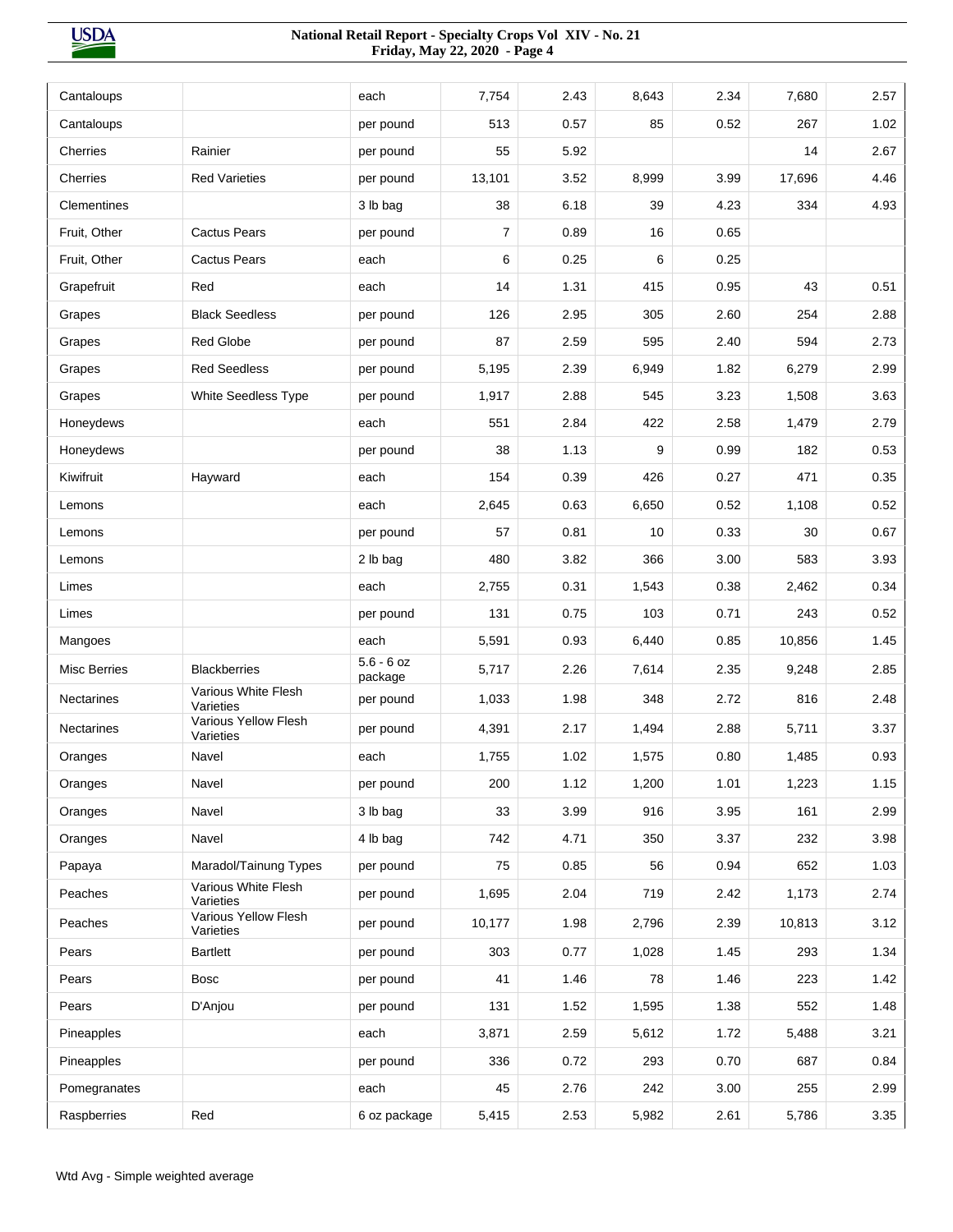**USDA** 

| <b>Strawberries</b> |                                        | 1 lb package            | 10,233       | 2.21 | 7,485          | 2.30 | 13,872 | 3.46 |
|---------------------|----------------------------------------|-------------------------|--------------|------|----------------|------|--------|------|
| <b>Strawberries</b> |                                        | 2 lb package            | 4,281        | 4.03 | 4,678          | 3.27 | 4,171  | 3.43 |
| Tangerines          |                                        | per pound               | 5            | 1.29 |                |      | 54     | 0.49 |
| Tangerines          |                                        | 3 lb bag                | 134          | 4.57 | 323            | 3.48 |        |      |
| Tangerines          |                                        | 2 lb bag                | 175          | 3.79 | 577            | 4.44 | 18     | 4.97 |
| Watermelons         | Red Flesh Seeded Type                  | each                    | 641          | 4.14 | 730            | 4.31 | 141    | 4.76 |
| Watermelons         | Red Flesh Seeded Type                  | per pound               | 164          | 0.25 |                |      | 30     | 0.37 |
| Watermelons         | <b>Red Flesh Seedless</b><br>Miniature | each                    | 5,280        | 2.91 | 2,369          | 3.94 | 6,103  | 1.89 |
| Watermelons         | <b>Red Flesh Seedless</b><br>Miniature | per pound               | 146          | 0.34 |                |      |        |      |
| Watermelons         | Red Flesh Seedless Type                | each                    | 13,577       | 3.77 | 4,916          | 4.19 | 13,889 | 7.82 |
| Watermelons         | Red Flesh Seedless Type                | per pound               | 1,309        | 0.43 | 932            | 0.52 | 1,952  | 0.74 |
| <b>ORGANIC</b>      |                                        |                         |              |      |                |      |        |      |
| Apples              | <b>Braeburn</b>                        | per pound               | 4            | 1.99 | $\overline{4}$ | 1.99 |        |      |
| Apples              | Fuji                                   | per pound               | 476          | 2.08 | 437            | 1.46 | 1,408  | 2.30 |
| Apples              | Fuji                                   | 5 lb bag                | 242          | 4.99 |                |      |        |      |
| Apples              | Fuji                                   | 2 lb bag                | 74           | 2.99 | 929            | 3.27 | 55     | 3.49 |
| Apples              | Gala                                   | per pound               | 60           | 1.59 | 530            | 1.40 | 1,429  | 1.78 |
| Apples              | Gala                                   | 2 lb bag                | 272          | 3.04 | 1,036          | 3.25 | 231    | 3.17 |
| Apples              | <b>Granny Smith</b>                    | per pound               | 231          | 1.95 | 6              | 1.69 | 723    | 1.99 |
| Apples              | <b>Granny Smith</b>                    | 2 lb bag                | 250          | 3.04 | 518            | 3.02 | 55     | 3.49 |
| Apples              | Honeycrisp                             | per pound               | 58           | 3.81 | 124            | 2.49 |        |      |
| Apples              | Pink Lady/Cripps Pink                  | per pound               | 25           | 2.99 |                |      | 155    | 1.99 |
| Apples              | <b>Red Delicious</b>                   | per pound               | 25           | 1.99 |                |      | 67     | 1.96 |
| Apples, Processed   | Juice                                  | 64 oz (1/2<br>gallon)   | 8            | 2.99 | 68             | 2.68 |        |      |
| Apricots            |                                        | per pound               | $\mathbf{1}$ | 3.99 |                |      | 152    | 4.99 |
| Avocados            | Hass                                   | each                    | 795          | 1.46 | 403            | 1.58 | 478    | 2.28 |
| <b>Bananas</b>      |                                        | per pound               | 351          | 0.93 | 290            | 0.71 | 454    | 0.78 |
| <b>Blueberries</b>  |                                        | 6 oz package            | 2,292        | 3.10 | 2,654          | 2.86 | 3,974  | 3.53 |
| <b>Blueberries</b>  |                                        | 1 pint<br>package       | 173          | 4.30 | 244            | 3.99 | 396    | 3.81 |
| <b>Blueberries</b>  |                                        | 18 oz<br>package        | 310          | 4.26 | 531            | 4.99 | 552    | 5.45 |
| Cantaloups          |                                        | each                    | 6            | 3.00 |                |      | 209    | 2.99 |
| Cherries            | <b>Red Varieties</b>                   | per pound               | 25           | 6.63 | 8              | 8.99 |        |      |
| Grapes              | White Seedless Type                    | per pound               | 102          | 3.49 | $\mathbf{1}$   | 3.99 | 424    | 3.97 |
| Kiwifruit           | Hayward                                | each                    | 25           | 1.00 |                |      | 10     | 0.67 |
| Lemons              |                                        | each                    | 30           | 0.95 | 29             | 0.96 | 22     | 0.79 |
| Mangoes             |                                        | each                    | 981          | 1.51 | 157            | 1.32 | 968    | 1.51 |
| Misc Berries        | <b>Blackberries</b>                    | $5.6 - 6$ oz<br>package | 2,559        | 3.15 | 873            | 3.35 | 2,798  | 3.30 |
| Nectarines          | Various White Flesh<br>Varieties       | per pound               | 150          | 2.49 |                |      | 8      | 4.49 |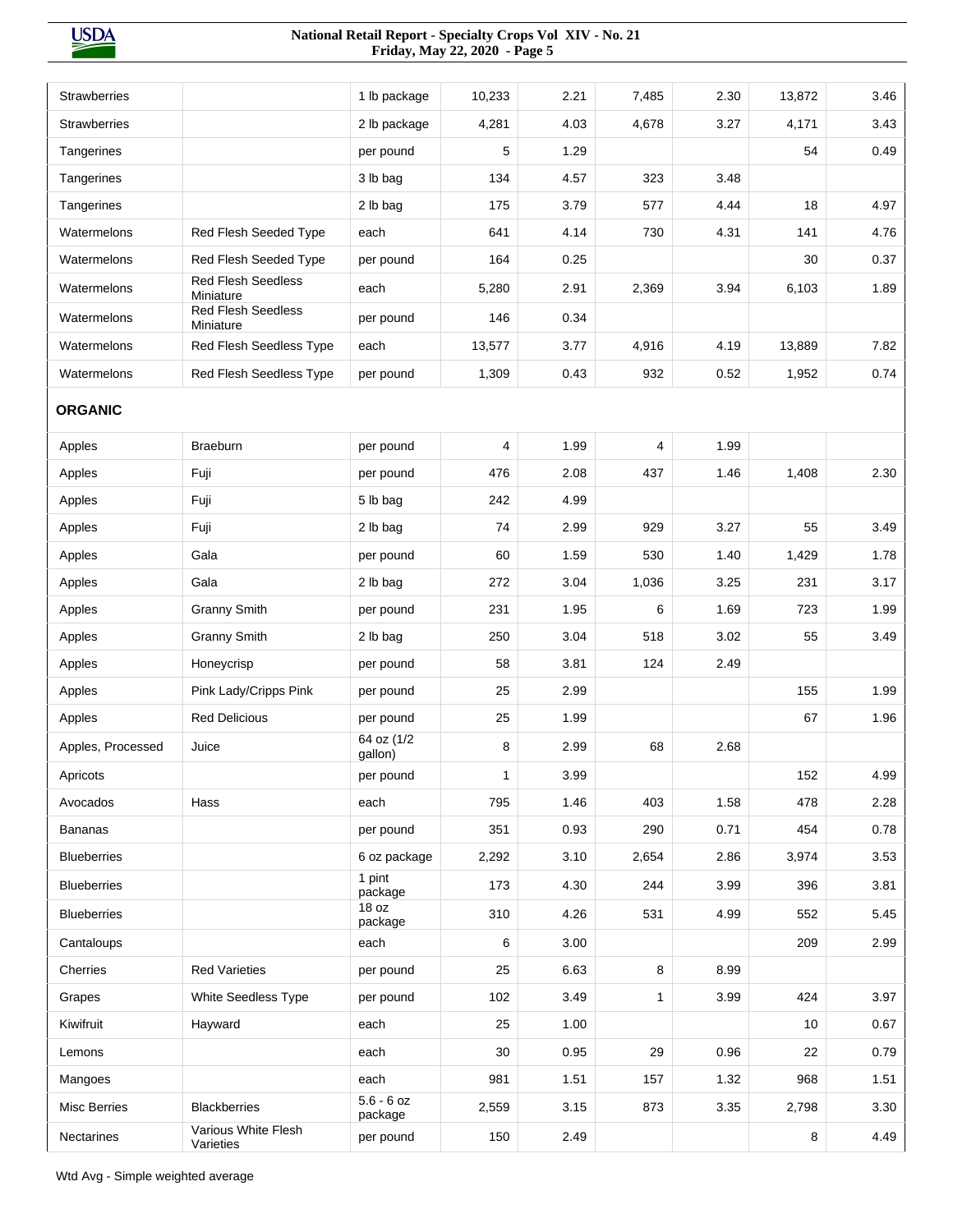| <b>Nectarines</b>   | Various Yellow Flesh<br>Varieties      | per pound    | 150                        | 2.49             |                           |                  | 692                       | 3.10             |
|---------------------|----------------------------------------|--------------|----------------------------|------------------|---------------------------|------------------|---------------------------|------------------|
| Oranges             | Navel                                  | each         | 172                        | 1.99             | 24                        | 1.00             | 5                         | 0.67             |
| Oranges             | Navel                                  | per pound    | 152                        | 1.49             | 55                        | 1.44             |                           |                  |
| Peaches             | Various White Flesh<br>Varieties       | per pound    | 150                        | 2.49             |                           |                  | 8                         | 4.49             |
| Peaches             | Various Yellow Flesh<br>Varieties      | per pound    | 176                        | 2.71             |                           |                  | 672                       | 3.08             |
| Pears               | <b>Bartlett</b>                        | per pound    | 1                          | 1.79             | 123                       | 1.89             | 31                        | 1.82             |
| Pears               | D'Anjou                                | per pound    | 365                        | 1.99             |                           |                  | 111                       | 2.16             |
| Pineapples          |                                        | each         | 243                        | 3.00             |                           |                  | 17                        | 3.67             |
| Pineapples          |                                        | per pound    | 42                         | 0.99             |                           |                  |                           |                  |
| Raspberries         | Red                                    | 6 oz package | 2,815                      | 3.34             | 1,200                     | 3.39             | 1,595                     | 3.95             |
| <b>Strawberries</b> |                                        | 1 lb package | 3,013                      | 3.15             | 4,665                     | 3.07             | 7,725                     | 3.64             |
| <b>Strawberries</b> |                                        | 2 lb package | 29                         | 4.40             | 236                       | 6.12             | 111                       | 1.88             |
| Watermelons         | <b>Red Flesh Seedless</b><br>Miniature | each         | 344                        | 3.46             | 456                       | 4.00             | 360                       | 3.13             |
| Watermelons         | Red Flesh Seedless Type                | each         | 345                        | 2.37             |                           |                  | 5                         | 6.99             |
| Watermelons         | Red Flesh Seedless Type                | per pound    | 19                         | 0.68             |                           |                  | 143                       | 0.49             |
|                     |                                        |              | <b>ONIONS AND POTATOES</b> |                  |                           |                  |                           |                  |
|                     |                                        |              | THIS WEEK                  |                  | <b>LAST WEEK</b>          |                  | <b>LAST YEAR</b>          |                  |
| Commodity           | Variety                                | Unit         | <b>Stores</b><br>With Ads  | Wtd Avg<br>Price | <b>Stores</b><br>With Ads | Wtd Avg<br>Price | <b>Stores</b><br>With Ads | Wtd Avg<br>Price |
|                     |                                        |              |                            |                  |                           |                  |                           |                  |
| Onions, Dry         | Red                                    | per pound    | 662                        | 1.01             | 187                       | 0.95             | 417                       | 1.09             |
| Onions, Dry         | Red                                    | 2 lb bag     | 34                         | 1.69             |                           |                  | 59                        | 1.62             |
| Onions, Dry         | White                                  | per pound    | 527                        | 0.88             | 422                       | 0.56             | 310                       | 0.75             |
| Onions, Dry         | White                                  | 2 lb bag     | 57                         | 1.41             |                           |                  |                           |                  |
| Onions, Dry         | White                                  | 3 lb bag     | 7                          | 0.99             | 75                        | 0.99             |                           |                  |
| Onions, Dry         | Yellow                                 | per pound    | 845                        | 0.97             | 484                       | 0.68             | 818                       | 0.65             |
| Onions, Dry         | Yellow                                 | 2 lb bag     | 320                        | 1.39             | 60                        | 1.31             | 243                       | 1.84             |
| Onions, Dry         | Yellow                                 | 3 lb bag     | 365                        | 2.20             | 931                       | 1.96             | 886                       | 2.42             |
| Onions, Dry         | <b>Yellow Marked Sweet</b>             | per pound    | 5,631                      | 1.01             | 3,807                     | 1.01             | 7,488                     | 1.62             |
| Onions, Dry         | <b>Yellow Marked Sweet</b>             | 2 lb bag     | 362                        | 1.79             | 62                        | 2.10             | 207                       | 1.71             |
| Onions, Dry         | <b>Yellow Marked Sweet</b>             | 3 lb bag     | 645                        | 2.98             | 5,255                     | 3.21             | 866                       | 3.50             |
| Onions, Dry         | <b>Yellow Marked Sweet</b>             | 5 lb bag     | 1,831                      | 3.39             | 1,350                     | 3.97             | 3,227                     | 3.49             |
| Potatoes            | Round Red                              | per pound    | 119                        | 1.02             | 87                        | 1.08             | 719                       | 0.91             |
| Potatoes            | Round Red                              | 3 lb bag     | 16                         | 2.50             |                           |                  | 426                       | 2.42             |
|                     |                                        |              |                            |                  |                           |                  |                           |                  |
| Potatoes            | Round Red                              | 5 lb bag     | 1,468                      | 3.46             | 234                       | 3.36             | 2,893                     | 3.03             |
| Potatoes            | Round White                            | per pound    | 127                        | 0.87             | 17                        | 0.92             | 278                       | 0.98             |
| Potatoes            | Round White                            | 5 lb bag     | 710                        | 3.74             | 35                        | 2.66             | 114                       | 2.42             |
| Potatoes            | Russet                                 | per pound    | 1,696                      | 0.92             | 671                       | 0.78             | 1,549                     | 0.93             |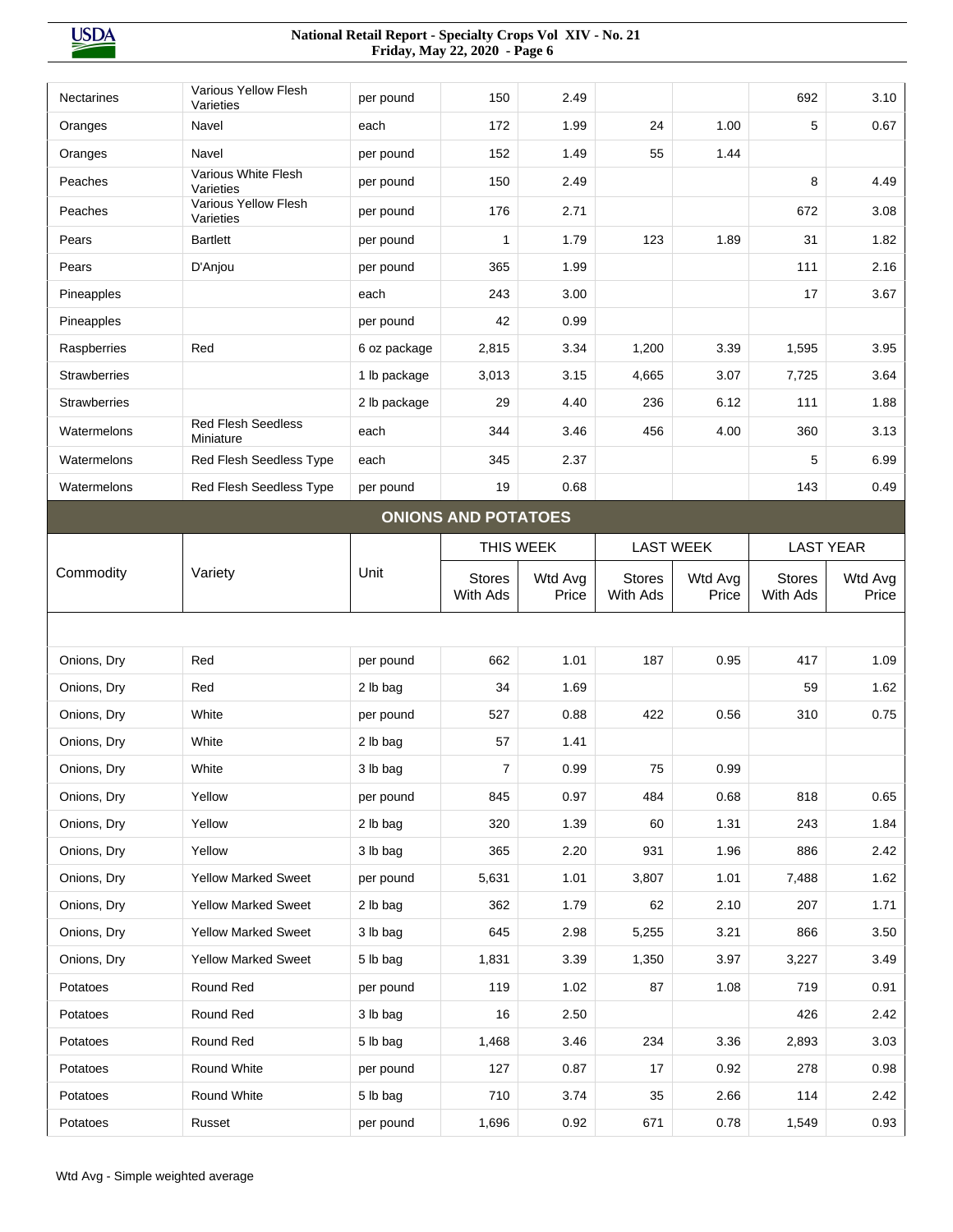**USDA** 

| Potatoes                | Russet                     | 3 lb bag  | 13                        | 0.99             |                           |                  | 38                        | 2.82             |
|-------------------------|----------------------------|-----------|---------------------------|------------------|---------------------------|------------------|---------------------------|------------------|
| Potatoes                | Russet                     | 5 lb bag  | 3,169                     | 2.54             | 1,859                     | 2.32             | 4,799                     | 2.61             |
| Potatoes                | Russet                     | 10 lb bag | 227                       | 2.98             | 128                       | 2.86             | 472                       | 2.44             |
| Potatoes                | Russet                     | 8 lb bag  | 177                       | 3.45             | 972                       | 4.14             | 415                       | 3.04             |
| Potatoes                | Yellow Type                | per pound | 106                       | 0.94             | 42                        | 1.29             | 368                       | 0.97             |
| Potatoes                | Yellow Type                | 5 lb bag  | 531                       | 3.81             | 85                        | 3.99             | 1,606                     | 3.24             |
| <b>ORGANIC</b>          |                            |           |                           |                  |                           |                  |                           |                  |
| Onions, Dry             | Red                        | per pound | 25                        | 1.69             |                           |                  |                           |                  |
| Onions, Dry             | White                      | per pound | 25                        | 1.69             | 30                        | 0.99             |                           |                  |
| Onions, Dry             | Yellow                     | per pound | 25                        | 1.49             | 15                        | 1.89             | 20                        | 0.61             |
| Onions, Dry             | <b>Yellow Marked Sweet</b> | per pound | 53                        | 1.70             | 40                        | 1.31             | 39                        | 1.28             |
| Onions, Dry             | <b>Yellow Marked Sweet</b> | 3 lb bag  | 163                       | 3.00             | 8                         | 3.99             | 82                        | 3.64             |
| Potatoes                | Round Red                  | per pound | 25                        | 1.49             |                           |                  |                           |                  |
| Potatoes                | Round Red                  | 3 lb bag  | 212                       | 3.96             |                           |                  |                           |                  |
| Potatoes                | Russet                     | per pound | 25                        | 0.99             |                           |                  | 317                       | 2.49             |
| Potatoes                | Russet                     | 3 lb bag  | 236                       | 3.83             | 30                        | 2.77             | 3,006                     | 3.18             |
| Potatoes                | Yellow Type                | per pound | 25                        | 1.49             |                           |                  | 19                        | 0.99             |
| Potatoes                | <b>Yellow Type</b>         | 3 lb bag  | 212                       | 3.96             |                           |                  |                           |                  |
|                         |                            |           | <b>VEGETABLES</b>         |                  |                           |                  |                           |                  |
|                         |                            |           | THIS WEEK                 |                  | <b>LAST WEEK</b>          |                  | <b>LAST YEAR</b>          |                  |
| Commodity               | Variety                    | Unit      | <b>Stores</b><br>With Ads | Wtd Avg<br>Price | <b>Stores</b><br>With Ads | Wtd Avg<br>Price | <b>Stores</b><br>With Ads | Wtd Avg<br>Price |
|                         |                            |           |                           |                  |                           |                  |                           |                  |
| Artichokes              |                            | each      | 784                       | 2.69             | 743                       | 2.19             | 743                       | 2.83             |
| Asparagus               | Green                      | per pound | 3,594                     | 2.56             | 929                       | 2.48             | 8,347                     | 3.71             |
| Beans                   | Round Green Type           | per pound | 2,438                     | 1.97             | 1,911                     | 1.66             | 1,326                     | 1.23             |
| <b>Beets</b>            |                            | per bunch | 30                        | 1.97             | 18                        | 0.58             | 10 <sup>1</sup>           | 2.50             |
| Broccoli                |                            | per pound | 176                       | 1.16             | 21                        | 0.76             | 30                        | 2.84             |
| Broccoli                |                            | per bunch | 303                       | 1.53             | 694                       | 2.06             | 116                       | 2.18             |
| Broccoli                | Crown Cut                  | per pound | 1,674                     | 1.76             | 2,537                     | 1.50             | 980                       | 2.13             |
| <b>Brussels Sprouts</b> |                            | per pound | 245                       | 3.00             | 211                       | 1.58             |                           |                  |
| Cabbage                 | Round Green Type           | per pound | 641                       | 0.53             | 1,941                     | 0.52             | 926                       | 0.56             |
| Carrots                 |                            | per pound | 70                        | 0.36             | 69                        | 0.44             | 226                       | 0.80             |
| Carrots                 |                            | 1 lb bag  | 71                        | 0.49             | 268                       | 0.82             | 143                       | 1.03             |
| Carrots                 |                            | 2 lb bag  | 250                       | 0.99             | 330                       | 1.06             | 401                       | 1.17             |
|                         |                            |           |                           |                  |                           |                  |                           |                  |
| Carrots                 |                            | per bunch | 34                        | 0.69             | 8                         | 1.99             | $\overline{7}$            | 1.50             |
| Carrots                 | <b>Baby Peeled</b>         | 1 lb bag  | 1,249                     | 1.38             | 2,722                     | 1.05             | 1,686                     | 1.50             |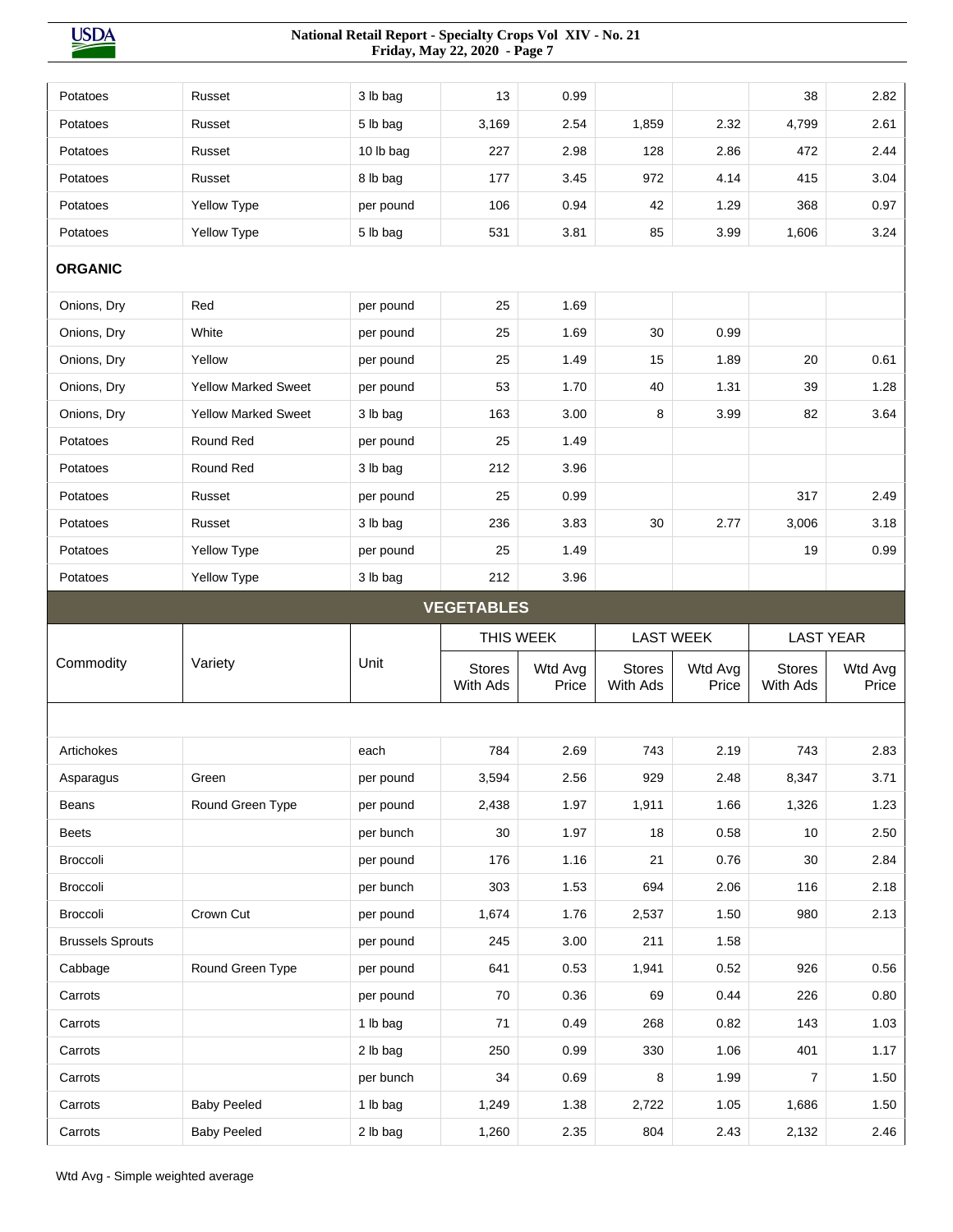| Cauliflower                      |                             | each                 | 1,183          | 2.62 | 1,470 | 2.24 | 883       | 2.92 |
|----------------------------------|-----------------------------|----------------------|----------------|------|-------|------|-----------|------|
| Cauliflower                      |                             | per pound            | 382            | 1.08 | 433   | 1.05 |           |      |
| Celery                           |                             | each                 | 677            | 1.47 | 389   | 1.33 |           |      |
| Celery                           |                             | per pound            | 23             | 1.69 | 25    | 0.83 |           |      |
| Celery                           | Hearts                      | each                 | 52             | 2.27 | 518   | 2.44 | 453       | 2.50 |
| Cilantro                         |                             | per bunch            | 475            | 0.68 | 584   | 0.45 | 940       | 0.57 |
| Corn-Sweet                       |                             | each                 | 15,610         | 0.35 | 6,610 | 0.40 | 13,181    | 0.58 |
| Cucumbers                        |                             | each                 | 1,562          | 0.54 | 4,258 | 0.70 | 3,926     | 0.66 |
| Cucumbers                        |                             | per pound            | $\overline{7}$ | 0.39 | 34    | 0.99 | 5         | 0.99 |
| Cucumbers                        | Long Seedless-              | each                 | 1,687          | 1.49 | 7,769 | 1.31 | 2,350     | 1.23 |
| Eggplant                         | Greenhouse                  | per pound            | 629            | 1.64 | 52    | 1.42 | 852       | 1.83 |
| Garlic                           |                             | per sleeve           | 10             | 2.99 |       |      | 344       | 0.79 |
| Greens                           | Collard                     | per pound            | 34             | 1.45 | 267   | 1.00 | 2         | 0.78 |
| Greens                           | Kale                        | per bunch            | 12             | 0.92 | 20    | 0.54 | 37        | 1.26 |
| Greens                           | Mustard                     | per pound            | 8              | 1.99 | 267   | 1.00 |           |      |
| Greens                           | <b>Turnip Tops</b>          | per pound            | 8              | 1.99 | 267   | 1.00 |           |      |
| Lettuce, Iceberg                 |                             | each                 | 2,214          | 1.10 | 2,303 | 1.18 | 1,849     | 1.97 |
| Lettuce, Iceberg                 |                             | per pound            | 23             | 2.39 | 23    | 2.39 | 46        | 1.99 |
| Lettuce, Other                   | <b>Boston</b>               | each                 | 8              | 1.49 |       |      | 41        | 1.48 |
|                                  |                             |                      | 9              | 1.29 |       |      |           | 1.74 |
| Lettuce, Other<br>Lettuce, Other | <b>Boston</b><br>Green Leaf | per pound            | 186            | 1.32 | 215   | 0.98 | 99<br>292 | 1.42 |
| Lettuce, Other                   | Green Leaf                  | each                 | 21             |      | 31    |      |           |      |
|                                  |                             | per pound            |                | 1.12 |       | 1.19 | 386       | 1.91 |
| Lettuce, Other                   | Red Leaf                    | each                 | 142            | 1.28 | 207   | 0.98 | 248       | 1.50 |
| Lettuce, Other                   | Red Leaf                    | per pound            | 21             | 1.12 | 31    | 1.19 | 386       | 1.91 |
| Lettuce, Romaine                 |                             | each                 | 184            | 1.05 | 270   | 1.13 | 437       | 1.44 |
| Lettuce, Romaine                 |                             | per pound<br>3 count | 54             | 1.08 | 160   | 1.21 | 720       | 1.70 |
| Lettuce, Romaine                 | Hearts                      | package              | 2,339          | 2.95 | 1,696 | 2.73 | 1,871     | 2.50 |
| Mushrooms                        | Portobella                  | per pound            | 16             | 5.62 |       |      | 23        | 3.42 |
| Mushrooms                        | Portobella                  | 6 oz package         | 160            | 3.37 | 4,774 | 2.42 | 548       | 3.41 |
| Mushrooms                        | White                       | per pound            | 246            | 2.50 | 357   | 2.81 | 408       | 3.39 |
| Mushrooms                        | White                       | 8 oz package         | 2,019          | 1.81 | 2,367 | 1.45 | 2,193     | 2.21 |
| Mushrooms                        | White                       | 6 oz package         | 17             | 2.99 |       |      |           |      |
| Onions Green                     |                             | per bunch            | 700            | 0.56 | 898   | 0.61 | 1,048     | 0.73 |
| Peppers, Bell Type               | Green                       | per pound            | 72             | 2.24 | 60    | 1.61 | 676       | 1.86 |
| Peppers, Bell Type               | Green                       | each                 | 654            | 0.99 | 2,125 | 0.81 | 529       | 0.82 |
| Peppers, Bell Type               | Orange                      | per pound            | 135            | 2.92 | 459   | 2.75 | 1,432     | 3.37 |
| Peppers, Bell Type               | Orange                      | each                 | 650            | 1.39 | 2,335 | 1.16 | 2,656     | 1.39 |
| Peppers, Bell Type               | Orange-Greenhouse           | per pound            | 1              | 3.69 |       |      | 6         | 2.99 |
| Peppers, Bell Type               | Orange-Greenhouse           | each                 | 493            | 1.67 | 760   | 1.60 | 477       | 1.57 |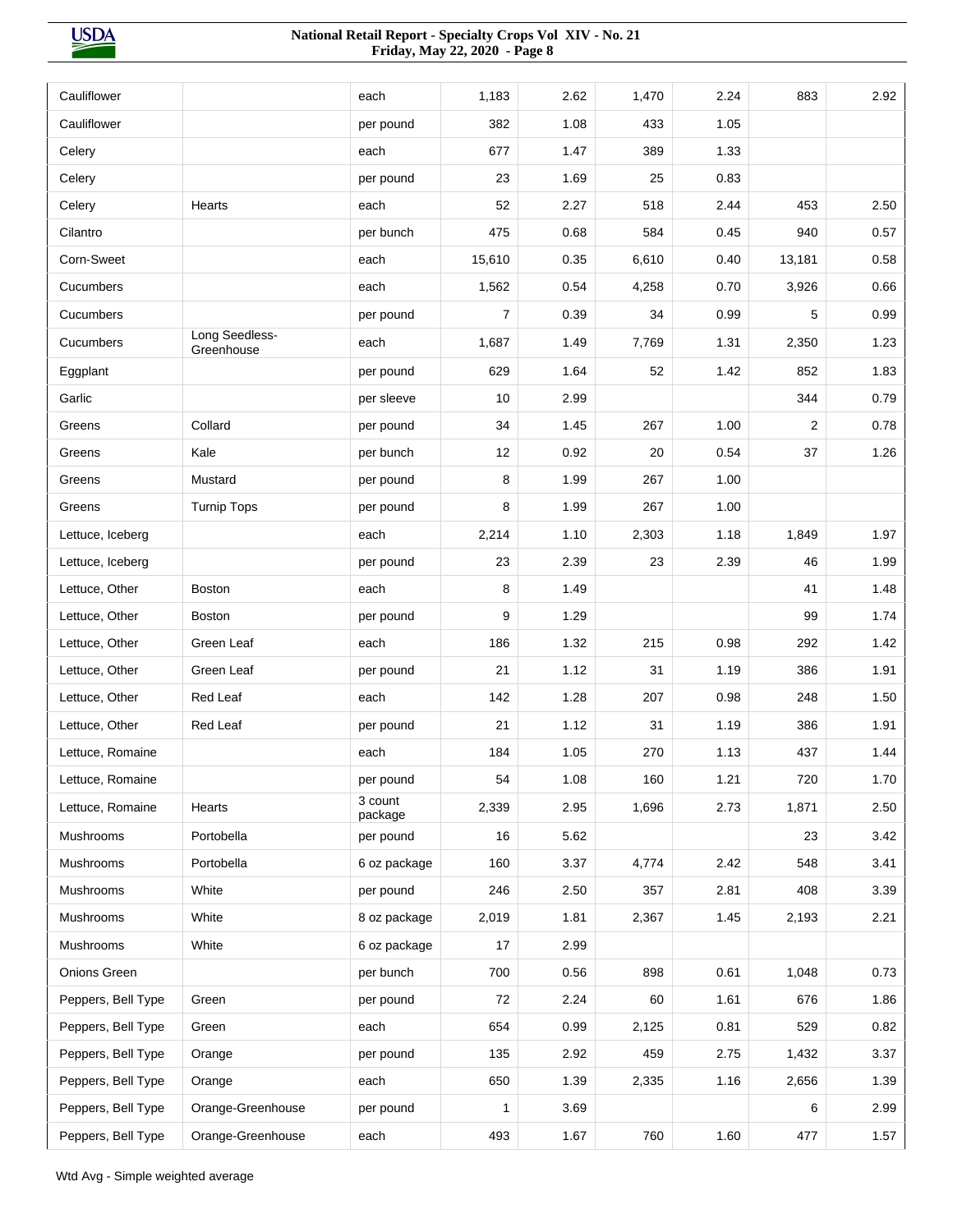**USDA** 

| Peppers, Bell Type             | Red                                    | per pound               | 203   | 2.44 | 943   | 2.37 | 1,978 | 3.11 |
|--------------------------------|----------------------------------------|-------------------------|-------|------|-------|------|-------|------|
|                                |                                        |                         | 650   |      |       |      |       |      |
| Peppers, Bell Type             | Red                                    | each                    |       | 1.39 | 7,251 | 1.30 | 2,823 | 1.37 |
| Peppers, Bell Type             | Red-Greenhouse                         | per pound               | 1     | 3.69 |       |      | 9     | 3.32 |
| Peppers, Bell Type             | Red-Greenhouse                         | each                    | 493   | 1.67 | 760   | 1.60 | 477   | 1.57 |
| Peppers, Bell Type             | Yellow                                 | per pound               | 110   | 2.91 | 459   | 2.75 | 1,443 | 3.36 |
| Peppers, Bell Type             | Yellow                                 | each                    | 650   | 1.39 | 2,390 | 1.16 | 2,554 | 1.39 |
| Peppers, Bell Type             | Yellow-Greenhouse                      | per pound               | 1     | 3.69 |       |      | 9     | 3.32 |
| Peppers, Bell Type             | Yellow-Greenhouse                      | each                    | 493   | 1.67 | 760   | 1.60 | 477   | 1.57 |
| Peppers, Other                 | Jalapeno                               | per pound               | 531   | 0.86 | 369   | 0.77 | 916   | 0.77 |
| Peppers, Other                 | <b>Mixed Mini Sweet Types</b>          | 1 lb package            | 348   | 3.13 | 4,685 | 2.87 | 1,333 | 3.35 |
| Peppers, Other                 | Serrano                                | per pound               | 10    | 1.39 | 31    | 0.89 | 75    | 0.96 |
| Radishes                       |                                        | per bunch               | 595   | 0.92 | 349   | 0.68 | 759   | 0.81 |
| Radishes                       |                                        | 1 lb bag                | 12    | 1.50 | 129   | 1.73 | 34    | 1.56 |
| Salad                          | <b>Mixed Types</b>                     | 1 lb bag                | 37    | 1.63 | 60    | 0.99 |       |      |
| Salad                          | <b>Mixed Types</b>                     | $10 - 12$ oz<br>package | 2,287 | 1.93 | 2,981 | 2.13 | 3,140 | 1.98 |
| Salad                          | <b>Mixed Types</b>                     | $5 - 9$ oz<br>package   | 2,116 | 2.28 | 3,662 | 2.54 | 2,096 | 2.21 |
| Spinach                        |                                        | per bunch               | 26    | 0.98 | 166   | 1.21 | 15    | 0.99 |
| Spinach                        | Flat, Baby Type                        | 10 oz<br>package        | 32    | 2.69 | 61    | 2.63 | 314   | 1.98 |
| Spinach                        | Flat, Baby Type                        | 8 oz package            | 407   | 1.71 | 235   | 1.10 | 490   | 2.96 |
| Spinach                        | Flat, Baby Type                        | $5 - 6$ oz<br>package   | 175   | 1.49 | 667   | 1.58 | 17    | 2.50 |
| Squash                         | <b>Butternut</b>                       | per pound               | 6     | 0.50 | 12    | 1.00 |       |      |
| Squash                         | Grey                                   | per pound               | 291   | 0.79 | 321   | 0.79 | 254   | 0.56 |
| Squash                         | Yellow<br>Crookneck/Straightneck       | per pound               | 2,888 | 1.43 | 2,139 | 1.16 | 3,485 | 1.30 |
| Squash                         | Zucchini                               | per pound               | 4,785 | 1.23 | 2,213 | 1.10 | 3,931 | 1.49 |
| <b>Sweet Potatoes</b>          |                                        | per pound               | 737   | 1.31 | 511   | 0.94 | 448   | 1.32 |
| Tomatillos                     |                                        | per pound               | 331   | 0.61 | 483   | 0.73 | 635   | 0.60 |
| Tomatoes                       |                                        | per pound               | 1,115 | 1.58 | 1,547 | 1.94 | 1,602 | 1.99 |
| Tomatoes                       | Vine Ripe - Heirloom<br>Varieties      | per pound               | 141   | 3.35 | 45    | 3.99 | 242   | 3.47 |
| Tomatoes                       | Vine Ripes                             | per pound               | 734   | 1.76 | 745   | 1.43 | 1,668 | 1.67 |
| Tomatoes                       | Vine Ripes, On The Vine-<br>Greenhouse | per pound               | 3,746 | 1.79 | 9,291 | 1.74 | 9,679 | 2.45 |
| Tomatoes                       | Vine Ripes-Greenhouse                  | per pound               | 1,088 | 2.02 | 505   | 1.69 | 1,272 | 2.22 |
| Tomatoes, Cherry               |                                        | 1 pint<br>package       | 52    | 2.46 | 66    | 1.80 | 40    | 1.62 |
| Tomatoes, Grape<br><b>Type</b> |                                        | 1 pint<br>package       | 1,395 | 2.05 | 2,037 | 1.77 | 1,712 | 1.82 |
| Tomatoes, Grape<br>Type        |                                        | 10 oz<br>package        | 1,838 | 2.32 | 2,199 | 2.49 | 769   | 2.57 |
| Tomatoes, Plum<br>Type         | Roma                                   | per pound               | 1,219 | 1.09 | 603   | 1.09 | 1,288 | 1.32 |
| <b>ORGANIC</b>                 |                                        |                         |       |      |       |      |       |      |
| Asparagus                      | Green                                  | per pound               | 823   | 3.18 | 164   | 3.72 | 26    | 5.56 |
|                                |                                        |                         |       |      |       |      |       |      |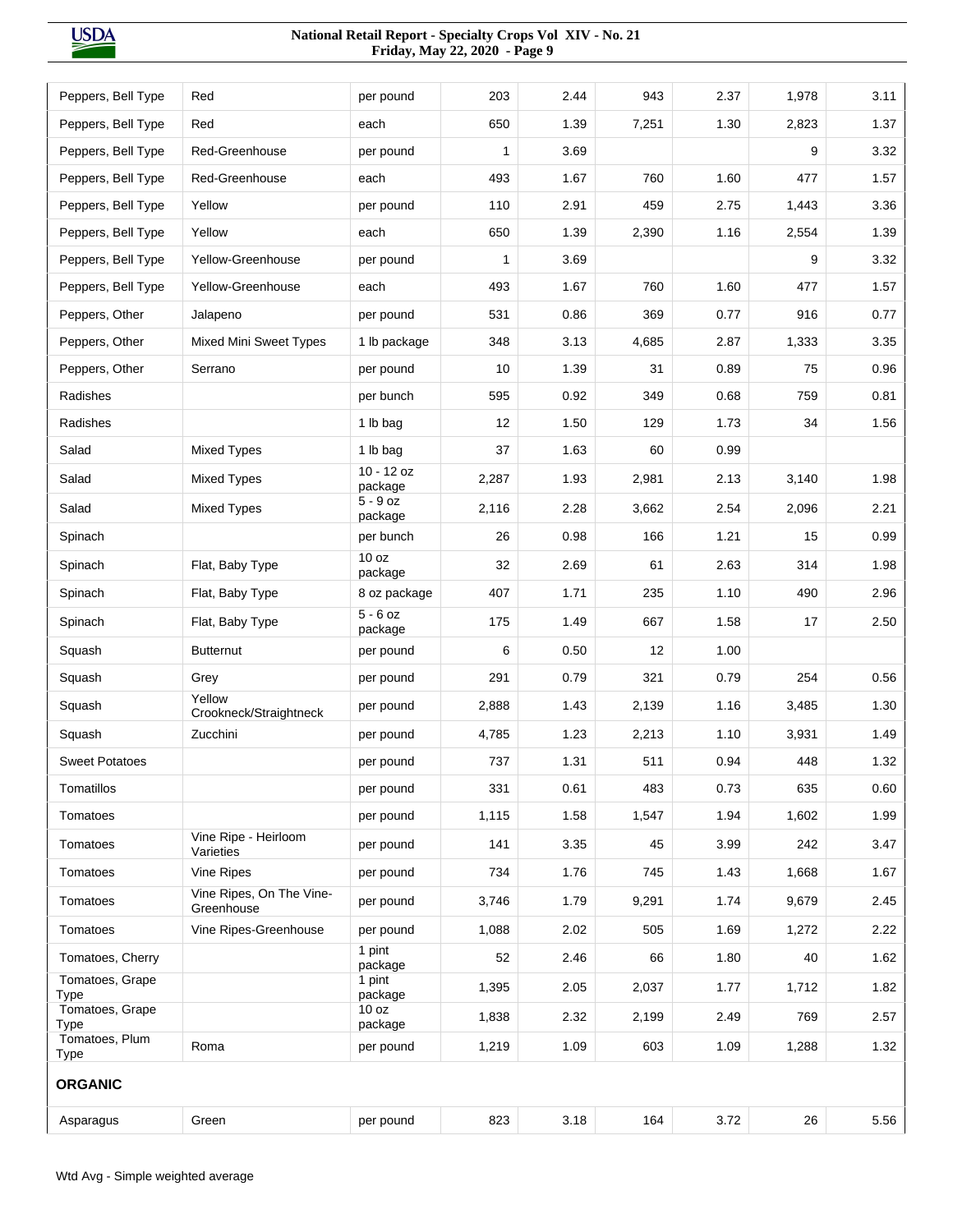| 25<br>2.29<br><b>Beets</b><br>per pound<br>249<br>1.90<br>64<br>0.98<br>78<br>2.49<br><b>Broccoli</b><br>per pound<br>51<br>2.74<br>37<br>1.90<br>9<br>2.99<br><b>Broccoli</b><br>per bunch<br><b>Broccoli</b><br>35<br>105<br>2.28<br>2.00<br>Baby Hybrid Type<br>per bunch<br>1.56<br>31<br>Broccoli<br>Crown Cut<br>8<br>1.99<br>639<br>1.97<br>per pound<br>Red Type<br>31<br>1.39<br>Cabbage<br>per pound<br>Round Green Type<br>31<br>Cabbage<br>0.99<br>per pound<br>25<br>0.99<br>Carrots<br>per pound<br>1.99<br>3<br>2.49<br>5<br>1.88<br>Carrots<br>2 lb bag<br>25<br>25<br>191<br>Carrots<br>per bunch<br>1.99<br>2.49<br>41<br>2.46<br><b>Baby Peeled</b><br>1.69<br>1 lb bag<br>774<br>1.59<br>1,531<br>2,101<br>1.77<br>Carrots<br><b>Baby Peeled</b><br>25<br>146<br>3.00<br>212<br>Carrots<br>2 lb bag<br>2.99<br>3.48<br>Cauliflower<br>56<br>2.99<br>3.49<br>each<br>154<br>2.88<br>78<br>Cauliflower<br>1.99<br>140<br>1.89<br>613<br>149<br>1.40<br>per pound<br>120<br>1.83<br>18<br>1.81<br>Celery<br>each<br>27<br>1.62<br>13<br>2.49<br>Celery<br>Hearts<br>each<br>Cilantro<br>25<br>146<br>0.99<br>72<br>1.03<br>per bunch<br>1.49<br>Long Seedless-<br>Cucumbers<br>2.00<br>1.21<br>each<br>73<br>2.33<br>75<br>87<br>Greenhouse<br>25<br>2.49<br>Eggplant<br>per pound<br>Garlic<br>25<br>3.99<br>per pound<br>Collard<br>25<br>1.99<br>Greens<br>per bunch<br>1.25<br>Greens<br>Kale<br>per bunch<br>206<br>1.44<br>16<br>303<br>2.35<br>Swiss Chard<br>16<br>2.00<br>2.62<br>Greens<br>per bunch<br>20<br>6<br>2.00<br>208<br>1.98<br>1.98<br>2.99<br>Lettuce, Iceberg<br>each<br>303<br>46<br>Lettuce, Other<br>Green Leaf<br>35<br>1.79<br>4<br>0.99<br>33<br>1.69<br>each<br>Lettuce, Other<br>Red Leaf<br>10<br>1.30<br>0.99<br>1.74<br>each<br>4<br>16<br>Lettuce, Romaine<br>29<br>1.85<br>each<br>9<br>2.10<br>94<br>1.72<br>3 count<br>Lettuce, Romaine<br>Hearts<br>817<br>1,839<br>3.55<br>1,029<br>3.18<br>3.28<br>package<br>8<br>Mushrooms<br>Portobella<br>8 oz package<br>3.50<br>White<br>285<br>307<br>2.00<br>387<br>2.50<br>Mushrooms<br>8 oz package<br>2.85<br>Onions Green<br>25<br>1.29<br>38<br>0.99<br>1.46<br>per bunch<br>225<br>Peppers, Bell Type<br>25<br>3.99<br>2.99<br>Orange<br>per pound<br>46<br>Peppers, Bell Type<br>29<br>2.99<br>4<br>3.99<br>Red<br>3.85<br>30<br>per pound<br>Peppers, Bell Type<br>3.99<br>Yellow<br>per pound<br>25<br>Peppers, Other<br><b>Mixed Mini Sweet Types</b><br>120<br>3.76<br>1 lb package<br>67<br>4.99<br>2.99<br>309<br>Radishes<br>per bunch<br>36<br>1.68<br>146<br>0.99<br>263<br>1.52<br><b>Mixed Types</b><br>Salad<br>1 lb bag<br>132<br>5.00<br>230<br>3.80<br>1,566<br>4.27<br>10 - 12 oz<br>Salad<br><b>Mixed Types</b><br>50<br>3.99<br>4.68<br>5.65<br>1<br>609<br>package | <b>Beets</b> | per bunch | 25 | 2.99 | 62 | 2.16 | 136 | 2.09 |
|------------------------------------------------------------------------------------------------------------------------------------------------------------------------------------------------------------------------------------------------------------------------------------------------------------------------------------------------------------------------------------------------------------------------------------------------------------------------------------------------------------------------------------------------------------------------------------------------------------------------------------------------------------------------------------------------------------------------------------------------------------------------------------------------------------------------------------------------------------------------------------------------------------------------------------------------------------------------------------------------------------------------------------------------------------------------------------------------------------------------------------------------------------------------------------------------------------------------------------------------------------------------------------------------------------------------------------------------------------------------------------------------------------------------------------------------------------------------------------------------------------------------------------------------------------------------------------------------------------------------------------------------------------------------------------------------------------------------------------------------------------------------------------------------------------------------------------------------------------------------------------------------------------------------------------------------------------------------------------------------------------------------------------------------------------------------------------------------------------------------------------------------------------------------------------------------------------------------------------------------------------------------------------------------------------------------------------------------------------------------------------------------------------------------------------------------------------------------------------------------------------------------------------------------------------------------------------------------------------------------------------------------------------------------------------------------------------------------------------------------------------------------------------------------|--------------|-----------|----|------|----|------|-----|------|
|                                                                                                                                                                                                                                                                                                                                                                                                                                                                                                                                                                                                                                                                                                                                                                                                                                                                                                                                                                                                                                                                                                                                                                                                                                                                                                                                                                                                                                                                                                                                                                                                                                                                                                                                                                                                                                                                                                                                                                                                                                                                                                                                                                                                                                                                                                                                                                                                                                                                                                                                                                                                                                                                                                                                                                                                |              |           |    |      |    |      |     |      |
|                                                                                                                                                                                                                                                                                                                                                                                                                                                                                                                                                                                                                                                                                                                                                                                                                                                                                                                                                                                                                                                                                                                                                                                                                                                                                                                                                                                                                                                                                                                                                                                                                                                                                                                                                                                                                                                                                                                                                                                                                                                                                                                                                                                                                                                                                                                                                                                                                                                                                                                                                                                                                                                                                                                                                                                                |              |           |    |      |    |      |     |      |
|                                                                                                                                                                                                                                                                                                                                                                                                                                                                                                                                                                                                                                                                                                                                                                                                                                                                                                                                                                                                                                                                                                                                                                                                                                                                                                                                                                                                                                                                                                                                                                                                                                                                                                                                                                                                                                                                                                                                                                                                                                                                                                                                                                                                                                                                                                                                                                                                                                                                                                                                                                                                                                                                                                                                                                                                |              |           |    |      |    |      |     |      |
|                                                                                                                                                                                                                                                                                                                                                                                                                                                                                                                                                                                                                                                                                                                                                                                                                                                                                                                                                                                                                                                                                                                                                                                                                                                                                                                                                                                                                                                                                                                                                                                                                                                                                                                                                                                                                                                                                                                                                                                                                                                                                                                                                                                                                                                                                                                                                                                                                                                                                                                                                                                                                                                                                                                                                                                                |              |           |    |      |    |      |     |      |
|                                                                                                                                                                                                                                                                                                                                                                                                                                                                                                                                                                                                                                                                                                                                                                                                                                                                                                                                                                                                                                                                                                                                                                                                                                                                                                                                                                                                                                                                                                                                                                                                                                                                                                                                                                                                                                                                                                                                                                                                                                                                                                                                                                                                                                                                                                                                                                                                                                                                                                                                                                                                                                                                                                                                                                                                |              |           |    |      |    |      |     |      |
|                                                                                                                                                                                                                                                                                                                                                                                                                                                                                                                                                                                                                                                                                                                                                                                                                                                                                                                                                                                                                                                                                                                                                                                                                                                                                                                                                                                                                                                                                                                                                                                                                                                                                                                                                                                                                                                                                                                                                                                                                                                                                                                                                                                                                                                                                                                                                                                                                                                                                                                                                                                                                                                                                                                                                                                                |              |           |    |      |    |      |     |      |
|                                                                                                                                                                                                                                                                                                                                                                                                                                                                                                                                                                                                                                                                                                                                                                                                                                                                                                                                                                                                                                                                                                                                                                                                                                                                                                                                                                                                                                                                                                                                                                                                                                                                                                                                                                                                                                                                                                                                                                                                                                                                                                                                                                                                                                                                                                                                                                                                                                                                                                                                                                                                                                                                                                                                                                                                |              |           |    |      |    |      |     |      |
|                                                                                                                                                                                                                                                                                                                                                                                                                                                                                                                                                                                                                                                                                                                                                                                                                                                                                                                                                                                                                                                                                                                                                                                                                                                                                                                                                                                                                                                                                                                                                                                                                                                                                                                                                                                                                                                                                                                                                                                                                                                                                                                                                                                                                                                                                                                                                                                                                                                                                                                                                                                                                                                                                                                                                                                                |              |           |    |      |    |      |     |      |
|                                                                                                                                                                                                                                                                                                                                                                                                                                                                                                                                                                                                                                                                                                                                                                                                                                                                                                                                                                                                                                                                                                                                                                                                                                                                                                                                                                                                                                                                                                                                                                                                                                                                                                                                                                                                                                                                                                                                                                                                                                                                                                                                                                                                                                                                                                                                                                                                                                                                                                                                                                                                                                                                                                                                                                                                |              |           |    |      |    |      |     |      |
|                                                                                                                                                                                                                                                                                                                                                                                                                                                                                                                                                                                                                                                                                                                                                                                                                                                                                                                                                                                                                                                                                                                                                                                                                                                                                                                                                                                                                                                                                                                                                                                                                                                                                                                                                                                                                                                                                                                                                                                                                                                                                                                                                                                                                                                                                                                                                                                                                                                                                                                                                                                                                                                                                                                                                                                                |              |           |    |      |    |      |     |      |
|                                                                                                                                                                                                                                                                                                                                                                                                                                                                                                                                                                                                                                                                                                                                                                                                                                                                                                                                                                                                                                                                                                                                                                                                                                                                                                                                                                                                                                                                                                                                                                                                                                                                                                                                                                                                                                                                                                                                                                                                                                                                                                                                                                                                                                                                                                                                                                                                                                                                                                                                                                                                                                                                                                                                                                                                |              |           |    |      |    |      |     |      |
|                                                                                                                                                                                                                                                                                                                                                                                                                                                                                                                                                                                                                                                                                                                                                                                                                                                                                                                                                                                                                                                                                                                                                                                                                                                                                                                                                                                                                                                                                                                                                                                                                                                                                                                                                                                                                                                                                                                                                                                                                                                                                                                                                                                                                                                                                                                                                                                                                                                                                                                                                                                                                                                                                                                                                                                                |              |           |    |      |    |      |     |      |
|                                                                                                                                                                                                                                                                                                                                                                                                                                                                                                                                                                                                                                                                                                                                                                                                                                                                                                                                                                                                                                                                                                                                                                                                                                                                                                                                                                                                                                                                                                                                                                                                                                                                                                                                                                                                                                                                                                                                                                                                                                                                                                                                                                                                                                                                                                                                                                                                                                                                                                                                                                                                                                                                                                                                                                                                |              |           |    |      |    |      |     |      |
|                                                                                                                                                                                                                                                                                                                                                                                                                                                                                                                                                                                                                                                                                                                                                                                                                                                                                                                                                                                                                                                                                                                                                                                                                                                                                                                                                                                                                                                                                                                                                                                                                                                                                                                                                                                                                                                                                                                                                                                                                                                                                                                                                                                                                                                                                                                                                                                                                                                                                                                                                                                                                                                                                                                                                                                                |              |           |    |      |    |      |     |      |
|                                                                                                                                                                                                                                                                                                                                                                                                                                                                                                                                                                                                                                                                                                                                                                                                                                                                                                                                                                                                                                                                                                                                                                                                                                                                                                                                                                                                                                                                                                                                                                                                                                                                                                                                                                                                                                                                                                                                                                                                                                                                                                                                                                                                                                                                                                                                                                                                                                                                                                                                                                                                                                                                                                                                                                                                |              |           |    |      |    |      |     |      |
|                                                                                                                                                                                                                                                                                                                                                                                                                                                                                                                                                                                                                                                                                                                                                                                                                                                                                                                                                                                                                                                                                                                                                                                                                                                                                                                                                                                                                                                                                                                                                                                                                                                                                                                                                                                                                                                                                                                                                                                                                                                                                                                                                                                                                                                                                                                                                                                                                                                                                                                                                                                                                                                                                                                                                                                                |              |           |    |      |    |      |     |      |
|                                                                                                                                                                                                                                                                                                                                                                                                                                                                                                                                                                                                                                                                                                                                                                                                                                                                                                                                                                                                                                                                                                                                                                                                                                                                                                                                                                                                                                                                                                                                                                                                                                                                                                                                                                                                                                                                                                                                                                                                                                                                                                                                                                                                                                                                                                                                                                                                                                                                                                                                                                                                                                                                                                                                                                                                |              |           |    |      |    |      |     |      |
|                                                                                                                                                                                                                                                                                                                                                                                                                                                                                                                                                                                                                                                                                                                                                                                                                                                                                                                                                                                                                                                                                                                                                                                                                                                                                                                                                                                                                                                                                                                                                                                                                                                                                                                                                                                                                                                                                                                                                                                                                                                                                                                                                                                                                                                                                                                                                                                                                                                                                                                                                                                                                                                                                                                                                                                                |              |           |    |      |    |      |     |      |
|                                                                                                                                                                                                                                                                                                                                                                                                                                                                                                                                                                                                                                                                                                                                                                                                                                                                                                                                                                                                                                                                                                                                                                                                                                                                                                                                                                                                                                                                                                                                                                                                                                                                                                                                                                                                                                                                                                                                                                                                                                                                                                                                                                                                                                                                                                                                                                                                                                                                                                                                                                                                                                                                                                                                                                                                |              |           |    |      |    |      |     |      |
|                                                                                                                                                                                                                                                                                                                                                                                                                                                                                                                                                                                                                                                                                                                                                                                                                                                                                                                                                                                                                                                                                                                                                                                                                                                                                                                                                                                                                                                                                                                                                                                                                                                                                                                                                                                                                                                                                                                                                                                                                                                                                                                                                                                                                                                                                                                                                                                                                                                                                                                                                                                                                                                                                                                                                                                                |              |           |    |      |    |      |     |      |
|                                                                                                                                                                                                                                                                                                                                                                                                                                                                                                                                                                                                                                                                                                                                                                                                                                                                                                                                                                                                                                                                                                                                                                                                                                                                                                                                                                                                                                                                                                                                                                                                                                                                                                                                                                                                                                                                                                                                                                                                                                                                                                                                                                                                                                                                                                                                                                                                                                                                                                                                                                                                                                                                                                                                                                                                |              |           |    |      |    |      |     |      |
|                                                                                                                                                                                                                                                                                                                                                                                                                                                                                                                                                                                                                                                                                                                                                                                                                                                                                                                                                                                                                                                                                                                                                                                                                                                                                                                                                                                                                                                                                                                                                                                                                                                                                                                                                                                                                                                                                                                                                                                                                                                                                                                                                                                                                                                                                                                                                                                                                                                                                                                                                                                                                                                                                                                                                                                                |              |           |    |      |    |      |     |      |
|                                                                                                                                                                                                                                                                                                                                                                                                                                                                                                                                                                                                                                                                                                                                                                                                                                                                                                                                                                                                                                                                                                                                                                                                                                                                                                                                                                                                                                                                                                                                                                                                                                                                                                                                                                                                                                                                                                                                                                                                                                                                                                                                                                                                                                                                                                                                                                                                                                                                                                                                                                                                                                                                                                                                                                                                |              |           |    |      |    |      |     |      |
|                                                                                                                                                                                                                                                                                                                                                                                                                                                                                                                                                                                                                                                                                                                                                                                                                                                                                                                                                                                                                                                                                                                                                                                                                                                                                                                                                                                                                                                                                                                                                                                                                                                                                                                                                                                                                                                                                                                                                                                                                                                                                                                                                                                                                                                                                                                                                                                                                                                                                                                                                                                                                                                                                                                                                                                                |              |           |    |      |    |      |     |      |
|                                                                                                                                                                                                                                                                                                                                                                                                                                                                                                                                                                                                                                                                                                                                                                                                                                                                                                                                                                                                                                                                                                                                                                                                                                                                                                                                                                                                                                                                                                                                                                                                                                                                                                                                                                                                                                                                                                                                                                                                                                                                                                                                                                                                                                                                                                                                                                                                                                                                                                                                                                                                                                                                                                                                                                                                |              |           |    |      |    |      |     |      |
|                                                                                                                                                                                                                                                                                                                                                                                                                                                                                                                                                                                                                                                                                                                                                                                                                                                                                                                                                                                                                                                                                                                                                                                                                                                                                                                                                                                                                                                                                                                                                                                                                                                                                                                                                                                                                                                                                                                                                                                                                                                                                                                                                                                                                                                                                                                                                                                                                                                                                                                                                                                                                                                                                                                                                                                                |              |           |    |      |    |      |     |      |
|                                                                                                                                                                                                                                                                                                                                                                                                                                                                                                                                                                                                                                                                                                                                                                                                                                                                                                                                                                                                                                                                                                                                                                                                                                                                                                                                                                                                                                                                                                                                                                                                                                                                                                                                                                                                                                                                                                                                                                                                                                                                                                                                                                                                                                                                                                                                                                                                                                                                                                                                                                                                                                                                                                                                                                                                |              |           |    |      |    |      |     |      |
|                                                                                                                                                                                                                                                                                                                                                                                                                                                                                                                                                                                                                                                                                                                                                                                                                                                                                                                                                                                                                                                                                                                                                                                                                                                                                                                                                                                                                                                                                                                                                                                                                                                                                                                                                                                                                                                                                                                                                                                                                                                                                                                                                                                                                                                                                                                                                                                                                                                                                                                                                                                                                                                                                                                                                                                                |              |           |    |      |    |      |     |      |
|                                                                                                                                                                                                                                                                                                                                                                                                                                                                                                                                                                                                                                                                                                                                                                                                                                                                                                                                                                                                                                                                                                                                                                                                                                                                                                                                                                                                                                                                                                                                                                                                                                                                                                                                                                                                                                                                                                                                                                                                                                                                                                                                                                                                                                                                                                                                                                                                                                                                                                                                                                                                                                                                                                                                                                                                |              |           |    |      |    |      |     |      |
|                                                                                                                                                                                                                                                                                                                                                                                                                                                                                                                                                                                                                                                                                                                                                                                                                                                                                                                                                                                                                                                                                                                                                                                                                                                                                                                                                                                                                                                                                                                                                                                                                                                                                                                                                                                                                                                                                                                                                                                                                                                                                                                                                                                                                                                                                                                                                                                                                                                                                                                                                                                                                                                                                                                                                                                                |              |           |    |      |    |      |     |      |
|                                                                                                                                                                                                                                                                                                                                                                                                                                                                                                                                                                                                                                                                                                                                                                                                                                                                                                                                                                                                                                                                                                                                                                                                                                                                                                                                                                                                                                                                                                                                                                                                                                                                                                                                                                                                                                                                                                                                                                                                                                                                                                                                                                                                                                                                                                                                                                                                                                                                                                                                                                                                                                                                                                                                                                                                |              |           |    |      |    |      |     |      |
|                                                                                                                                                                                                                                                                                                                                                                                                                                                                                                                                                                                                                                                                                                                                                                                                                                                                                                                                                                                                                                                                                                                                                                                                                                                                                                                                                                                                                                                                                                                                                                                                                                                                                                                                                                                                                                                                                                                                                                                                                                                                                                                                                                                                                                                                                                                                                                                                                                                                                                                                                                                                                                                                                                                                                                                                |              |           |    |      |    |      |     |      |
|                                                                                                                                                                                                                                                                                                                                                                                                                                                                                                                                                                                                                                                                                                                                                                                                                                                                                                                                                                                                                                                                                                                                                                                                                                                                                                                                                                                                                                                                                                                                                                                                                                                                                                                                                                                                                                                                                                                                                                                                                                                                                                                                                                                                                                                                                                                                                                                                                                                                                                                                                                                                                                                                                                                                                                                                |              |           |    |      |    |      |     |      |
|                                                                                                                                                                                                                                                                                                                                                                                                                                                                                                                                                                                                                                                                                                                                                                                                                                                                                                                                                                                                                                                                                                                                                                                                                                                                                                                                                                                                                                                                                                                                                                                                                                                                                                                                                                                                                                                                                                                                                                                                                                                                                                                                                                                                                                                                                                                                                                                                                                                                                                                                                                                                                                                                                                                                                                                                |              |           |    |      |    |      |     |      |
|                                                                                                                                                                                                                                                                                                                                                                                                                                                                                                                                                                                                                                                                                                                                                                                                                                                                                                                                                                                                                                                                                                                                                                                                                                                                                                                                                                                                                                                                                                                                                                                                                                                                                                                                                                                                                                                                                                                                                                                                                                                                                                                                                                                                                                                                                                                                                                                                                                                                                                                                                                                                                                                                                                                                                                                                |              |           |    |      |    |      |     |      |
|                                                                                                                                                                                                                                                                                                                                                                                                                                                                                                                                                                                                                                                                                                                                                                                                                                                                                                                                                                                                                                                                                                                                                                                                                                                                                                                                                                                                                                                                                                                                                                                                                                                                                                                                                                                                                                                                                                                                                                                                                                                                                                                                                                                                                                                                                                                                                                                                                                                                                                                                                                                                                                                                                                                                                                                                |              |           |    |      |    |      |     |      |
|                                                                                                                                                                                                                                                                                                                                                                                                                                                                                                                                                                                                                                                                                                                                                                                                                                                                                                                                                                                                                                                                                                                                                                                                                                                                                                                                                                                                                                                                                                                                                                                                                                                                                                                                                                                                                                                                                                                                                                                                                                                                                                                                                                                                                                                                                                                                                                                                                                                                                                                                                                                                                                                                                                                                                                                                |              |           |    |      |    |      |     |      |
|                                                                                                                                                                                                                                                                                                                                                                                                                                                                                                                                                                                                                                                                                                                                                                                                                                                                                                                                                                                                                                                                                                                                                                                                                                                                                                                                                                                                                                                                                                                                                                                                                                                                                                                                                                                                                                                                                                                                                                                                                                                                                                                                                                                                                                                                                                                                                                                                                                                                                                                                                                                                                                                                                                                                                                                                |              |           |    |      |    |      |     |      |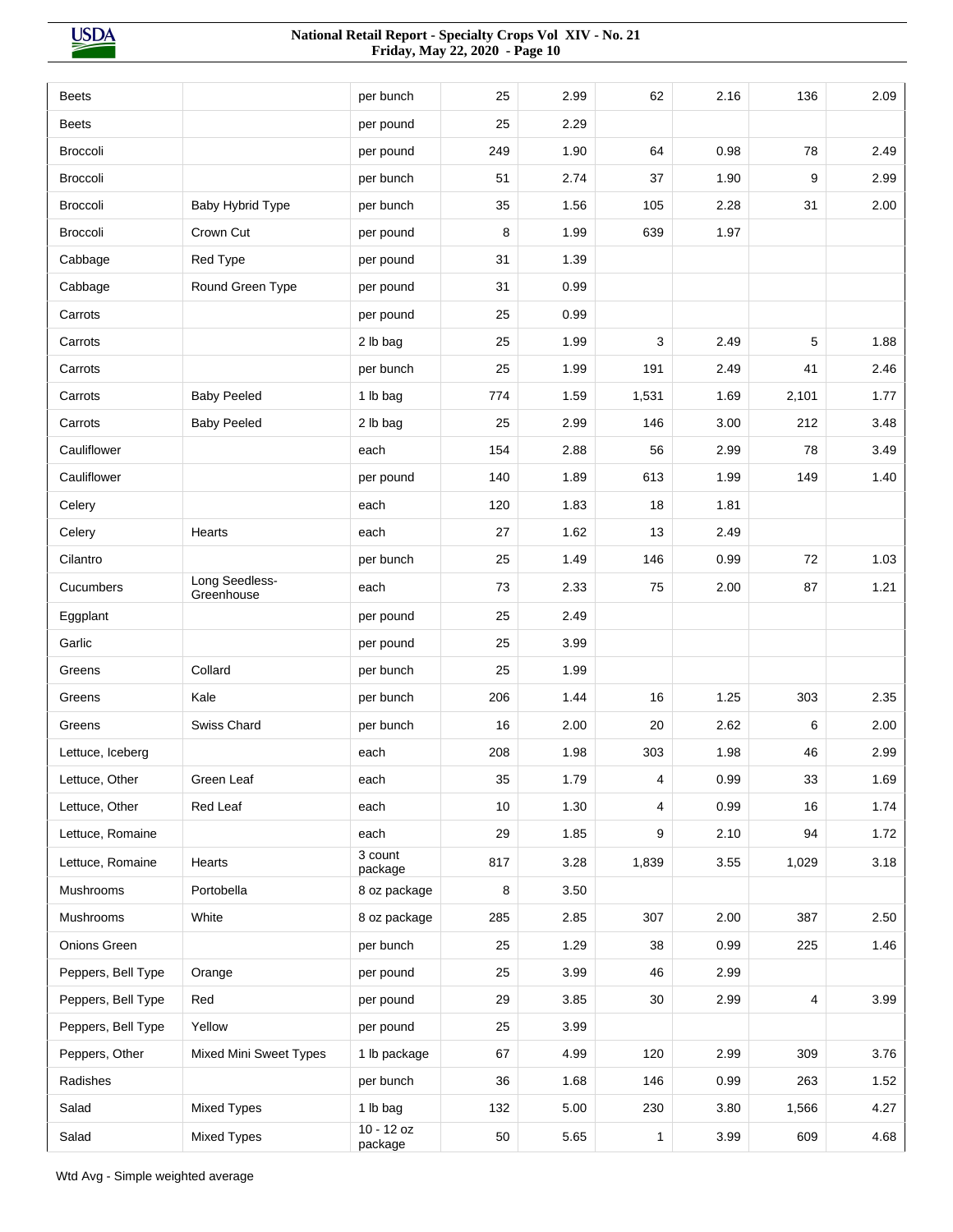| Salad                         | <b>Mixed Types</b>                     | $5 - 9$ oz<br>package | 1,409                     | 3.31             | 1,517                     | 3.15             | 2,190                     | 3.25             |
|-------------------------------|----------------------------------------|-----------------------|---------------------------|------------------|---------------------------|------------------|---------------------------|------------------|
| Spinach                       |                                        | per bunch             | 36                        | 1.68             |                           |                  | 31                        | 2.13             |
| Spinach                       | Flat, Baby Type                        | 1 lb package          | 51                        | 4.99             |                           |                  |                           |                  |
| Spinach                       | Flat, Baby Type                        | $5 - 6$ oz<br>package | 67                        | 2.28             | 21                        | 3.02             | 255                       | 3.28             |
| Squash                        | <b>Butternut</b>                       | per pound             | 25                        | 1.49             |                           |                  |                           |                  |
| Squash                        | Spaghetti                              | per pound             | 25                        | 1.49             |                           |                  | 5                         | 0.99             |
| Squash                        | Yellow<br>Crookneck/Straightneck       | per pound             | 29                        | 2.78             | 104                       | 1.01             | 68                        | 1.35             |
| Squash                        | Zucchini                               | per pound             | 47                        | 2.40             | 142                       | 1.38             | 225                       | 1.77             |
| <b>Sweet Potatoes</b>         |                                        | per pound             | 25                        | 1.99             |                           |                  | 62                        | 1.97             |
| Tomatoes                      | Vine Ripe - Heirloom<br>Varieties      | per pound             | 63                        | 3.86             | 188                       | 3.99             | 63                        | 4.04             |
| Tomatoes                      | Vine Ripes, On The Vine-<br>Greenhouse | per pound             | 318                       | 2.99             | 227                       | 1.89             | 2,959                     | 2.77             |
| Tomatoes, Cherry              |                                        | 1 pint<br>package     | 17                        | 2.11             | 12 <sup>2</sup>           | 2.83             | 21                        | 2.99             |
| Tomatoes, Grape<br>Type       |                                        | 1 pint<br>package     | 419                       | 2.81             | 662                       | 2.91             | 1,851                     | 2.90             |
| Tomatoes, Grape<br>Type       |                                        | 10 oz<br>package      | 1,976                     | 2.44             | 93                        | 2.99             | 2,172                     | 2.76             |
| Tomatoes, Plum<br><b>Type</b> | Roma                                   | per pound             | 26                        | 2.01             | 206                       | 2.49             | 187                       | 1.73             |
|                               |                                        |                       | <b>SEASONAL ITEMS</b>     |                  |                           |                  |                           |                  |
|                               |                                        |                       |                           | THIS WEEK        | <b>LAST WEEK</b>          |                  |                           | <b>LAST YEAR</b> |
| Commodity                     | Variety                                | Unit                  | <b>Stores</b><br>With Ads | Wtd Avg<br>Price | <b>Stores</b><br>With Ads | Wtd Avg<br>Price | <b>Stores</b><br>With Ads | Wtd Avg<br>Price |
|                               |                                        |                       |                           |                  |                           |                  |                           |                  |
| <b>Potted Plants</b>          | Chrysanthemum                          | 6 inch pot            | 1,780                     | 8.77             | 268                       | 8.99             | 502                       | 8.77             |
| <b>Potted Plants</b>          | Chrysanthemum                          | 8 inch pot            | 11                        | 8.00             |                           |                  |                           |                  |
| Rose, Hybrid Tea              |                                        | bunched 12s           | 662                       | 9.96             | 796                       | 11.49            | 643                       | 9.26             |
| <b>Tulips</b>                 |                                        | bunched 10s           | 30                        | 4.99             | 30                        | 4.99             |                           |                  |
|                               |                                        |                       |                           |                  |                           |                  |                           |                  |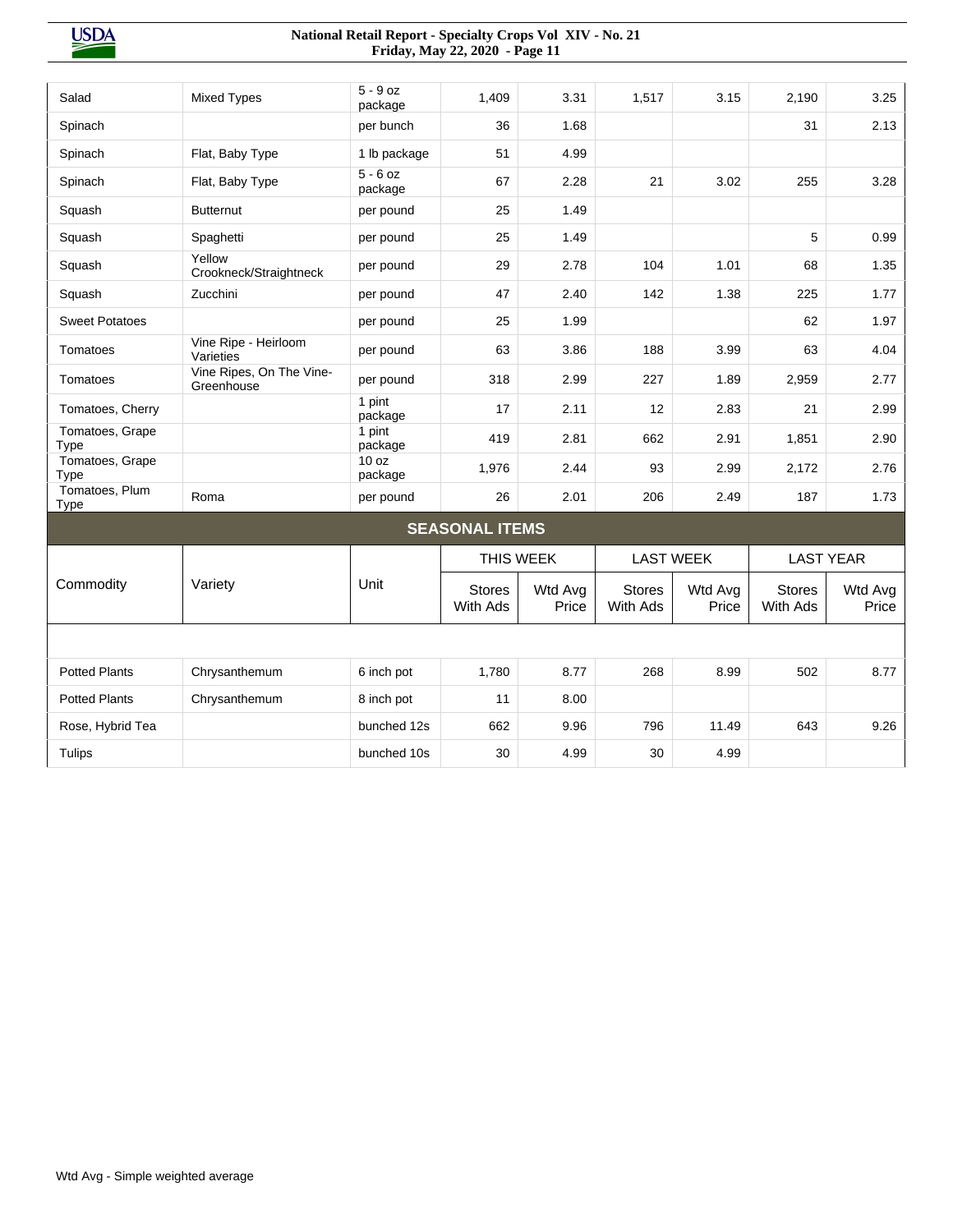## **REGIONAL DETAILS**

|                                            |                       | <b>NORTHEAST U.S.</b> |                       |                     |                      | <b>SOUTHEAST U.S.</b> |                              |                     |                         | <b>MIDWEST U.S.</b> |                       |                     |                         |
|--------------------------------------------|-----------------------|-----------------------|-----------------------|---------------------|----------------------|-----------------------|------------------------------|---------------------|-------------------------|---------------------|-----------------------|---------------------|-------------------------|
| Commodity<br>Variety                       | Unit                  | Price<br>Range        | Stores<br>with<br>Ads | Wtd<br>Avg<br>Price | %<br>Marked<br>Local | Price<br>Range        | <b>Stores</b><br>with<br>Ads | Wtd<br>Avg<br>Price | $\%$<br>Marked<br>Local | Price<br>Range      | Stores<br>with<br>Ads | Wtd<br>Avg<br>Price | $\%$<br>Marked<br>Local |
| <b>FRUITS</b>                              |                       |                       |                       |                     |                      |                       |                              |                     |                         |                     |                       |                     |                         |
| Apples<br>Fuji                             | per pound             | $0.99 - 1.99$         | 268                   | 1.71                |                      | 1.69                  | 25                           | 1.69                |                         | $0.99 -$<br>1.57    | 345                   | 1.44                |                         |
| Apples<br>Gala                             | per pound             | $0.99 - 1.99$         | 721                   | 1.57                |                      |                       |                              |                     |                         | $0.88 -$<br>1.49    | 161                   | 0.99                |                         |
| Apples<br>Gala                             | 3 lb bag              |                       |                       |                     |                      | 2.99                  | 10                           | 2.99                |                         | $1.99 -$<br>3.99    | 16                    | 3.62                |                         |
| Apples<br>Gala                             | 5 lb bag              |                       |                       |                     |                      | 4.99                  | 518                          | 4.99                |                         |                     |                       |                     |                         |
| Apples<br>Gala                             | 2 lb bag              |                       |                       |                     |                      | 2.50                  | 8                            | 2.50                |                         |                     |                       |                     |                         |
| Apples<br>Golden Delicious                 | per pound             | $0.99 - 1.37$         | 100                   | 1.10                |                      |                       |                              |                     |                         | 1.19                | 8                     | 1.19                |                         |
| Apples<br><b>Golden Delicious</b>          | 3 lb bag              |                       |                       |                     |                      |                       |                              |                     |                         | 1.99                | 3                     | 1.99                |                         |
| Apples<br><b>Golden Delicious</b>          | 2 lb bag              |                       |                       |                     |                      | 2.50                  | 8                            | 2.50                |                         |                     |                       |                     |                         |
| Apples<br><b>Granny Smith</b>              | per pound             | $0.99 - 1.49$         | 138                   | 1.22                |                      | 0.99                  | 34                           | 0.99                |                         | $1.19 -$<br>1.29    | 124                   | 1.28                |                         |
| Apples<br><b>Granny Smith</b>              | 5 lb bag              |                       |                       |                     |                      | 4.99                  | 518                          | 4.99                |                         |                     |                       |                     |                         |
| Apples<br><b>Granny Smith</b>              | 2 lb bag              |                       |                       |                     |                      | 2.50                  | 8                            | 2.50                |                         |                     |                       |                     |                         |
| Apples<br>Honeycrisp                       | per pound             | 1.47-2.99             | 205                   | 2.77                |                      | 1.69-2.99             | 53                           | 2.45                |                         | $0.99 -$<br>2.69    | 517                   | 1.87                |                         |
| Apples<br>Jonagold                         | per pound             | 1.20                  | 8                     | 1.20                |                      |                       |                              |                     |                         |                     |                       |                     |                         |
| Apples<br>Mcintosh                         | 3 lb bag              | 1.99                  | 80                    | 1.99                |                      |                       |                              |                     |                         |                     |                       |                     |                         |
| Apples<br>Mcintosh                         | 5 lb bag              | 4.99                  | 190                   | 4.99                |                      |                       |                              |                     |                         |                     |                       |                     |                         |
| Apples<br>Pink Lady/Cripps Pink            | per pound             | $0.99 - 1.47$         | 100                   | 1.13                |                      |                       |                              |                     |                         | $0.88 -$<br>1.57    | 319                   | 1.30                |                         |
| Apples<br><b>Red Delicious</b>             | per pound             | $0.99 - 1.20$         | 104                   | 1.01                |                      | 0.69                  | 34                           | 0.69                |                         |                     |                       |                     |                         |
| Apples<br><b>Red Delicious</b>             | 3 lb bag              |                       |                       |                     |                      |                       |                              |                     |                         | 3.99                | 13                    | 3.99                |                         |
| Apples<br><b>Red Delicious</b>             | 5 lb bag              | 4.99                  | 190                   | 4.99                |                      |                       |                              |                     |                         |                     |                       |                     |                         |
| Apples<br><b>Red Delicious</b>             | 2 lb bag              |                       |                       |                     |                      | 2.50                  | 8                            | 2.50                |                         |                     |                       |                     |                         |
| Apples, Processed<br>Juice                 | 64 oz (1/2<br>gallon) | 1.88-2.50             | 748                   | 2.28                |                      | 1.49-2.00             | 889                          | 1.84                |                         | $1.49 -$<br>2.49    | 547                   | 1.94                |                         |
| Apricots                                   | per pound             | 2.99-3.97             | 108                   | 3.26                |                      | 2.99                  | 64                           | 2.99                |                         | $1.49 -$<br>3.99    | 357                   | 2.27                |                         |
| Avocados<br>Hass                           | each                  | 1.00-2.50             | 1,125                 | 1.35                |                      | $0.69 - 2.50$         | 1,449                        | 1.31                |                         | $0.48 -$<br>2.50    | 1,392                 | 1.07                |                         |
| Avocados<br>Various Greenskin<br>Varieties | each                  |                       |                       |                     |                      | 0.89                  | 5                            | 0.89                |                         |                     |                       |                     |                         |
| <b>Bananas</b>                             | per pound             | $0.39 - 0.67$         | 110                   | 0.47                |                      | $0.49 - 0.69$         | 245                          | 0.67                |                         | $0.29 -$<br>0.44    | 19                    | 0.30                |                         |
| <b>Blueberries</b>                         | 6 oz<br>package       | 2.00-3.99             | 441                   | 3.87                |                      | 2.00-3.33             | 1,243                        | 2.54                |                         | $2.00 -$<br>2.99    | 181                   | 2.53                |                         |
| <b>Blueberries</b>                         | 1 pint<br>package     | 1.88-4.99             | 1,639                 | 3.18                |                      | 2.39-3.99             | 2,293                        | 2.73                |                         | $1.49 -$<br>3.50    | 1,460                 | 2.31                |                         |
| <b>Blueberries</b>                         | 18 oz<br>package      | 4.99-5.99             | 573                   | 5.72                |                      | 2.88-3.34             | 127                          | 3.31                |                         | $2.50 -$<br>5.00    | 447                   | 3.26                |                         |
| Cantaloups                                 | each                  | 1.97-3.49             | 1,532                 | 2.55                |                      | 0.98-3.49             | 2,999                        | 2.37                |                         | $1.99 -$<br>3.99    | 924                   | 2.70                |                         |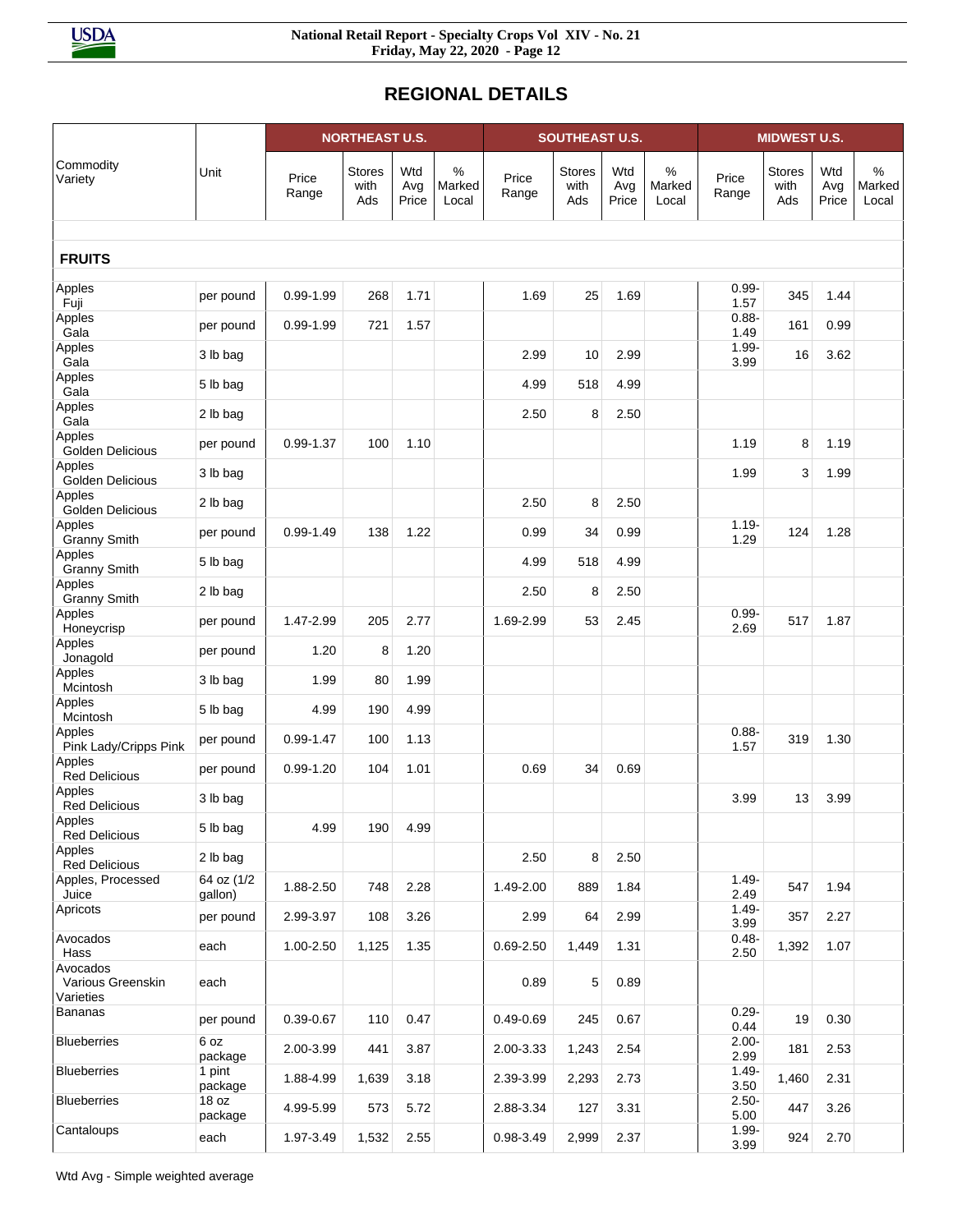|                                                       |                         | <b>NORTHEAST U.S.</b> |                              |                     |                      |                | <b>SOUTHEAST U.S.</b>        |                     | <b>MIDWEST U.S.</b>  |                  |                              |                     |                      |
|-------------------------------------------------------|-------------------------|-----------------------|------------------------------|---------------------|----------------------|----------------|------------------------------|---------------------|----------------------|------------------|------------------------------|---------------------|----------------------|
| Commodity<br>Variety                                  | Unit                    | Price<br>Range        | <b>Stores</b><br>with<br>Ads | Wtd<br>Avg<br>Price | %<br>Marked<br>Local | Price<br>Range | <b>Stores</b><br>with<br>Ads | Wtd<br>Avg<br>Price | %<br>Marked<br>Local | Price<br>Range   | <b>Stores</b><br>with<br>Ads | Wtd<br>Avg<br>Price | %<br>Marked<br>Local |
| Cantaloups                                            | per pound               |                       |                              |                     |                      |                |                              |                     |                      | $0.48 -$<br>1.69 | 174                          | 0.62                |                      |
| <b>Cherries</b><br>Rainier                            | per pound               |                       |                              |                     |                      | 7.99           | 25                           | 7.99                |                      |                  |                              |                     |                      |
| Cherries<br><b>Red Varieties</b>                      | per pound               | 1.48-6.99             | 1,995                        | 4.02                |                      | 1.99-6.99      | 4,237                        | 3.97                |                      | $1.88 -$<br>6.99 | 1,983                        | 3.14                |                      |
| Clementines                                           | 3 lb bag                | 5.97-6.99             | 38                           | 6.18                |                      |                |                              |                     |                      |                  |                              |                     |                      |
| Fruit, Other<br><b>Cactus Pears</b>                   | per pound               |                       |                              |                     |                      |                |                              |                     |                      | 0.89             | 7                            | 0.89                |                      |
| Grapefruit<br>Red                                     | each                    | 1.25                  | 8                            | 1.25                |                      |                |                              |                     |                      |                  |                              |                     |                      |
| Grapes<br><b>Black Seedless</b>                       | per pound               |                       |                              |                     |                      |                |                              |                     |                      | 2.49             | 4                            | 2.49                |                      |
| Grapes<br><b>Red Globe</b>                            | per pound               |                       |                              |                     |                      | 2.49-2.99      | 87                           | 2.59                |                      |                  |                              |                     |                      |
| Grapes<br><b>Red Seedless</b>                         | per pound               | 1.49-2.99             | 833                          | 2.07                |                      | 0.99-2.99      | 1,335                        | 2.41                |                      | $0.99 -$<br>4.99 | 514                          | 2.13                |                      |
| Grapes<br>White Seedless Type                         | per pound               | 1.99                  | 190                          | 1.99                |                      | 1.77-2.99      | 56                           | 2.31                |                      | 4.99             | 8                            | 4.99                |                      |
| Honeydews                                             | each                    | 2.50                  | 74                           | 2.50                |                      |                |                              |                     |                      | $1.99 -$<br>2.99 | 147                          | 2.70                |                      |
| Honeydews                                             | per pound               |                       |                              |                     |                      |                |                              |                     |                      | $0.77 -$<br>2.49 | 38                           | 1.13                |                      |
| Kiwifruit<br>Hayward                                  | each                    |                       |                              |                     |                      | 0.25           | 78                           | 0.25                |                      | 0.99             | 8                            | 0.99                |                      |
| Lemons                                                | each                    | $0.34 - 0.67$         | 610                          | 0.55                |                      | $0.20 - 2.00$  | 672                          | 0.99                |                      | $0.39 -$<br>0.50 | 567                          | 0.47                |                      |
| Lemons                                                | 2 lb bag                | 2.97-3.99             | 445                          | 3.92                |                      |                |                              |                     |                      |                  |                              |                     |                      |
| Limes                                                 | each                    | $0.19 - 0.66$         | 924                          | 0.39                |                      | $0.29 - 0.49$  | 619                          | 0.32                |                      | $0.10 -$<br>0.50 | 184                          | 0.21                |                      |
| Mangoes                                               | each                    | $0.67 - 1.67$         | 1,273                        | 1.03                |                      | $0.59 - 1.25$  | 2,508                        | 1.02                |                      | $0.48 -$<br>1.67 | 774                          | 0.81                |                      |
| <b>Misc Berries</b><br><b>Blackberries</b>            | $5.6 - 6 oz$<br>package | 0.99-3.99             | 913                          | 2.96                |                      | 0.99-3.33      | 2,093                        | 1.91                |                      | $1.00 -$<br>4.99 | 1,003                        | 1.84                |                      |
| <b>Nectarines</b><br>Various White Flesh<br>Varieties | per pound               |                       |                              |                     |                      | 1.49-1.99      | 125                          | 1.52                |                      | $0.99 -$<br>1.99 | 102                          | 1.39                |                      |
| Nectarines<br>Various Yellow Flesh<br>Varieties       | per pound               | 1.97-2.99             | 280                          | 2.56                |                      | 1.49-1.99      | 192                          | 1.62                |                      | $0.99 -$<br>3.99 | 1,162                        | 1.80                |                      |
| Oranges<br>Navel                                      | each                    | $0.60 - 1.25$         | 764                          | 1.02                |                      | $0.60 - 1.25$  | 875                          | 1.05                |                      | 0.89             | 116                          | 0.89                |                      |
| Oranges<br>Navel                                      | per pound               |                       |                              |                     |                      | 1.29           | 25                           | 1.29                |                      |                  |                              |                     |                      |
| Oranges<br>Navel                                      | 3 lb bag                | 3.99                  | 22                           | 3.99                |                      |                |                              |                     |                      |                  |                              |                     |                      |
| Oranges<br>Navel                                      | 4 lb bag                |                       |                              |                     |                      | 3.99-4.99      | 570                          | 4.93                |                      |                  |                              |                     |                      |
| Papaya<br>Maradol/Tainung<br><b>Types</b>             | per pound               |                       |                              |                     |                      |                |                              |                     |                      | 1.00             | 10                           | 1.00                |                      |
| Peaches<br>Various White Flesh<br>Varieties           | per pound               | 2.49-2.99             | 183                          | 2.51                |                      | 1.49-1.99      | 216                          | 1.63                |                      | $0.99 -$<br>1.99 | 514                          | 1.81                |                      |
| Peaches<br>Various Yellow Flesh<br>Varieties          | per pound               | 0.99-2.99             | 1,711                        | 1.87                |                      | $0.98 - 2.99$  | 3,022                        | 2.04                |                      | $0.79 -$<br>3.99 | 1,825                        | 1.69                |                      |
| Pears<br><b>Bartlett</b>                              | per pound               | 1.37                  | 30                           | 1.37                |                      |                |                              |                     |                      | 0.99             | 9                            | 0.99                |                      |
| Pears<br><b>Bosc</b>                                  | per pound               | 1.37                  | 30                           | 1.37                |                      |                |                              |                     |                      | 1.69             | 5                            | 1.69                |                      |
| Pears<br>D'Anjou                                      | per pound               | 1.37-1.99             | 70                           | 1.72                |                      | 0.98           | 18                           | 0.98                |                      |                  |                              |                     |                      |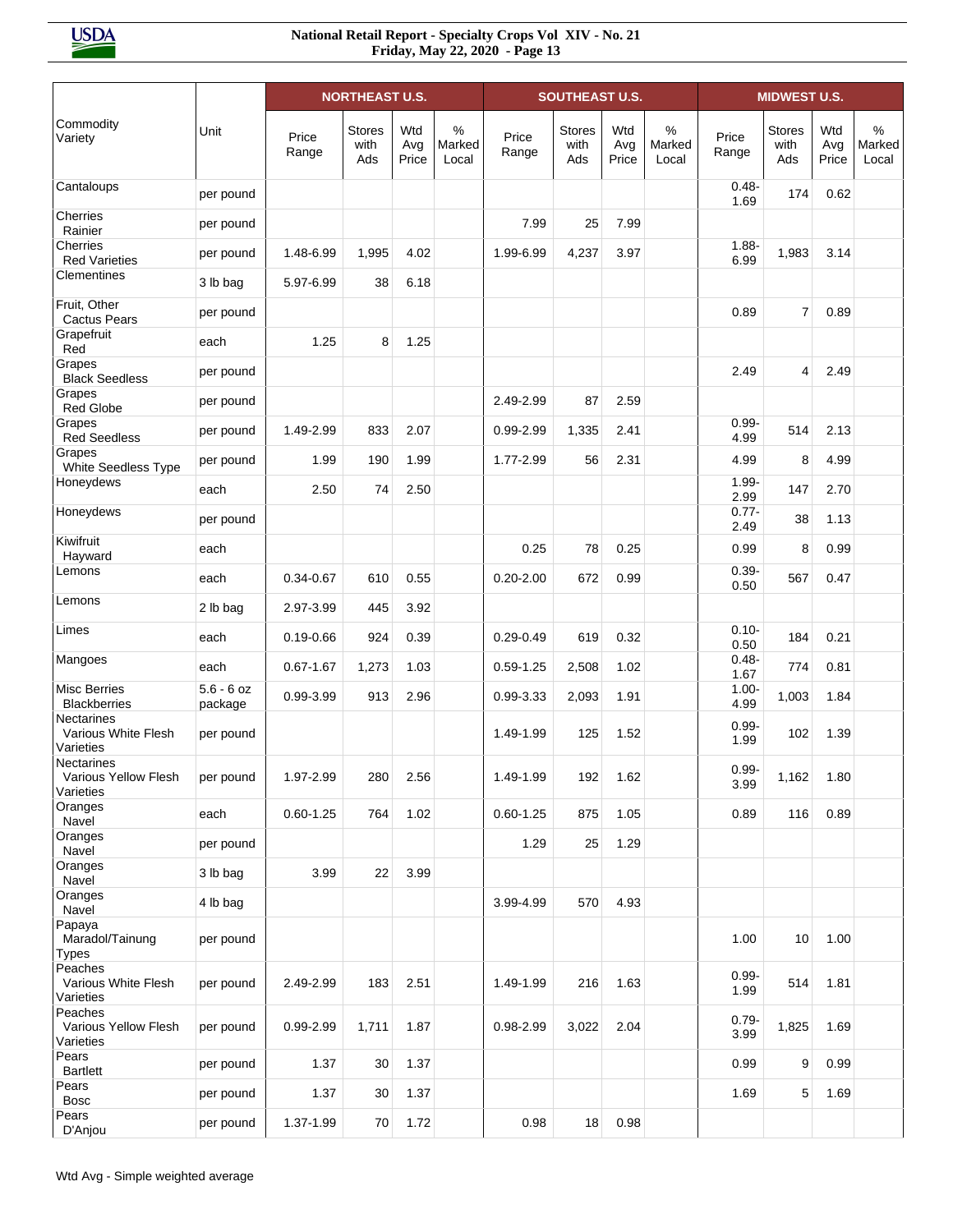|                                                         | <b>NORTHEAST U.S.</b>      |                |                              |                     | <b>SOUTHEAST U.S.</b> |                |                              |                     | <b>MIDWEST U.S.</b>  |                  |                              |                     |                                  |
|---------------------------------------------------------|----------------------------|----------------|------------------------------|---------------------|-----------------------|----------------|------------------------------|---------------------|----------------------|------------------|------------------------------|---------------------|----------------------------------|
| Commodity<br>Variety                                    | Unit                       | Price<br>Range | <b>Stores</b><br>with<br>Ads | Wtd<br>Avg<br>Price | %<br>Marked<br>Local  | Price<br>Range | <b>Stores</b><br>with<br>Ads | Wtd<br>Avg<br>Price | %<br>Marked<br>Local | Price<br>Range   | <b>Stores</b><br>with<br>Ads | Wtd<br>Avg<br>Price | $\frac{0}{0}$<br>Marked<br>Local |
| Pineapples                                              | each                       | 2.00-3.99      | 1,418                        | 2.58                |                       | 1.48-2.99      | 451                          | 2.67                |                      | $1.50 -$<br>3.49 | 790                          | 2.14                |                                  |
| Pineapples                                              | per pound                  |                |                              |                     |                       |                |                              |                     |                      | 0.99             | 8                            | 0.99                |                                  |
| Pomegranates                                            | each                       | 2.99           | 8                            | 2.99                |                       | 2.99           | 25                           | 2.99                |                      | $2.00 -$<br>2.50 | 12                           | 2.13                |                                  |
| Raspberries<br>Red                                      | 6 oz<br>package            | 2.50-3.37      | 1,040                        | 3.15                |                       | 0.99-3.33      | 2,047                        | 2.29                |                      | $1.25 -$<br>4.99 | 644                          | 2.23                |                                  |
| <b>Strawberries</b>                                     | 1 <sub>lb</sub><br>package | 0.99-3.99      | 2,535                        | 2.66                |                       | 1.19-3.49      | 2,736                        | 1.97                |                      | $1.19 -$<br>3.99 | 2,044                        | 1.88                |                                  |
| <b>Strawberries</b>                                     | 2 <sub>lb</sub><br>package | 4.99-5.99      | 573                          | 5.72                |                       | 2.99-5.00      | 582                          | 3.60                |                      | $2.00 -$<br>5.99 | 1,186                        | 3.52                |                                  |
| Tangerines                                              | 3 lb bag                   |                |                              |                     |                       | 4.99           | 78                           | 4.99                |                      |                  |                              |                     |                                  |
| Tangerines                                              | 2 lb bag                   | 3.79           | 175                          | 3.79                |                       |                |                              |                     |                      |                  |                              |                     |                                  |
| Watermelons<br><b>Red Flesh Seeded</b><br><b>Type</b>   | each                       |                |                              |                     |                       | 2.99-5.99      | 440                          | 3.82                | 15                   | $2.99 -$<br>4.99 | 201                          | 4.84                |                                  |
| Watermelons<br><b>Red Flesh Seeded</b><br><b>Type</b>   | per pound                  |                |                              |                     |                       |                |                              |                     |                      | $0.29 -$<br>0.99 | 20                           | 0.57                |                                  |
| Watermelons<br><b>Red Flesh Seedless</b><br>Miniature   | each                       | 2.50-2.99      | 725                          | 2.78                |                       | 2.29-3.99      | 1,690                        | 3.49                |                      | $2.00 -$<br>3.99 | 1,050                        | 2.53                |                                  |
| Watermelons<br><b>Red Flesh Seedless</b><br>Type        | each                       | 2.99-6.99      | 2,721                        | 3.88                |                       | 1.98-6.99      | 4,925                        | 4.27                |                      | $2.77 -$<br>5.99 | 2,807                        | 3.55                |                                  |
| Watermelons<br><b>Red Flesh Seedless</b><br><b>Type</b> | per pound                  | $0.37 - 0.79$  | 54                           | 0.51                |                       |                |                              |                     |                      | $0.29 -$<br>0.69 | 304                          | 0.65                |                                  |
| <b>FRUITS - ORGANIC</b>                                 |                            |                |                              |                     |                       |                |                              |                     |                      |                  |                              |                     |                                  |
| Apples<br>Fuji                                          | per pound                  |                |                              |                     |                       | 1.99           | 25                           | 1.99                |                      |                  |                              |                     |                                  |
| Apples<br>Fuji                                          | 5 lb bag                   | 4.99           | 22                           | 4.99                |                       | 4.99           | 220                          | 4.99                |                      |                  |                              |                     |                                  |
| Apples<br>Fuji                                          | 2 lb bag                   |                |                              |                     |                       |                |                              |                     |                      | 2.99             | 69                           | 2.99                |                                  |
| Apples<br>Gala                                          | per pound                  |                |                              |                     |                       | 1.99           | 25                           | 1.99                |                      | 1.49             | 15                           | 1.49                |                                  |
| Apples<br>Gala                                          | 2 lb bag                   | 3.47           | 30                           | 3.47                |                       |                |                              |                     |                      | 2.99             | 91                           | 2.99                |                                  |
| Apples<br><b>Granny Smith</b>                           | per pound                  |                |                              |                     |                       | 2.49           | 25                           | 2.49                |                      |                  |                              |                     |                                  |
| Apples<br><b>Granny Smith</b>                           | 2 lb bag                   | 3.47           | 30 <sup>1</sup>              | 3.47                |                       |                |                              |                     |                      | 2.99             | 69                           | 2.99                |                                  |
| Apples<br>Honeycrisp                                    | per pound                  |                |                              |                     |                       | 3.99           | 25                           | 3.99                |                      | 2.49             | 7                            | 2.49                |                                  |
| Apples<br>Pink Lady/Cripps Pink                         | per pound                  |                |                              |                     |                       | 2.99           | 25                           | 2.99                |                      |                  |                              |                     |                                  |
| Apples<br><b>Red Delicious</b>                          | per pound                  |                |                              |                     |                       | 1.99           | 25                           | 1.99                |                      |                  |                              |                     |                                  |
| Apples, Processed<br>Juice                              | 64 oz (1/2<br>gallon)      |                |                              |                     |                       |                |                              |                     |                      | 2.99             | 8                            | 2.99                |                                  |
| Avocados<br>Hass                                        | each                       | 2.00           | 3                            | 2.00                |                       | 1.00-1.67      | 116                          | 1.53                |                      | $1.25 -$<br>1.50 | 145                          | 1.39                |                                  |
| <b>Bananas</b>                                          | per pound                  | $0.69 - 0.77$  | 52                           | 0.74                |                       | 0.69           | 25                           | 0.69                |                      | 0.69             | 5                            | 0.69                |                                  |
| <b>Blueberries</b>                                      | 6 oz<br>package            | 2.99-4.99      | 224                          | 4.05                |                       | 1.67-4.00      | 592                          | 2.99                |                      | $2.50 -$<br>3.99 | 534                          | 3.20                |                                  |
| <b>Blueberries</b>                                      | 1 pint<br>package          | 3.99-6.99      | 92                           | 4.58                |                       | 3.99           | 64                           | 3.99                |                      |                  |                              |                     |                                  |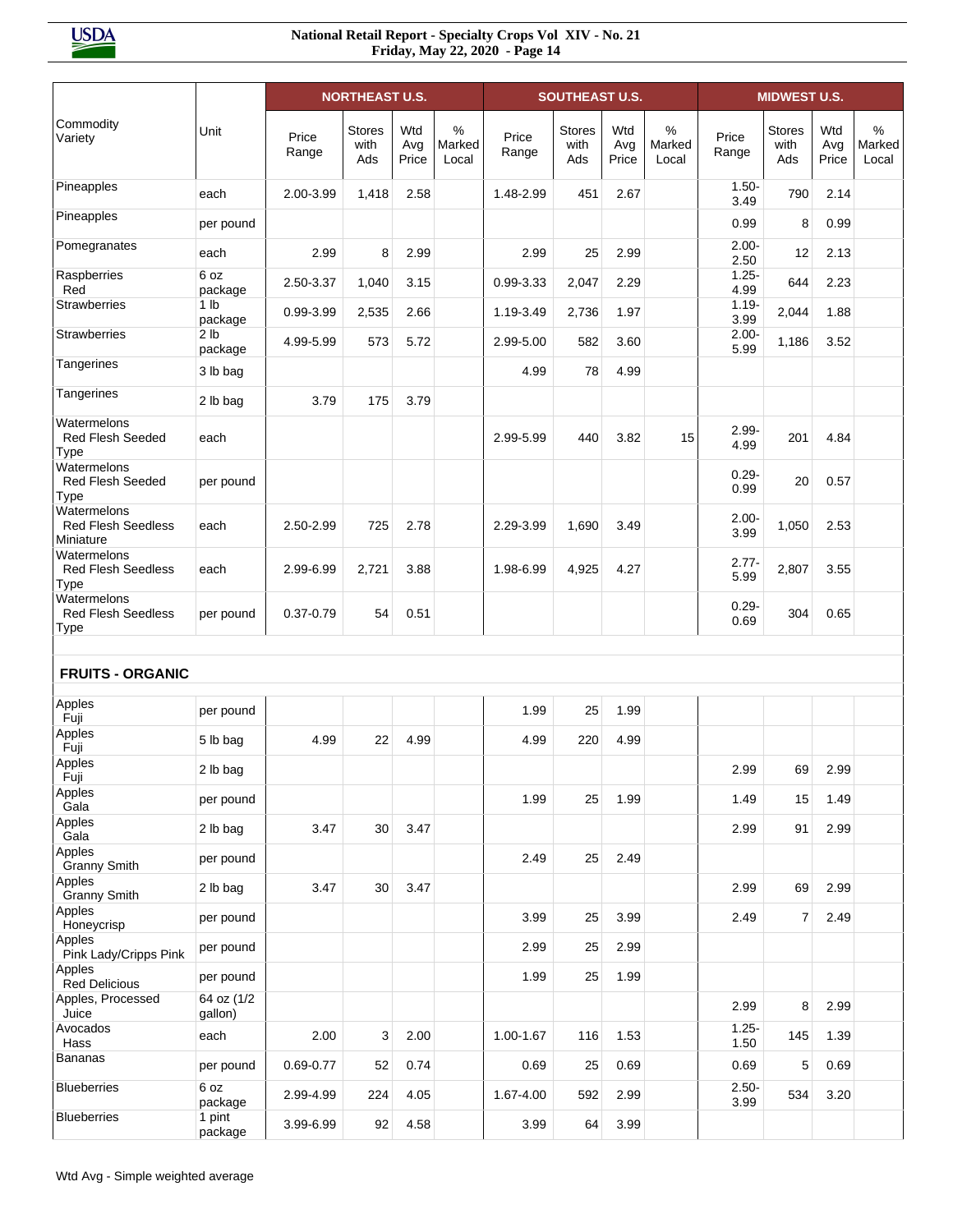|                                                                         |                            |                | <b>NORTHEAST U.S.</b> |                     |                      |                | <b>SOUTHEAST U.S.</b>        |                     |                      |                  | <b>MIDWEST U.S.</b>          |                     |                                  |
|-------------------------------------------------------------------------|----------------------------|----------------|-----------------------|---------------------|----------------------|----------------|------------------------------|---------------------|----------------------|------------------|------------------------------|---------------------|----------------------------------|
| Commodity<br>Variety                                                    | Unit                       | Price<br>Range | Stores<br>with<br>Ads | Wtd<br>Avg<br>Price | %<br>Marked<br>Local | Price<br>Range | <b>Stores</b><br>with<br>Ads | Wtd<br>Avg<br>Price | %<br>Marked<br>Local | Price<br>Range   | <b>Stores</b><br>with<br>Ads | Wtd<br>Avg<br>Price | $\frac{0}{0}$<br>Marked<br>Local |
| <b>Blueberries</b>                                                      | 18 oz<br>package           |                |                       |                     |                      | 7.99           | 25                           | 7.99                |                      | 3.99             | 135                          | 3.99                |                                  |
| Kiwifruit<br>Hayward                                                    | each                       |                |                       |                     |                      | 1.00           | 25                           | 1.00                |                      |                  |                              |                     |                                  |
| Mangoes                                                                 | each                       |                |                       |                     |                      | 1.00-1.99      | 347                          | 1.27                |                      | $1.25 -$<br>2.00 | 261                          | 1.66                |                                  |
| Misc Berries<br><b>Blackberries</b>                                     | $5.6 - 6$ oz<br>package    | 2.97-4.99      | 505                   | 3.96                |                      | 2.99-4.99      | 619                          | 3.14                |                      | $0.99 -$<br>3.99 | 236                          | 2.78                |                                  |
| Peaches<br><b>Various Yellow Flesh</b><br>Varieties                     | per pound                  |                |                       |                     |                      | 3.99           | 25                           | 3.99                |                      |                  |                              |                     |                                  |
| Pears<br>D'Anjou                                                        | per pound                  | 1.99           | 70                    | 1.99                |                      | 1.99           | 64                           | 1.99                |                      | 1.99             | 61                           | 1.99                |                                  |
| Pineapples                                                              | each                       | 3.00           | 80                    | 3.00                |                      | 3.00           | 64                           | 3.00                |                      | 3.00             | 50                           | 3.00                |                                  |
| Raspberries<br>Red                                                      | 6 oz<br>package            | 2.99-4.99      | 561                   | 3.89                |                      | 2.99-4.00      | 620                          | 3.06                |                      | $2.50 -$<br>3.99 | 420                          | 3.40                |                                  |
| <b>Strawberries</b>                                                     | 1 <sub>lb</sub><br>package | 3.49-4.99      | 404                   | 4.19                |                      | 2.99-4.99      | 666                          | 3.25                |                      | $2.50 -$<br>3.99 | 393                          | 3.13                |                                  |
| Watermelons<br><b>Red Flesh Seedless</b><br>Miniature                   | each                       | 3.50           | 30                    | 3.50                |                      | 3.49-3.50      | 64                           | 3.49                |                      | 3.50             | 61                           | 3.50                |                                  |
| Watermelons<br><b>Red Flesh Seedless</b><br><b>Type</b>                 | each                       |                |                       |                     |                      | 6.99           | 25                           | 6.99                |                      | 3.99             | 3                            | 3.99                |                                  |
| <b>ONIONS AND POTATOES</b><br>Onions, Dry                               | per pound                  | $0.69 - 1.29$  | 235                   | 0.97                |                      | $0.69 - 1.10$  | 41                           | 0.94                |                      | 0.79             | 12                           | 0.79                |                                  |
| Red<br>Onions, Dry                                                      | 2 lb bag                   |                |                       |                     |                      | 1.69           | 34                           | 1.69                |                      |                  |                              |                     |                                  |
| Red<br>Onions, Dry                                                      | per pound                  |                |                       |                     |                      |                |                              |                     |                      | $0.59 -$         | 18                           | 0.72                |                                  |
| White<br>Onions, Dry                                                    | 2 lb bag                   |                |                       |                     |                      | 1.69           | 34                           | 1.69                |                      | 0.79             |                              |                     |                                  |
| White<br>Onions, Dry                                                    | per pound                  | 0.79           | 9                     | 0.79                |                      | $0.88 - 0.99$  | 112                          | 0.90                |                      | $0.49 -$         | 65                           | 0.88                |                                  |
| Yellow<br>Onions, Dry                                                   | 2 lb bag                   | 1.27-1.29      | 37                    | 1.27                |                      | 1.00-1.25      | 152                          | 1.03                |                      | 0.99<br>1.79     | 96                           | 1.79                |                                  |
| Yellow<br>Onions, Dry                                                   | 3 lb bag                   | 2.29-2.50      | 27                    | 2.43                |                      | 1.99-2.00      | 225                          | 1.99                |                      |                  |                              |                     |                                  |
| Yellow<br>Onions, Dry                                                   | per pound                  | $0.97 - 1.29$  | 565                   | 1.01                |                      | $0.69 - 1.29$  | 1,994                        | 1.00                |                      | $0.68 -$         | 1,398                        | 1.00                |                                  |
| <b>Yellow Marked Sweet</b><br>Onions, Dry<br><b>Yellow Marked Sweet</b> | 2 lb bag                   | 1.79           | 106                   | 1.79                |                      | 1.79           | 191                          | 1.79                |                      | 1.67<br>1.88     | 5                            | 1.88                |                                  |
| Onions, Dry<br>Yellow Marked Sweet                                      | 3 lb bag                   | 1.99-3.99      | 104                   | 3.51                |                      | 1.98-2.88      | 99                           | 2.22                |                      | $2.88 -$<br>3.99 | 166                          | 3.10                |                                  |
| Onions, Dry<br><b>Yellow Marked Sweet</b>                               | 5 lb bag                   | 3.99           | 538                   | 3.99                |                      | 2.99           | 1,135                        | 2.99                |                      | $3.99 -$<br>4.49 | 114                          | 4.03                |                                  |
| Potatoes<br>Round Red                                                   | per pound                  |                |                       |                     |                      | 0.99           | 8                            | 0.99                |                      | 0.79             | 3                            | 0.79                |                                  |
| Potatoes<br>Round Red                                                   | 3 lb bag                   |                |                       |                     |                      | 2.50           | 16                           | 2.50                |                      |                  |                              |                     |                                  |
| Potatoes<br>Round Red                                                   | 5 lb bag                   | 3.99           | 415                   | 3.99                |                      | 2.98-3.00      | 587                          | 3.00                |                      | $2.49 -$<br>2.50 | 76                           | 2.50                |                                  |
| Potatoes<br>Round White                                                 | 5 lb bag                   | 2.77-3.99      | 710                   | 3.74                |                      |                |                              |                     |                      |                  |                              |                     |                                  |
| Potatoes<br>Russet                                                      | per pound                  | $0.69 - 0.99$  | 101                   | 0.75                |                      | $0.58 - 0.99$  | 1,239                        | 0.97                |                      | $0.58 -$<br>0.99 | 246                          | 0.92                |                                  |
| Potatoes<br>Russet                                                      | 5 lb bag                   | 1.79-3.50      | 459                   | 2.92                |                      | 2.00-3.00      | 1,202                        | 2.74                |                      | $1.50 -$<br>3.50 | 1,077                        | 2.48                |                                  |
| Potatoes<br>Russet                                                      | 10 lb bag                  |                |                       |                     |                      | 4.99           | 14                           | 4.99                |                      | $1.99 -$<br>3.99 | 80                           | 2.93                |                                  |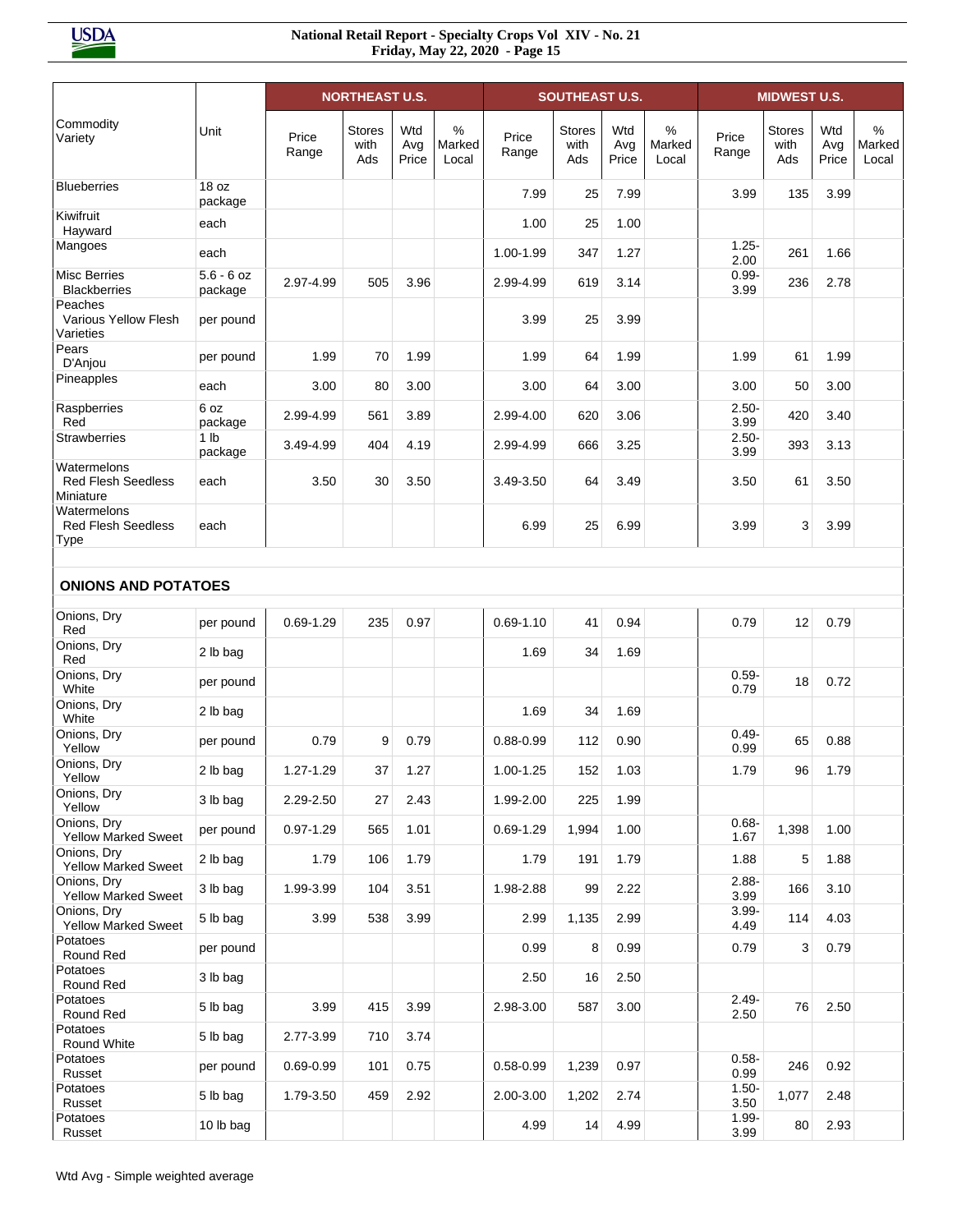|                                           |           |                | <b>NORTHEAST U.S.</b>        |                     |                         |                | <b>SOUTHEAST U.S.</b>        |                     |                         |                  | <b>MIDWEST U.S.</b>          |                     |                         |
|-------------------------------------------|-----------|----------------|------------------------------|---------------------|-------------------------|----------------|------------------------------|---------------------|-------------------------|------------------|------------------------------|---------------------|-------------------------|
| Commodity<br>Variety                      | Unit      | Price<br>Range | <b>Stores</b><br>with<br>Ads | Wtd<br>Avg<br>Price | $\%$<br>Marked<br>Local | Price<br>Range | <b>Stores</b><br>with<br>Ads | Wtd<br>Avg<br>Price | $\%$<br>Marked<br>Local | Price<br>Range   | <b>Stores</b><br>with<br>Ads | Wtd<br>Avg<br>Price | $\%$<br>Marked<br>Local |
| Potatoes<br>Russet                        | 8 lb bag  | 2.99-3.59      | 64                           | 3.51                |                         | 2.50           | 5                            | 2.50                |                         | $1.99 -$<br>3.99 | 98                           | 3.60                |                         |
| Potatoes<br>Yellow Type                   | per pound |                |                              |                     |                         | $0.79 - 0.99$  | 59                           | 0.90                |                         |                  |                              |                     |                         |
| Potatoes<br>Yellow Type                   | 5 lb bag  | 3.99           | 415                          | 3.99                |                         | 2.99           | 10                           | 2.99                |                         | 2.50             | 58                           | 2.50                |                         |
| <b>ONIONS AND POTATOES - ORGANIC</b>      |           |                |                              |                     |                         |                |                              |                     |                         |                  |                              |                     |                         |
| Onions, Dry<br>Red                        | per pound |                |                              |                     |                         | 1.69           | 25                           | 1.69                |                         |                  |                              |                     |                         |
| Onions, Dry<br>White                      | per pound |                |                              |                     |                         | 1.69           | 25                           | 1.69                |                         |                  |                              |                     |                         |
| Onions, Dry<br>Yellow                     | per pound |                |                              |                     |                         | 1.49           | 25                           | 1.49                |                         |                  |                              |                     |                         |
| Onions, Dry<br>Yellow Marked Sweet        | per pound |                |                              |                     |                         | 1.99           | 25                           | 1.99                |                         | $1.28 -$<br>1.49 | 15                           | 1.35                |                         |
| Onions, Dry<br><b>Yellow Marked Sweet</b> | 3 lb bag  | 3.00           | 20                           | 3.00                |                         | 3.00           | 119                          | 3.00                |                         | 3.00             | 24                           | 3.00                |                         |
| Potatoes<br>Round Red                     | per pound |                |                              |                     |                         | 1.49           | 25                           | 1.49                |                         |                  |                              |                     |                         |
| Potatoes<br>Russet                        | per pound |                |                              |                     |                         | 0.99           | 25                           | 0.99                |                         |                  |                              |                     |                         |
| Potatoes<br>Russet                        | 3 lb bag  | 2.77           | 30                           | 2.77                |                         |                |                              |                     |                         |                  |                              |                     |                         |
| Potatoes<br>Yellow Type                   | per pound |                |                              |                     |                         | 1.49           | 25                           | 1.49                |                         |                  |                              |                     |                         |
| <b>VEGETABLES</b><br>Artichokes           |           |                |                              |                     |                         |                |                              |                     |                         |                  |                              |                     |                         |
|                                           | each      | 1.25           | 30                           | 1.25                |                         | 2.99           | 25                           | 2.99                |                         | 0.99             | 69                           | 0.99                |                         |
| Asparagus<br>Green                        | per pound | 2.88-3.99      | 790                          | 3.29                |                         | 2.99-3.99      | 712                          | 3.00                |                         | $1.47 -$<br>3.99 | 976                          | 1.89                |                         |
| <b>Beans</b><br>Round Green Type          | per pound | $0.99 - 1.88$  | 289                          | 1.53                |                         | $0.89 - 2.99$  | 1,705                        | 2.21                |                         | $0.69 -$<br>1.99 | 203                          | 1.35                |                         |
| <b>Broccoli</b>                           | per pound |                |                              |                     |                         | 1.49           | 25                           | 1.49                |                         | 0.99             | 18                           | 0.99                |                         |
| Broccoli                                  | per bunch | 1.29           | 26                           | 1.29                |                         | 0.99           | 34                           | 0.99                |                         | $0.99 -$<br>2.50 | 187                          | 1.83                |                         |
| Broccoli<br>Crown Cut                     | per pound | 0.99-1.99      | 731                          | 1.84                |                         | $0.99 - 1.99$  | 417                          | 1.70                | 16                      | $0.79 -$<br>1.69 | 238                          | 1.29                |                         |
| <b>Brussels Sprouts</b>                   | per pound |                |                              |                     |                         | 2.99-3.00      | 245                          | 3.00                |                         |                  |                              |                     |                         |
| <b>Beets</b>                              | per bunch | 1.97           | 30                           | 1.97                | 100                     |                |                              |                     |                         |                  |                              |                     |                         |
| Cabbage<br>Round Green Type               | per pound | $0.49 - 0.59$  | 61                           | 0.57                |                         | $0.49 - 0.79$  | 269                          | 0.60                |                         | 0.59             | 116                          | 0.59                |                         |
| Carrots                                   | 1 lb bag  | 0.89           | 9                            | 0.89                |                         |                |                              |                     |                         | 0.99             | 10                           | 0.99                |                         |
| Carrots                                   | 2 lb bag  | 0.99           | 22                           | 0.99                |                         | 0.99           | 220                          | 0.99                |                         |                  |                              |                     |                         |
| Carrots                                   | per bunch |                |                              |                     |                         | 0.69           | 34                           | 0.69                |                         |                  |                              |                     |                         |
| Carrots<br><b>Baby Peeled</b>             | 1 lb bag  | $0.99 - 1.67$  | 445                          | 1.50                |                         | 1.29-1.50      | 121                          | 1.42                |                         | $0.89 -$<br>1.50 | 471                          | 1.30                |                         |
| Carrots<br><b>Baby Peeled</b>             | 2 lb bag  | 2.50           | 415                          | 2.50                |                         |                |                              |                     |                         | $1.49 -$<br>2.88 | 734                          | 2.26                |                         |
| Cauliflower                               | each      | 2.49-2.99      | 374                          | 2.86                |                         | 1.89-3.49      | 121                          | 2.93                |                         | $1.39 -$<br>2.99 | 373                          | 2.73                |                         |
| Cauliflower                               | per pound |                |                              |                     |                         |                |                              |                     |                         | $0.79 -$<br>1.49 | 226                          | 0.99                |                         |
| Celery                                    | each      | $0.99 - 1.88$  | 266                          | 1.73                |                         | $0.98 - 1.49$  | 135                          | 1.21                |                         | $0.99 -$         | 157                          | 1.44                |                         |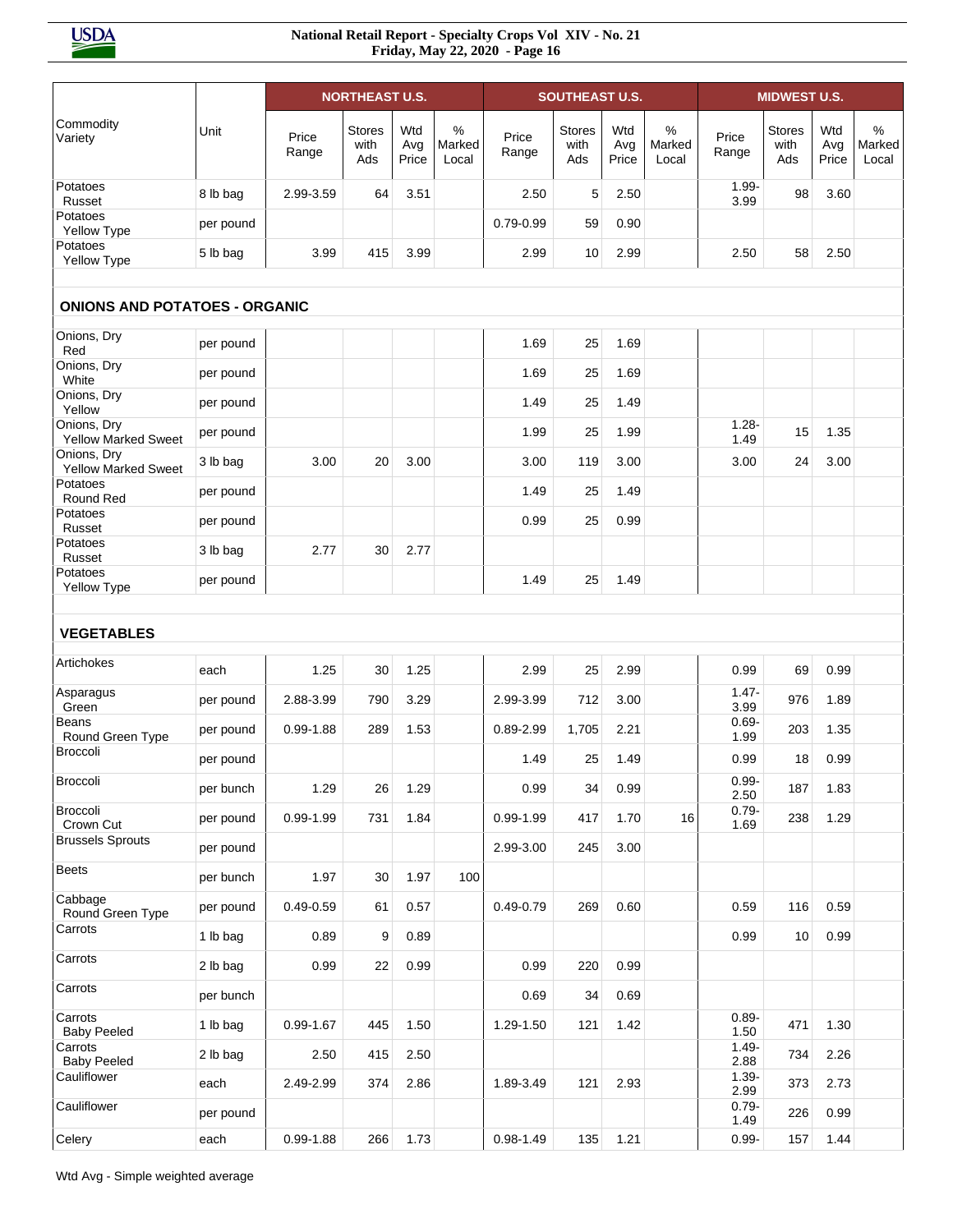|                                           |                    |                | <b>NORTHEAST U.S.</b>        |                     |                      |                | <b>SOUTHEAST U.S.</b>        |                     |                      |                  | <b>MIDWEST U.S.</b>          |                     |                      |
|-------------------------------------------|--------------------|----------------|------------------------------|---------------------|----------------------|----------------|------------------------------|---------------------|----------------------|------------------|------------------------------|---------------------|----------------------|
| Commodity<br>Variety                      | Unit               | Price<br>Range | <b>Stores</b><br>with<br>Ads | Wtd<br>Avg<br>Price | %<br>Marked<br>Local | Price<br>Range | <b>Stores</b><br>with<br>Ads | Wtd<br>Avg<br>Price | %<br>Marked<br>Local | Price<br>Range   | <b>Stores</b><br>with<br>Ads | Wtd<br>Avg<br>Price | %<br>Marked<br>Local |
|                                           |                    |                |                              |                     |                      |                |                              |                     |                      | 1.50             |                              |                     |                      |
| Cilantro                                  | per bunch          | 0.79-0.97      | 100                          | 0.84                | 30                   | $0.50 - 0.98$  | 77                           | 0.74                |                      | $0.25 -$<br>0.33 | 52                           | 0.32                |                      |
| Corn-Sweet                                | each               | $0.16 - 0.67$  | 2,651                        | 0.31                |                      | $0.13 - 0.60$  | 5,357                        | 0.26                |                      | $0.13 -$<br>0.50 | 2,582                        | 0.29                |                      |
| Cucumbers                                 | each               | $0.40 - 0.79$  | 433                          | 0.71                |                      | $0.25 - 0.88$  | 184                          | 0.57                |                      | $0.33 -$<br>1.50 | 383                          | 0.57                |                      |
| Cucumbers                                 | per pound          |                |                              |                     |                      |                |                              |                     |                      | 0.39             | 7                            | 0.39                |                      |
| Cucumbers<br>Long Seedless-<br>Greenhouse | each               | $0.79 - 1.88$  | 1,106                        | 1.57                |                      | $0.79 - 1.79$  | 152                          | 1.42                |                      | $0.69 -$<br>1.67 | 346                          | 1.32                |                      |
| Eggplant                                  | per pound          | 1.79-1.88      | 385                          | 1.83                |                      | 1.69           | 25                           | 1.69                |                      | 1.29             | 219                          | 1.29                |                      |
| Greens<br>Collard                         | per pound          |                |                              |                     |                      | 1.29           | 26                           | 1.29                |                      |                  |                              |                     |                      |
| Greens<br>Kale                            | per bunch          |                |                              |                     |                      |                |                              |                     |                      | 0.69             | 3                            | 0.69                |                      |
| Lettuce, Iceberg                          | each               | 0.99-1.79      | 168                          | 1.22                |                      | 0.98-1.79      | 1,302                        | 1.16                |                      | $0.49 -$<br>1.69 | 98                           | 1.16                |                      |
| Lettuce, Other<br><b>Boston</b>           | per pound          | 1.29           | 9                            | 1.29                |                      |                |                              |                     |                      |                  |                              |                     |                      |
| Lettuce, Other<br>Green Leaf              | each               |                |                              |                     |                      | 1.49           | 34                           | 1.49                |                      | $0.99 -$<br>1.29 | 125                          | 1.27                |                      |
| Lettuce, Other<br>Green Leaf              | per pound          | 1.29           | 9                            | 1.29                |                      |                |                              |                     |                      | 0.99             | 12                           | 0.99                |                      |
| Lettuce, Other<br>Red Leaf                | each               |                |                              |                     |                      |                |                              |                     |                      | $0.99 -$<br>1.29 | 125                          | 1.27                |                      |
| Lettuce, Other<br>Red Leaf                | per pound          | 1.29           | 9                            | 1.29                |                      |                |                              |                     |                      | 0.99             | 12                           | 0.99                |                      |
| Lettuce, Romaine                          | each               | $0.97 - 2.50$  | 132                          | 1.05                | 23                   |                |                              |                     |                      | 0.79             | 18                           | 0.79                |                      |
| Lettuce, Romaine                          | per pound          | 1.29           | 9                            | 1.29                |                      |                |                              |                     |                      | $0.79 -$<br>1.29 | 45                           | 1.04                |                      |
| Lettuce, Romaine<br>Hearts                | 3 count<br>package | 2.00-3.99      | 1,387                        | 2.96                |                      | 2.99-3.00      | 816                          | 2.99                |                      | $1.50 -$<br>2.99 | 70                           | 2.45                | 9                    |
| Mushrooms<br>Portobella                   | 6 oz<br>package    | 2.50-3.99      | 33                           | 3.63                |                      | 3.49           | 82                           | 3.49                |                      | 3.50             | 5                            | 3.50                |                      |
| Mushrooms<br>White                        | per pound          | 2.49           | 22                           | 2.49                |                      | 2.49           | 220                          | 2.49                |                      |                  |                              |                     |                      |
| Mushrooms<br>White                        | 8 oz<br>package    | 1.49-2.50      | 947                          | 1.82                |                      | 1.49-1.99      | 332                          | 1.75                |                      | $1.67 -$<br>2.50 | 414                          | 1.93                |                      |
| Mushrooms<br>White                        | 6 oz<br>package    |                |                              |                     |                      |                |                              |                     |                      | 2.99             | 17                           | 2.99                |                      |
| Onions Green                              | per bunch          | 0.50           | 30                           | 0.50                |                      | $0.50 - 0.99$  | 39                           | 0.81                |                      | $0.33 -$<br>0.75 | 351                          | 0.53                |                      |
| Peppers, Bell Type<br>Green               | per pound          | 1.49-2.77      | 47                           | 2.48                |                      | 1.79           | 25                           | 1.79                |                      |                  |                              |                     |                      |
| Peppers, Bell Type<br>Green               | each               | 1.00           | 267                          | 1.00                |                      | $0.68 - 1.00$  | 137                          | 0.86                |                      | $0.88 -$<br>1.25 | 196                          | 1.23                |                      |
| Peppers, Bell Type<br>Orange              | per pound          | 2.97-2.99      | 93                           | 2.98                |                      | 2.99           | 25                           | 2.99                |                      | 2.49             | 17                           | 2.49                |                      |
| Peppers, Bell Type<br>Orange              | each               | 1.66           | 190                          | 1.66                |                      |                |                              |                     |                      | $1.25 -$<br>1.99 | 310                          | 1.35                |                      |
| Peppers, Bell Type<br>Orange-Greenhouse   | each               | 1.67           | 415                          | 1.67                |                      | 1.67           | 78                           | 1.67                |                      |                  |                              |                     |                      |
| Peppers, Bell Type<br>Red                 | per pound          | 1.49-2.99      | 161                          | 2.35                |                      | 2.99           | 25                           | 2.99                |                      | 2.49             | 17                           | 2.49                |                      |
| Peppers, Bell Type<br>Red                 | each               | 1.66           | 190                          | 1.66                |                      |                |                              |                     |                      | $1.25 -$<br>1.99 | 310                          | 1.35                |                      |
| Peppers, Bell Type<br>Red-Greenhouse      | each               | 1.67           | 415                          | 1.67                |                      | 1.67           | 78                           | 1.67                |                      |                  |                              |                     |                      |
| Peppers, Bell Type<br>Yellow              | per pound          | 2.97-2.99      | 93                           | 2.98                |                      |                |                              |                     |                      | 2.49             | 17                           | 2.49                |                      |
| Peppers, Bell Type                        | each               | 1.66           | 190                          | 1.66                |                      |                |                              |                     |                      | $1.25 -$         | 310                          | 1.35                |                      |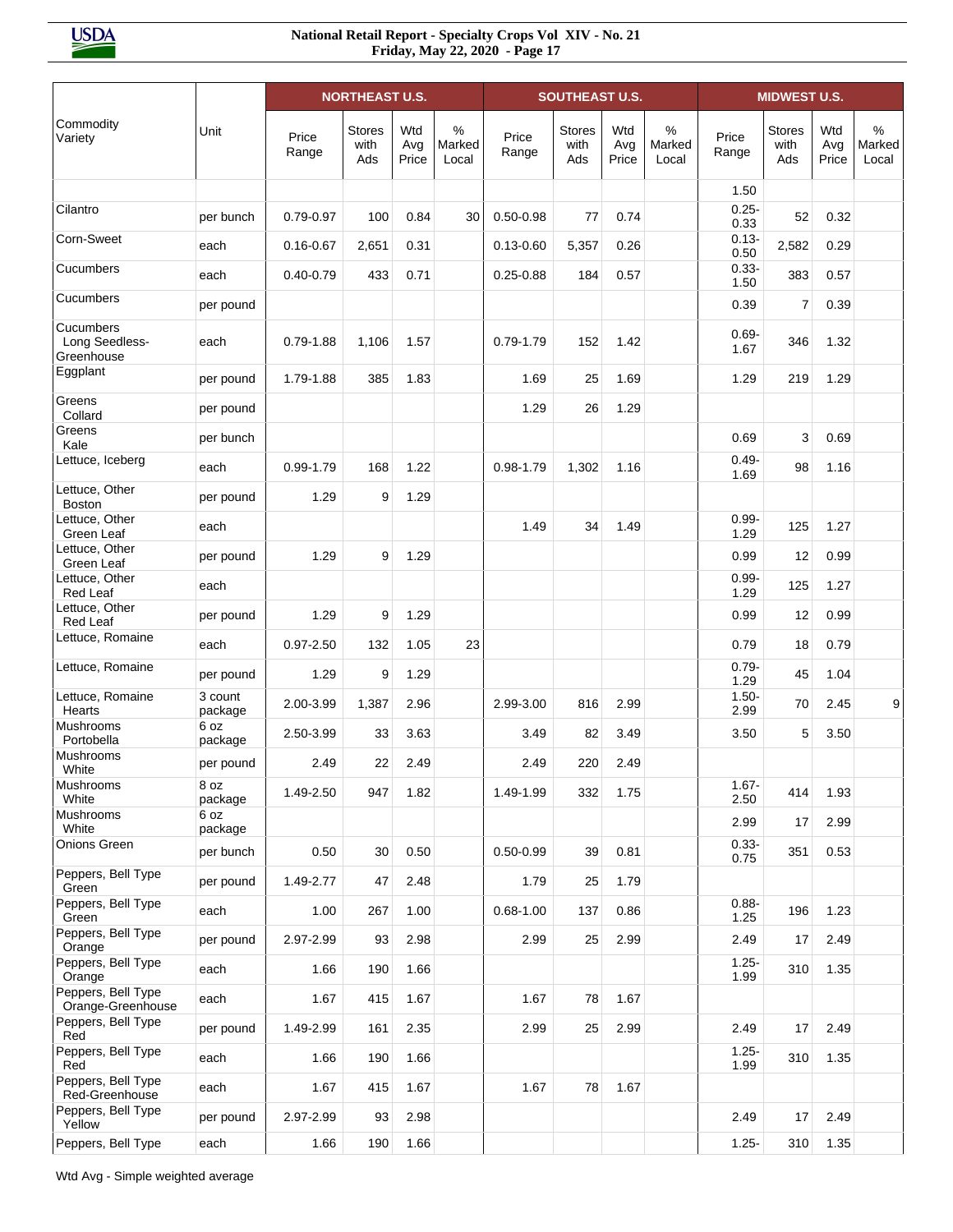|                                                           |                             |                | <b>NORTHEAST U.S.</b>        |                     |                      |                | <b>SOUTHEAST U.S.</b> |                     |                      |                  | <b>MIDWEST U.S.</b>          |                     |                      |
|-----------------------------------------------------------|-----------------------------|----------------|------------------------------|---------------------|----------------------|----------------|-----------------------|---------------------|----------------------|------------------|------------------------------|---------------------|----------------------|
| Commodity<br>Variety                                      | Unit                        | Price<br>Range | <b>Stores</b><br>with<br>Ads | Wtd<br>Avg<br>Price | %<br>Marked<br>Local | Price<br>Range | Stores<br>with<br>Ads | Wtd<br>Avg<br>Price | %<br>Marked<br>Local | Price<br>Range   | <b>Stores</b><br>with<br>Ads | Wtd<br>Avg<br>Price | %<br>Marked<br>Local |
| Yellow                                                    |                             |                |                              |                     |                      |                |                       |                     |                      | 1.99             |                              |                     |                      |
| Peppers, Bell Type<br>Yellow-Greenhouse                   | each                        | 1.67           | 415                          | 1.67                |                      | 1.67           | 78                    | 1.67                |                      |                  |                              |                     |                      |
| Peppers, Other<br>Jalapeno                                | per pound                   |                |                              |                     |                      |                |                       |                     |                      | 0.79             | 19                           | 0.79                |                      |
| Peppers, Other<br><b>Mixed Mini Sweet</b><br><b>Types</b> | 1 <sub>lb</sub><br>package  | 2.99           | 3                            | 2.99                |                      |                |                       |                     |                      | $2.50 -$<br>3.00 | 76                           | 2.62                |                      |
| Radishes                                                  | per bunch                   | 1.27-1.49      | 205                          | 1.46                | 15                   |                |                       |                     |                      | 0.99             | 15                           | 0.99                |                      |
| Radishes                                                  | 1 lb bag                    |                |                              |                     |                      |                |                       |                     |                      | 1.50             | 12                           | 1.50                |                      |
| Salad<br><b>Mixed Types</b>                               | 1 lb bag                    |                |                              |                     |                      | 0.98           | 31                    | 0.98                |                      | 4.99             | 6                            | 4.99                | 100                  |
| Salad<br><b>Mixed Types</b>                               | $10 - 12$ oz<br>package     | 1.67-3.00      | 633                          | 2.48                |                      | 0.99-3.29      | 133                   | 2.16                |                      | $0.99 -$<br>3.50 | 972                          | 1.53                |                      |
| Salad<br><b>Mixed Types</b>                               | $5 - 9$ oz<br>package       | 1.67-3.50      | 690                          | 2.60                |                      | 1.99-3.00      | 303                   | 2.14                |                      | $1.25 -$<br>2.99 | 477                          | 1.99                |                      |
| Spinach<br>Flat, Baby Type                                | 10 <sub>oz</sub><br>package | 2.77           | 30                           | 2.77                |                      |                |                       |                     |                      | 1.49             | 2                            | 1.49                |                      |
| Spinach<br>Flat, Baby Type                                | 8 oz<br>package             | 1.67           | 21                           | 1.67                |                      |                |                       |                     |                      | $0.99 -$<br>2.50 | 197                          | 1.07                |                      |
| Spinach<br>Flat, Baby Type                                | $5 - 6$ oz<br>package       | 1.49           | 175                          | 1.49                |                      |                |                       |                     |                      |                  |                              |                     |                      |
| Squash<br>Grey                                            | per pound                   |                |                              |                     |                      |                |                       |                     |                      | 0.79             | 186                          | 0.79                |                      |
| Squash<br>Yellow<br>Crookneck/Straightneck                | per pound                   | $0.99 - 1.88$  | 1,348                        | 1.68                |                      | 1.29-1.68      | 179                   | 1.43                |                      | $0.79 -$<br>1.79 | 686                          | 1.26                |                      |
| Squash<br>Zucchini                                        | per pound                   | $0.89 - 1.88$  | 1,861                        | 1.47                |                      | $0.89 - 1.99$  | 563                   | 1.11                |                      | $0.59 -$<br>1.79 | 1,355                        | 1.08                |                      |
| <b>Sweet Potatoes</b>                                     | per pound                   | $0.87 - 0.99$  | 220                          | 0.97                |                      |                |                       |                     |                      | $0.99 -$<br>1.38 | 378                          | 1.19                |                      |
| Tomatoes                                                  | per pound                   | 1.49-2.99      | 158                          | 2.72                |                      | $0.99 - 2.50$  | 348                   | 1.42                |                      | $1.98 -$<br>2.29 | 27                           | 2.09                | 37                   |
| Tomatoes<br>Vine Ripe - Heirloom<br>Varieties             | per pound                   | 2.99           | 86                           | 2.99                |                      |                |                       |                     |                      | 1.29             | 21                           | 1.29                |                      |
| Tomatoes<br>Vine Ripes                                    | per pound                   | 1.27-2.99      | 55                           | 2.05                |                      | 1.68-1.99      | 73                    | 1.74                |                      | $1.50 -$<br>2.29 | 258                          | 1.94                | 11                   |
| Tomatoes<br>Vine Ripes-<br>Greenhouse                     | per pound                   | 1.69-3.00      | 284                          | 2.66                |                      | 1.69           | 109                   | 1.69                |                      | $0.99 -$<br>2.47 | 215                          | 2.36                |                      |
| Tomatoes<br>Vine Ripes, On The<br>Vine-Greenhouse         | per pound                   | 1.49-2.99      | 458                          | 1.98                |                      | $0.95 - 1.99$  | 1,494                 | 1.57                |                      | $1.19 -$<br>2.49 | 523                          | 1.87                |                      |
| Tomatoes, Cherry                                          | 1 pint<br>package           |                |                              |                     |                      | 1.67           | 10                    | 1.67                |                      | $2.00 -$<br>3.00 | 42                           | 2.64                |                      |
| Tomatoes, Grape Type                                      | 1 pint<br>package           | 1.50-2.50      | 68                           | 1.87                |                      | 1.67-2.50      | 572                   | 2.46                |                      | $0.99 -$<br>2.50 | 406                          | 2.06                |                      |
| Tomatoes, Grape Type                                      | 10 oz<br>package            | 2.49-3.00      | 411                          | 2.58                |                      | 2.00-2.50      | 705                   | 2.30                |                      | $1.19 -$<br>3.00 | 559                          | 2.05                |                      |
| Tomatoes, Plum Type<br>Roma                               | per pound                   | $0.99 - 1.49$  | 397                          | 1.33                |                      | 0.99           | $\overline{2}$        | 0.99                |                      | $0.49 -$<br>2.49 | 366                          | 1.07                |                      |
| Tomatillos                                                | per pound                   |                |                              |                     |                      |                |                       |                     |                      | $0.79 -$<br>1.00 | 37                           | 0.85                |                      |
| <b>VEGETABLES - ORGANIC</b>                               |                             |                |                              |                     |                      |                |                       |                     |                      |                  |                              |                     |                      |
| Asparagus                                                 | per pound                   |                |                              |                     |                      | 4.99           | 25                    | 4.99                |                      | $1.49 -$         | 240                          | 2.28                |                      |
| Green<br>Broccoli                                         | per pound                   |                |                              |                     |                      | 2.49           | 103                   | 2.49                |                      | 2.99             |                              |                     |                      |
| Broccoli                                                  | per bunch                   |                |                              |                     |                      | 2.99           | 25                    | 2.99                |                      |                  |                              |                     |                      |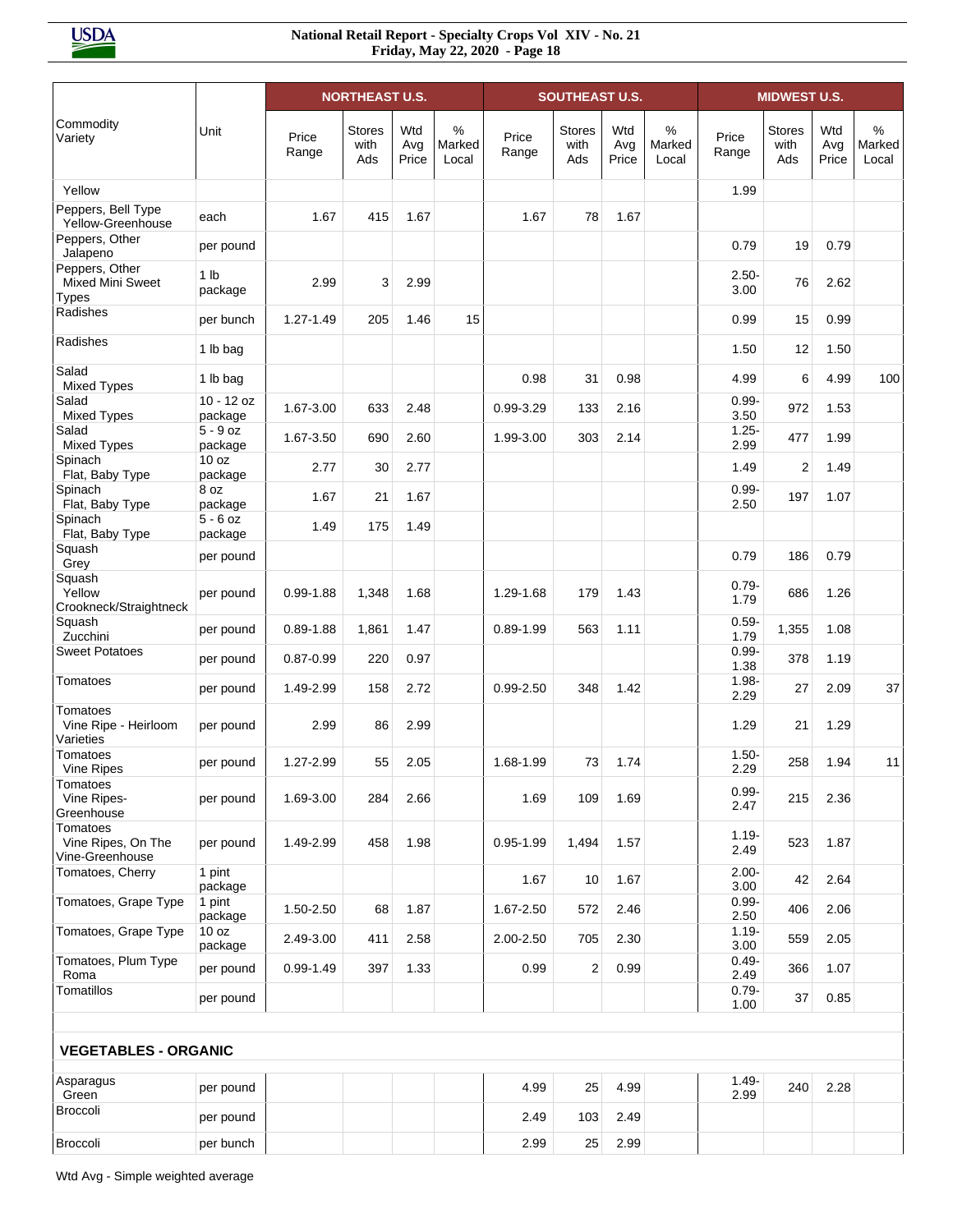|                                                           |                            |                | <b>NORTHEAST U.S.</b>        |                     |                         |                | <b>SOUTHEAST U.S.</b>        |                     |                      |                  | <b>MIDWEST U.S.</b>          |                     |                         |
|-----------------------------------------------------------|----------------------------|----------------|------------------------------|---------------------|-------------------------|----------------|------------------------------|---------------------|----------------------|------------------|------------------------------|---------------------|-------------------------|
| Commodity<br>Variety                                      | Unit                       | Price<br>Range | <b>Stores</b><br>with<br>Ads | Wtd<br>Avg<br>Price | $\%$<br>Marked<br>Local | Price<br>Range | <b>Stores</b><br>with<br>Ads | Wtd<br>Avg<br>Price | %<br>Marked<br>Local | Price<br>Range   | <b>Stores</b><br>with<br>Ads | Wtd<br>Avg<br>Price | $\%$<br>Marked<br>Local |
|                                                           |                            |                |                              |                     |                         |                |                              |                     |                      |                  |                              |                     |                         |
| <b>Broccoli</b><br>Baby Hybrid Type                       | per bunch                  |                |                              |                     |                         | 1.50           | 31                           | 1.50                |                      |                  |                              |                     |                         |
| Broccoli<br>Crown Cut                                     | per pound                  | 1.99           | 8                            | 1.99                |                         |                |                              |                     |                      |                  |                              |                     |                         |
| <b>Beets</b>                                              | per bunch                  |                |                              |                     |                         | 2.99           | 25                           | 2.99                |                      |                  |                              |                     |                         |
| <b>Beets</b>                                              | per pound                  |                |                              |                     |                         | 2.29           | 25                           | 2.29                |                      |                  |                              |                     |                         |
| Cabbage<br>Red Type                                       | per pound                  |                |                              |                     |                         | 1.49           | 25                           | 1.49                |                      |                  |                              |                     |                         |
| Cabbage<br>Round Green Type                               | per pound                  |                |                              |                     |                         | 0.99           | 25                           | 0.99                |                      |                  |                              |                     |                         |
| Carrots                                                   | per pound                  |                |                              |                     |                         | 0.99           | 25                           | 0.99                |                      |                  |                              |                     |                         |
| Carrots                                                   | 2 lb bag                   |                |                              |                     |                         | 1.99           | 25                           | 1.99                |                      |                  |                              |                     |                         |
| Carrots                                                   | per bunch                  |                |                              |                     |                         | 1.99           | 25                           | 1.99                |                      |                  |                              |                     |                         |
| Carrots<br><b>Baby Peeled</b>                             | 1 lb bag                   | 1.50           | 267                          | 1.50                |                         | 1.69           | 25                           | 1.69                |                      | $0.99 -$<br>1.78 | 206                          | 1.44                |                         |
| Carrots<br><b>Baby Peeled</b>                             | 2 lb bag                   |                |                              |                     |                         | 2.99           | 25                           | 2.99                |                      |                  |                              |                     |                         |
| Cauliflower                                               | each                       | 2.99-5.99      | 23                           | 5.08                |                         | 1.48-3.00      | 56                           | 2.16                |                      | $1.99 -$<br>2.00 | 19                           | 2.00                |                         |
| Cauliflower                                               | per pound                  |                |                              |                     |                         |                |                              |                     |                      | 0.99             | 15                           | 0.99                |                         |
| Celery                                                    | each                       | 1.99           | 8                            | 1.99                |                         | 1.99           | 25                           | 1.99                |                      | $1.50 -$<br>1.79 | 87                           | 1.77                |                         |
| Celery<br>Hearts                                          | each                       |                |                              |                     |                         |                |                              |                     |                      | $1.25 -$<br>2.50 | 27                           | 1.62                |                         |
| Cilantro                                                  | per bunch                  |                |                              |                     |                         | 1.49           | 25                           | 1.49                |                      |                  |                              |                     |                         |
| Cucumbers<br>Long Seedless-<br>Greenhouse                 | each                       |                |                              |                     |                         | 3.49           | 25                           | 3.49                |                      |                  |                              |                     |                         |
| Eggplant                                                  | per pound                  |                |                              |                     |                         | 2.49           | 25                           | 2.49                |                      |                  |                              |                     |                         |
| Garlic                                                    | per pound                  |                |                              |                     |                         | 3.99           | 25                           | 3.99                |                      |                  |                              |                     |                         |
| Greens<br>Collard                                         | per bunch                  |                |                              |                     |                         | 1.99           | 25                           | 1.99                |                      |                  |                              |                     |                         |
| Greens<br>Kale                                            | per bunch                  |                |                              |                     |                         | 1.25-1.99      | 56                           | 1.58                |                      | 1.25             | $\overline{7}$               | 1.25                |                         |
| Lettuce, Iceberg                                          | each                       |                |                              |                     |                         | 2.00           | 34                           | 2.00                |                      | $0.99 -$<br>1.99 | 22                           | 1.85                |                         |
| Lettuce, Other<br>Green Leaf                              | each                       |                |                              |                     |                         | 1.99           | 25                           | 1.99                |                      |                  |                              |                     |                         |
| Lettuce, Romaine                                          | each                       |                |                              |                     |                         | 1.99           | 25                           | 1.99                |                      |                  |                              |                     |                         |
| Lettuce, Romaine<br>Hearts                                | 3 count<br>package         | 2.99-3.99      | 365                          | 3.40                |                         | 2.99-3.99      | 298                          | 3.25                |                      | 2.99             | 111                          | 2.99                |                         |
| Mushrooms<br>White                                        | 8 oz<br>package            |                |                              |                     |                         | 3.09           | 25                           | 3.09                |                      |                  |                              |                     |                         |
| Onions Green                                              | per bunch                  |                |                              |                     |                         | 1.29           | 25                           | 1.29                |                      |                  |                              |                     |                         |
| Peppers, Bell Type<br>Orange                              | per pound                  |                |                              |                     |                         | 3.99           | 25                           | 3.99                |                      |                  |                              |                     |                         |
| Peppers, Bell Type<br>Red                                 | per pound                  |                |                              |                     |                         | 3.99           | 25                           | 3.99                |                      |                  |                              |                     |                         |
| Peppers, Bell Type<br>Yellow                              | per pound                  |                |                              |                     |                         | 3.99           | 25                           | 3.99                |                      |                  |                              |                     |                         |
| Peppers, Other<br><b>Mixed Mini Sweet</b><br><b>Types</b> | 1 <sub>lb</sub><br>package |                |                              |                     |                         | 6.99           | 25                           | 6.99                |                      | 3.49             | 8                            | 3.49                |                         |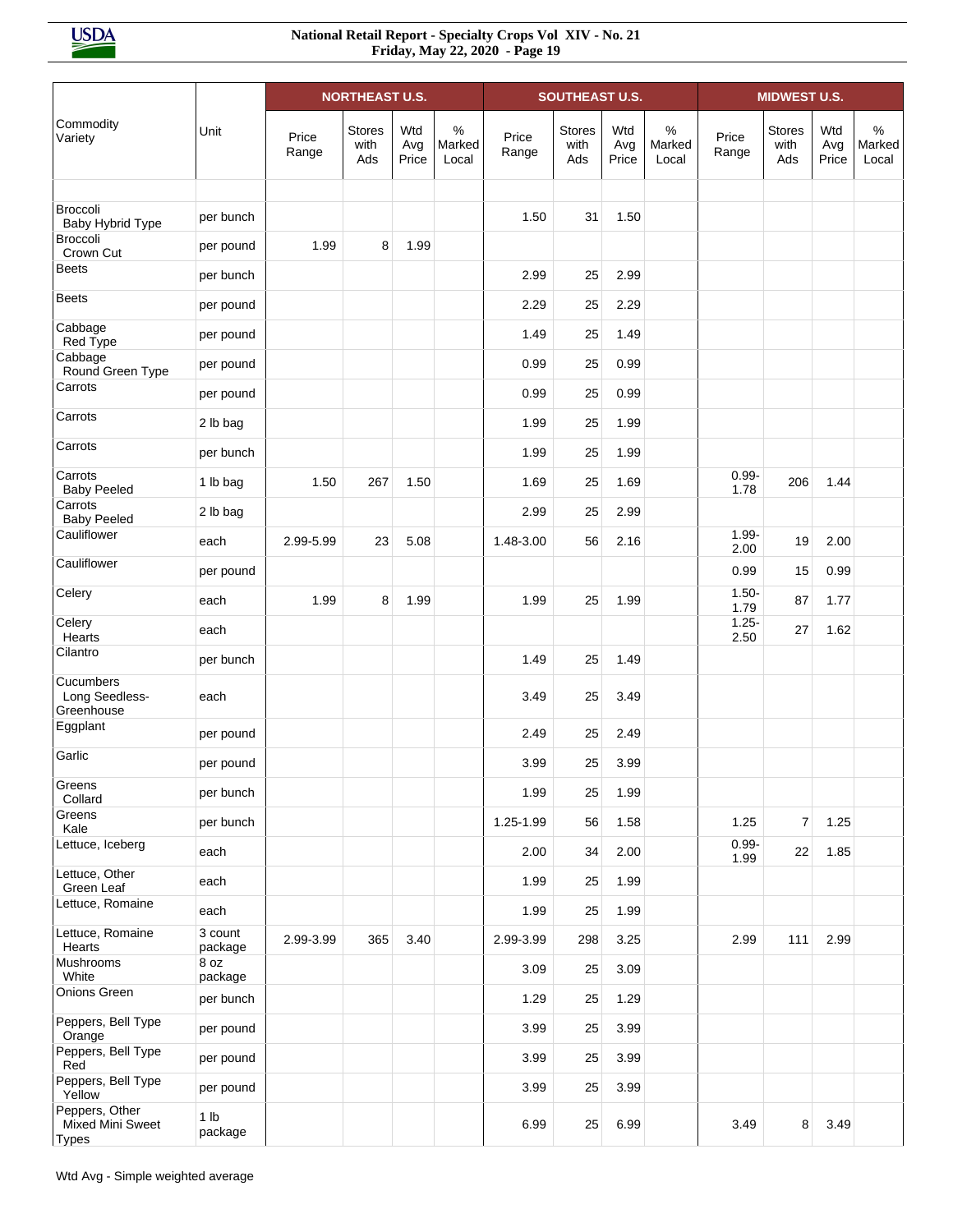|                                                   |                            |                | <b>NORTHEAST U.S.</b>        |                     |                         |                | <b>SOUTHEAST U.S.</b>        |                     |                      |                  | <b>MIDWEST U.S.</b>          |                     |                      |
|---------------------------------------------------|----------------------------|----------------|------------------------------|---------------------|-------------------------|----------------|------------------------------|---------------------|----------------------|------------------|------------------------------|---------------------|----------------------|
| Commodity<br>Variety                              | Unit                       | Price<br>Range | <b>Stores</b><br>with<br>Ads | Wtd<br>Avg<br>Price | $\%$<br>Marked<br>Local | Price<br>Range | <b>Stores</b><br>with<br>Ads | Wtd<br>Avg<br>Price | %<br>Marked<br>Local | Price<br>Range   | <b>Stores</b><br>with<br>Ads | Wtd<br>Avg<br>Price | %<br>Marked<br>Local |
| Radishes                                          | per bunch                  |                |                              |                     |                         | 1.99           | 25                           | 1.99                |                      |                  |                              |                     |                      |
| Salad<br><b>Mixed Types</b>                       | 1 lb bag                   |                |                              |                     |                         |                |                              |                     |                      | 4.99             | 9                            | 4.99                |                      |
| Salad<br><b>Mixed Types</b>                       | $10 - 12$ oz<br>package    | 5.99           | 16                           | 5.99                |                         |                |                              |                     |                      | $5.48 -$<br>5.49 | 34                           | 5.49                |                      |
| Salad<br><b>Mixed Types</b>                       | $5 - 9$ oz<br>package      | 2.88-3.99      | 519                          | 3.31                |                         | 2.99           | 78                           | 2.99                |                      | $2.99 -$<br>4.99 | 97                           | 3.28                |                      |
| Spinach                                           | per bunch                  |                |                              |                     |                         | 1.99           | 25                           | 1.99                |                      |                  |                              |                     |                      |
| Spinach<br>Flat, Baby Type                        | 1 <sub>lb</sub><br>package |                |                              |                     |                         |                |                              |                     |                      | 4.99             | 12                           | 4.99                |                      |
| Spinach<br>Flat, Baby Type                        | $5 - 6$ oz<br>package      |                |                              |                     |                         | 1.49-3.49      | 65                           | 2.26                |                      |                  |                              |                     |                      |
| Squash<br><b>Butternut</b>                        | per pound                  |                |                              |                     |                         | 1.49           | 25                           | 1.49                |                      |                  |                              |                     |                      |
| Squash<br>Spaghetti                               | per pound                  |                |                              |                     |                         | 1.49           | 25                           | 1.49                |                      |                  |                              |                     |                      |
| Squash<br>Yellow<br>Crookneck/Straightneck        | per pound                  |                |                              |                     |                         | 2.99           | 25                           | 2.99                |                      |                  |                              |                     |                      |
| Squash<br>Zucchini                                | per pound                  |                |                              |                     |                         | 2.99           | 25                           | 2.99                |                      |                  |                              |                     |                      |
| <b>Sweet Potatoes</b>                             | per pound                  |                |                              |                     |                         | 1.99           | 25                           | 1.99                |                      |                  |                              |                     |                      |
| Tomatoes<br>Vine Ripes, On The<br>Vine-Greenhouse | per pound                  | 2.99           | 267                          | 2.99                |                         | 2.99           | 25                           | 2.99                |                      |                  |                              |                     |                      |
| Tomatoes, Grape Type                              | 1 pint<br>package          | 2.50-2.99      | 273                          | 2.98                |                         |                |                              |                     |                      | $1.25 -$<br>2.99 | 68                           | 2.47                |                      |
| Tomatoes, Grape Type                              | 10 oz<br>package           |                |                              |                     |                         | 2.50           | 396                          | 2.50                |                      | $2.29 -$<br>2.99 | 646                          | 2.51                |                      |
| Tomatoes, Plum Type<br>Roma                       | per pound                  |                |                              |                     |                         | 1.99           | 25                           | 1.99                |                      |                  |                              |                     |                      |
| <b>SEASONAL ITEMS</b>                             |                            |                |                              |                     |                         |                |                              |                     |                      |                  |                              |                     |                      |
| <b>Potted Plants</b><br>Chrysanthemum             | 6 inch pot                 | 6.49           | 80                           | 6.49                |                         | 9.99           | 305                          | 9.99                |                      | 7.99-<br>12.99   | 40                           | 10.19               |                      |
| Rose, Hybrid Tea                                  | bunched<br>12s             | 9.99           | 30                           | 9.99                |                         | 9.99           | 109                          | 9.99                |                      | 7.99-<br>9.99    | 210                          | 8.19                |                      |
| <b>Tulips</b>                                     | bunched<br>10 <sub>s</sub> | 4.99           | 30                           | 4.99                |                         |                |                              |                     |                      |                  |                              |                     |                      |

|                           |           |             | <b>SOUTH CENTRAL U.S.</b>    |                     |                      |                | <b>SOUTHWEST U.S.</b>        |                     |                      |                | <b>NORTHWEST U.S.</b>        |                     |                      |
|---------------------------|-----------|-------------|------------------------------|---------------------|----------------------|----------------|------------------------------|---------------------|----------------------|----------------|------------------------------|---------------------|----------------------|
| Commodity<br>Variety      | Unit      | Price Range | <b>Stores</b><br>with<br>Ads | Wtd<br>Avg<br>Price | %<br>Marked<br>Local | Price<br>Range | <b>Stores</b><br>with<br>Ads | Wtd<br>Avg<br>Price | %<br>Marked<br>Local | Price<br>Range | <b>Stores</b><br>with<br>Ads | Wtd<br>Avg<br>Price | %<br>Marked<br>Local |
|                           |           |             |                              |                     |                      |                |                              |                     |                      |                |                              |                     |                      |
| <b>FRUITS</b>             |           |             |                              |                     |                      |                |                              |                     |                      |                |                              |                     |                      |
| Apples<br><b>Braeburn</b> | per pound |             |                              |                     |                      | 0.25           | 10 <sup>1</sup>              | 0.25                |                      |                |                              |                     |                      |
| Apples<br>Fuji            | per pound | 1.79        | 11                           | 1.79                |                      | 0.25           | 10                           | 0.25                |                      | 0.98           | 11                           | 0.98                |                      |
| Apples<br>Fuji            | 3 lb bag  |             |                              |                     |                      |                |                              |                     |                      | 2.99           | 15                           | 2.99                |                      |

 $\overline{\phantom{a}}$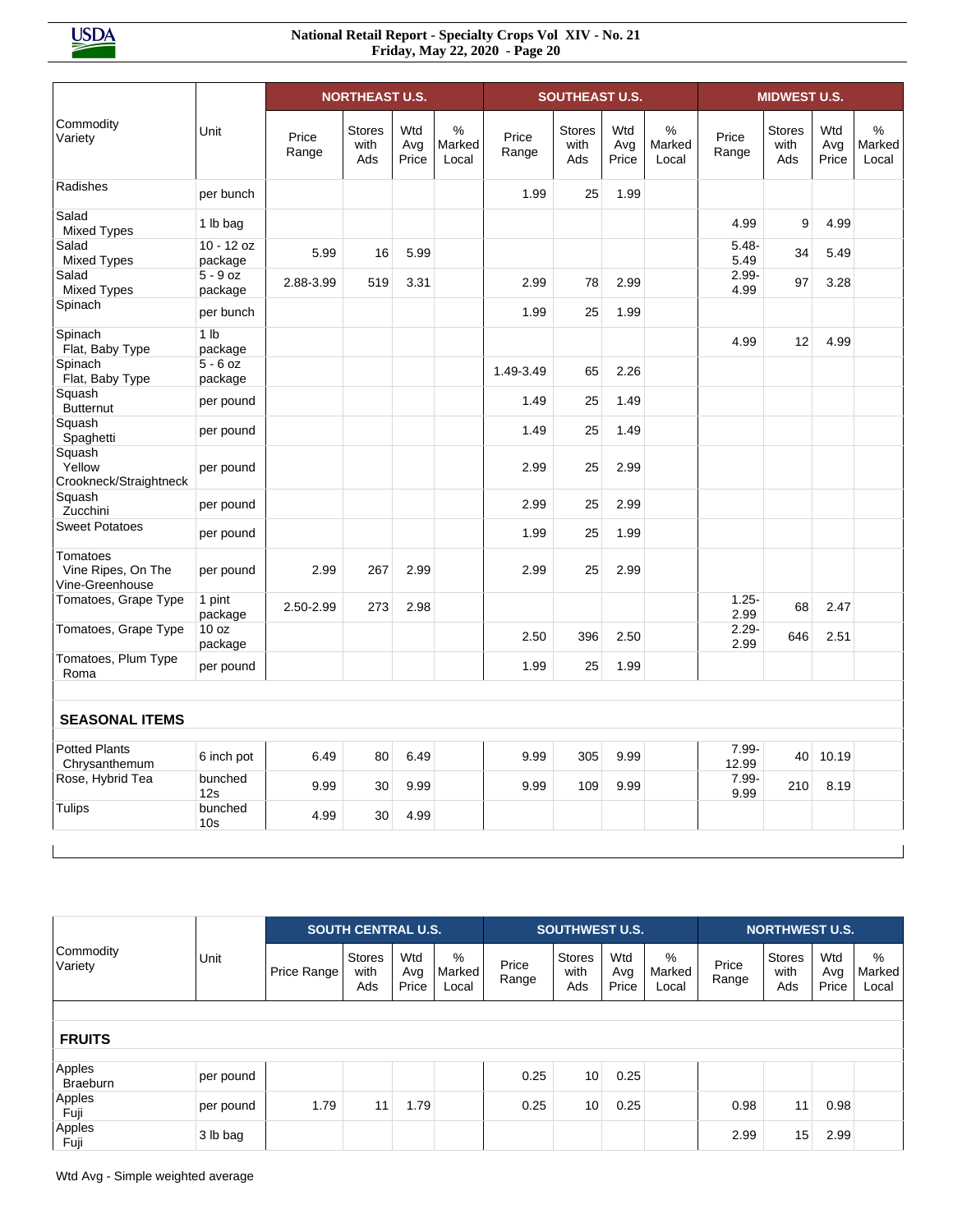|                                     |                       |               | <b>SOUTH CENTRAL U.S.</b>    |                     |                      |                | <b>SOUTHWEST U.S.</b>        |                     |                         |                  | <b>NORTHWEST U.S.</b> |                     |                      |
|-------------------------------------|-----------------------|---------------|------------------------------|---------------------|----------------------|----------------|------------------------------|---------------------|-------------------------|------------------|-----------------------|---------------------|----------------------|
| Commodity<br>Variety                | Unit                  | Price Range   | <b>Stores</b><br>with<br>Ads | Wtd<br>Avg<br>Price | %<br>Marked<br>Local | Price<br>Range | <b>Stores</b><br>with<br>Ads | Wtd<br>Avg<br>Price | $\%$<br>Marked<br>Local | Price<br>Range   | Stores<br>with<br>Ads | Wtd<br>Avg<br>Price | %<br>Marked<br>Local |
| Apples<br>Gala                      | per pound             |               |                              |                     |                      | $0.50 - 1.79$  | 14                           | 1.42                |                         | 0.89             | 29                    | 0.89                |                      |
| Apples<br>Gala                      | 3 lb bag              | 2.99          | 43                           | 2.99                |                      |                |                              |                     |                         | 2.99             | 15                    | 2.99                |                      |
| Apples<br>Gala                      | 2 lb bag              |               |                              |                     |                      | 0.99           | $\overline{7}$               | 0.99                |                         |                  |                       |                     |                      |
| Apples<br>Golden Delicious          | per pound             |               |                              |                     |                      | 0.89           | 10                           | 0.89                |                         |                  |                       |                     |                      |
| Apples<br>Golden Delicious          | 3 lb bag              | 2.99          | 43                           | 2.99                |                      |                |                              |                     |                         |                  |                       |                     |                      |
| Apples<br><b>Granny Smith</b>       | per pound             |               |                              |                     |                      | $0.25 - 0.89$  | 99                           | 0.56                |                         |                  |                       |                     |                      |
| Apples<br><b>Granny Smith</b>       | 3 lb bag              | 2.99          | 43                           | 2.99                |                      |                |                              |                     |                         | 2.99             | 15                    | 2.99                |                      |
| Apples<br>Honeycrisp                | per pound             | 1.49-2.99     | 34                           | 2.64                |                      | 1.99           | 152                          | 1.99                |                         | $1.48 -$<br>2.49 | 267                   | 2.03                |                      |
| Apples<br><b>Red Delicious</b>      | per pound             |               |                              |                     |                      | $0.50 - 0.79$  | 84                           | 0.63                |                         |                  |                       |                     |                      |
| Apples<br><b>Red Delicious</b>      | 3 lb bag              | 2.99          | 43                           | 2.99                |                      |                |                              |                     |                         |                  |                       |                     |                      |
| Apples, Processed<br>Juice          | 64 oz (1/2<br>gallon) | 1.49-2.00     | 397                          | 1.57                |                      | 1.49-2.50      | 1,096                        | 1.57                |                         | $1.50 -$<br>2.50 | 15                    | 1.83                |                      |
| Apples, Processed<br>Juice          | 96 oz (3/4<br>gallon) | 1.99          | 56                           | 1.99                |                      |                |                              |                     |                         |                  |                       |                     |                      |
| Apricots                            | per pound             | 2.99-3.99     | 333                          | 3.01                |                      | 0.89-3.99      | 1,100                        | 2.85                | 37                      | $2.69 -$<br>3.99 | 26                    | 3.54                |                      |
| Avocados<br>Hass                    | each                  | $0.33 - 1.99$ | 1,039                        | 1.02                |                      | $0.25 - 2.00$  | 2,040                        | 1.39                | 50                      | $0.88 -$<br>1.67 | 336                   | 1.30                |                      |
| <b>Bananas</b>                      | per pound             | $0.38 - 0.69$ | 105                          | 0.53                |                      | 0.33           | 60                           | 0.33                |                         |                  |                       |                     |                      |
| <b>Blueberries</b>                  | 6 oz<br>package       | 1.99-3.50     | 221                          | 3.27                |                      | 2.00-3.99      | 1,146                        | 2.98                |                         | 2.00             | 18                    | 2.00                |                      |
| <b>Blueberries</b>                  | 1 pint<br>package     | 1.99-3.99     | 393                          | 2.46                |                      | 1.99-4.99      | 148                          | 4.28                |                         | 3.59             | 29                    | 3.59                |                      |
| <b>Blueberries</b>                  | 18 oz<br>package      | 2.49-5.00     | 399                          | 3.31                |                      | 2.49-5.99      | 748                          | 3.34                |                         | $3.49 -$<br>5.00 | 136                   | 3.66                |                      |
| Cantaloups                          | each                  | 1.50-3.00     | 1,295                        | 2.32                |                      | 2.00-2.50      | 762                          | 2.27                |                         | $2.00 -$<br>3.00 | 221                   | 2.53                |                      |
| Cantaloups                          | per pound             | 0.39          | 48                           | 0.39                |                      | $0.20 - 0.79$  | 207                          | 0.45                |                         | $0.69 -$<br>0.99 | 75                    | 0.85                |                      |
| Cherries<br>Rainier                 | per pound             |               |                              |                     |                      | 1.99           | 13                           | 1.99                | 100                     | 4.99-<br>5.99    | 17                    | 5.87                |                      |
| Cherries<br><b>Red Varieties</b>    | per pound             | 1.98-5.99     | 2.095                        | 3.67                |                      | $0.99 - 6.99$  | 2,110                        | 2.41                | 66                      | $1.78 -$<br>4.99 | 653                   | 3.34                |                      |
| Fruit, Other<br><b>Cactus Pears</b> | each                  |               |                              |                     |                      | 0.25           | 6                            | 0.25                |                         |                  |                       |                     |                      |
| Grapes<br><b>Black Seedless</b>     | per pound             |               |                              |                     |                      | 2.99           | 113                          | 2.99                |                         |                  |                       |                     |                      |
| Grapes<br><b>Red Seedless</b>       | per pound             | 0.99-2.99     | 585                          | 1.76                |                      | 0.98-3.99      | 1,494                        | 2.78                |                         | $1.68 -$<br>2.99 | 384                   | 2.69                |                      |
| Grapes<br>White Seedless Type       | per pound             | 1.77-3.49     | 241                          | 2.73                |                      | 1.99-3.99      | 1,231                        | 3.00                |                         | 2.99             | 170                   | 2.99                |                      |
| Honeydews                           | each                  | 2.97-2.99     | 330                          | 2.97                |                      |                |                              |                     |                         |                  |                       |                     |                      |
| Kiwifruit<br>Hayward                | each                  |               |                              |                     |                      | 0.25           | 47                           | 0.25                |                         |                  |                       |                     |                      |
| Lemons                              | each                  | $0.20 - 0.79$ | 364                          | 0.49                |                      | 0.49           | 350                          | 0.49                |                         | $0.49 -$<br>0.50 | 82                    | 0.49                |                      |
| Lemons                              | per pound             |               |                              |                     |                      | $0.50 - 0.88$  | 57                           | 0.81                |                         |                  |                       |                     |                      |
| Lemons                              | 2 lb bag              |               |                              |                     |                      | 2.49           | 35                           | 2.49                |                         |                  |                       |                     |                      |
| Limes                               | each                  | $0.05 - 0.49$ | 544                          | 0.23                |                      | $0.20 - 0.50$  | 413                          | 0.28                |                         | 0.29             | 71                    | 0.29                |                      |
| Limes                               | per pound             |               |                              |                     |                      | $0.50 - 0.99$  | 131                          | 0.75                |                         |                  |                       |                     |                      |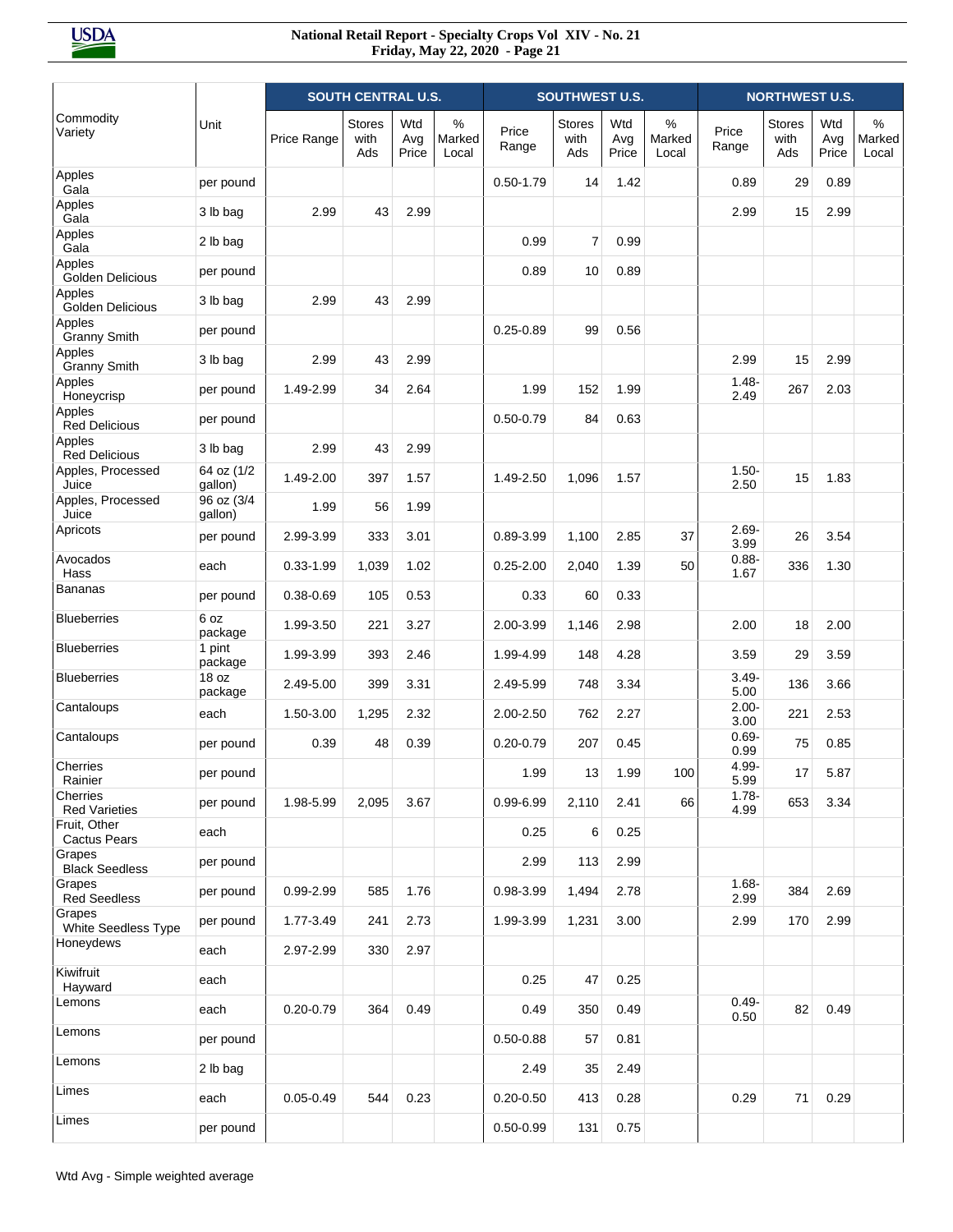|                                                        |                            |               | <b>SOUTH CENTRAL U.S.</b>    |                     |                         |                | <b>SOUTHWEST U.S.</b>        |                     |                         |                  | <b>NORTHWEST U.S.</b>        |                     |                         |
|--------------------------------------------------------|----------------------------|---------------|------------------------------|---------------------|-------------------------|----------------|------------------------------|---------------------|-------------------------|------------------|------------------------------|---------------------|-------------------------|
| Commodity<br>Variety                                   | Unit                       | Price Range   | <b>Stores</b><br>with<br>Ads | Wtd<br>Avg<br>Price | $\%$<br>Marked<br>Local | Price<br>Range | <b>Stores</b><br>with<br>Ads | Wtd<br>Avg<br>Price | $\%$<br>Marked<br>Local | Price<br>Range   | <b>Stores</b><br>with<br>Ads | Wtd<br>Avg<br>Price | $\%$<br>Marked<br>Local |
| Mangoes                                                | each                       | $0.25 - 1.25$ | 579                          | 0.61                |                         | $0.33 - 0.99$  | 377                          | 0.79                |                         | $0.88 -$<br>1.00 | 79                           | 0.90                |                         |
| <b>Misc Berries</b><br><b>Blackberries</b>             | $5.6 - 6$ oz<br>package    | 1.25-2.50     | 182                          | 1.58                |                         | 1.50-3.99      | 1,476                        | 2.65                |                         | 2.00             | 18                           | 2.00                |                         |
| Nectarines<br>Various White Flesh<br>Varieties         | per pound                  | 1.79-1.99     | 393                          | 1.91                |                         | 1.69-3.99      | 413                          | 2.34                |                         |                  |                              |                     |                         |
| <b>Nectarines</b><br>Various Yellow Flesh<br>Varieties | per pound                  | 1.79-3.99     | 726                          | 2.35                |                         | 0.99-3.99      | 1,653                        | 2.29                | 72                      | $1.68 -$<br>2.99 | 342                          | 2.27                |                         |
| Oranges<br>Navel                                       | per pound                  | 1.25-1.29     | 75                           | 1.26                |                         | $0.25 - 0.69$  | 57                           | 0.57                |                         | $0.98 -$<br>1.49 | 20                           | 1.21                |                         |
| Oranges<br>Navel                                       | 3 lb bag                   | 3.99          | 11                           | 3.99                |                         |                |                              |                     |                         |                  |                              |                     |                         |
| Oranges<br>Navel                                       | 4 lb bag                   | 3.99          | 172                          | 3.99                |                         |                |                              |                     |                         |                  |                              |                     |                         |
| Papaya<br>Maradol/Tainung<br><b>Types</b>              | per pound                  | 0.99          | 4                            | 0.99                |                         | $0.79 - 0.99$  | 61                           | 0.81                |                         |                  |                              |                     |                         |
| Peaches<br>Various White Flesh<br>Varieties            | per pound                  | 1.79-1.99     | 393                          | 1.91                |                         | 1.79-3.99      | 389                          | 2.46                | 7                       |                  |                              |                     |                         |
| Peaches<br><b>Various Yellow Flesh</b><br>Varieties    | per pound                  | 0.98-3.99     | 1,547                        | 1.88                |                         | $0.50 - 3.99$  | 1,676                        | 2.31                | 73                      | $1.68 -$<br>2.99 | 360                          | 2.24                |                         |
| Pears<br><b>Bartlett</b>                               | per pound                  |               |                              |                     |                         | 0.69           | 264                          | 0.69                |                         |                  |                              |                     |                         |
| Pears<br>D'Anjou                                       | per pound                  | 0.99          | 12                           | 0.99                |                         | 0.99           | 8                            | 0.99                |                         |                  |                              |                     |                         |
| Pineapples                                             | each                       | 1.99-3.69     | 256                          | 2.68                |                         | $0.99 - 3.49$  | 792                          | 2.99                |                         | $2.00 -$<br>2.99 | 158                          | 2.47                |                         |
| Pineapples                                             | per pound                  | 0.50          | 68                           | 0.50                |                         | $0.33 - 0.99$  | 211                          | 0.73                |                         | 0.89             | 5                            | 0.89                |                         |
| Raspberries<br>Red                                     | 6 oz<br>package            | 1.25-2.50     | 207                          | 1.69                |                         | 1.50-3.99      | 1,444                        | 2.66                |                         |                  |                              |                     |                         |
| <b>Strawberries</b>                                    | 1 <sub>lb</sub><br>package | 1.19-2.99     | 1,028                        | 1.80                |                         | 0.99-3.99      | 1,713                        | 2.57                |                         | $1.77 -$<br>3.49 | 167                          | 2.06                |                         |
| <b>Strawberries</b>                                    | 2 <sub>lb</sub><br>package | 2.97-5.99     | 836                          | 4.19                |                         | 2.98-5.00      | 952                          | 4.05                | 33                      | $1.99 -$<br>3.99 | 141                          | 2.14                |                         |
| Tangerines                                             | per pound                  |               |                              |                     |                         | 1.29           | 5                            | 1.29                |                         |                  |                              |                     |                         |
| Tangerines                                             | 3 lb bag                   |               |                              |                     |                         | 3.99           | 53                           | 3.99                |                         |                  |                              |                     |                         |
| Watermelons<br><b>Red Flesh Seeded</b><br><b>Type</b>  | per pound                  | 0.20          | 24                           | 0.20                |                         | 0.20           | 102                          | 0.20                |                         | 0.25             | 18                           | 0.25                |                         |
| Watermelons<br><b>Red Flesh Seedless</b><br>Miniature  | each                       | 1.88-3.99     | 908                          | 2.54                |                         | 2.50-2.99      | 760                          | 2.67                |                         | 2.50             | 135                          | 2.50                |                         |
| Watermelons<br>Red Flesh Seedless<br>Miniature         | per pound                  |               |                              |                     |                         |                |                              |                     |                         | 0.34             | 146                          | 0.34                |                         |
| Watermelons<br><b>Red Flesh Seedless</b><br>Type       | each                       | 1.98-5.99     | 1,323                        | 3.58                | 8                       | 1.25-4.99      | 1,560                        | 2.51                |                         | $3.49 -$<br>4.99 | 234                          | 4.20                |                         |
| Watermelons<br><b>Red Flesh Seedless</b><br>Type       | per pound                  | 0.20          | 48                           | 0.20                |                         | $0.19 - 0.49$  | 572                          | 0.27                |                         | $0.25 -$<br>0.49 | 292                          | 0.45                |                         |
| <b>FRUITS - ORGANIC</b>                                |                            |               |                              |                     |                         |                |                              |                     |                         |                  |                              |                     |                         |
| Apples<br><b>Braeburn</b>                              | per pound                  |               |                              |                     |                         | 1.99           | 4                            | 1.99                |                         |                  |                              |                     |                         |
| Apples<br>Fuji                                         | per pound                  | 1.99          | 26                           | 1.99                |                         | $0.99 - 2.49$  | 425                          | 2.09                |                         |                  |                              |                     |                         |
|                                                        |                            |               |                              |                     |                         |                |                              |                     |                         |                  |                              |                     |                         |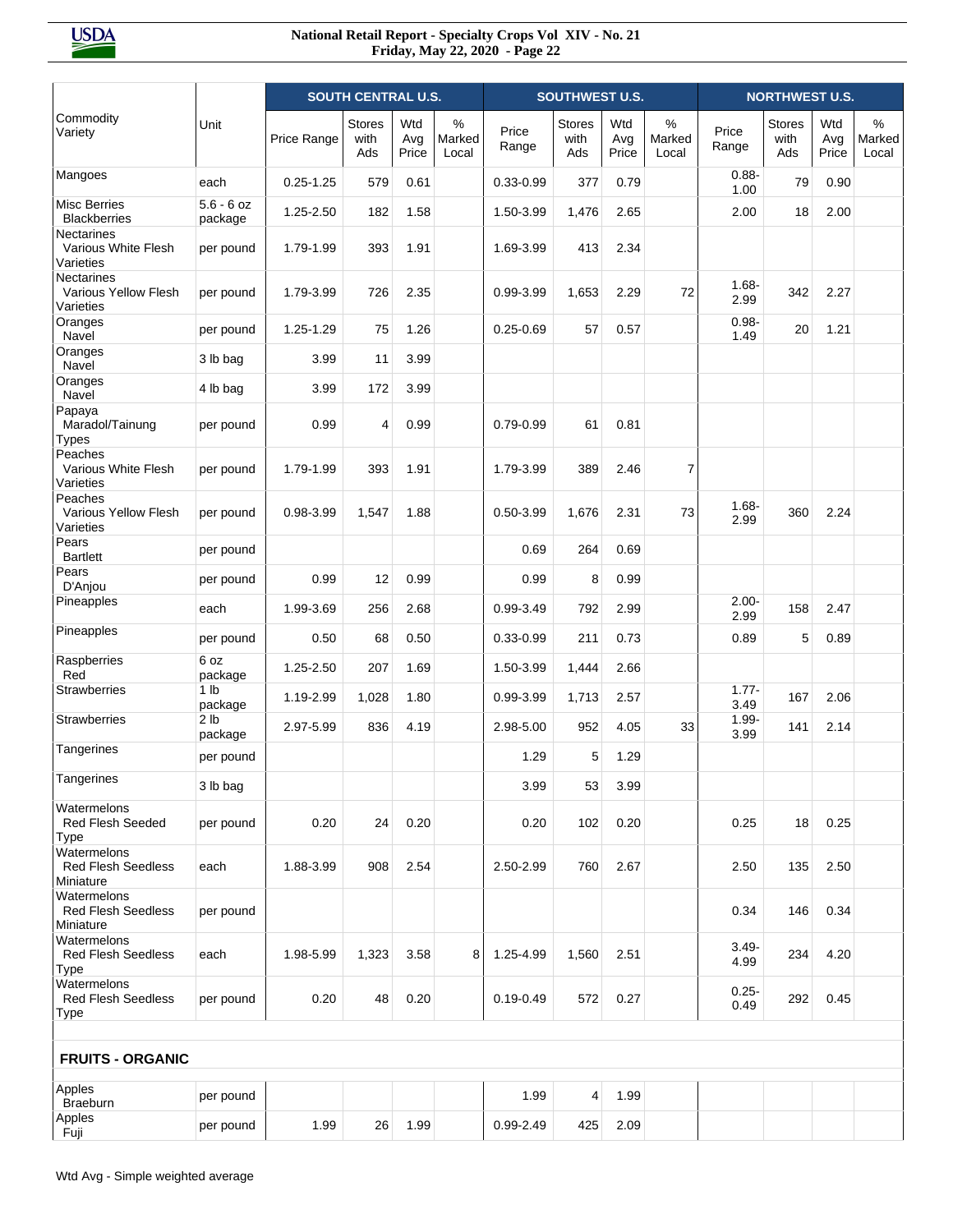|                                                 |                            |             | <b>SOUTH CENTRAL U.S.</b>    |                     |                      |                | <b>SOUTHWEST U.S.</b> |                     |                         |                  | <b>NORTHWEST U.S.</b>        |                     |                         |
|-------------------------------------------------|----------------------------|-------------|------------------------------|---------------------|----------------------|----------------|-----------------------|---------------------|-------------------------|------------------|------------------------------|---------------------|-------------------------|
| Commodity<br>Variety                            | Unit                       | Price Range | <b>Stores</b><br>with<br>Ads | Wtd<br>Avg<br>Price | %<br>Marked<br>Local | Price<br>Range | Stores<br>with<br>Ads | Wtd<br>Avg<br>Price | $\%$<br>Marked<br>Local | Price<br>Range   | <b>Stores</b><br>with<br>Ads | Wtd<br>Avg<br>Price | $\%$<br>Marked<br>Local |
| Apples<br>Fuji                                  | 2 lb bag                   | 2.99        | 5                            | 2.99                |                      |                |                       |                     |                         |                  |                              |                     |                         |
| Apples<br>Gala                                  | per pound                  | 1.50        | 6                            | 1.50                |                      | 0.99           | 13                    | 0.99                |                         |                  |                              |                     |                         |
| Apples<br>Gala                                  | 2 lb bag                   | 2.99        | 5                            | 2.99                |                      | 2.98           | 146                   | 2.98                |                         |                  |                              |                     |                         |
| Apples<br><b>Granny Smith</b>                   | per pound                  |             |                              |                     |                      |                |                       |                     |                         | 1.88             | 206                          | 1.88                |                         |
| Apples<br><b>Granny Smith</b>                   | 2 lb bag                   | 2.99        | 5                            | 2.99                |                      | 2.98           | 146                   | 2.98                |                         |                  |                              |                     |                         |
| Apples<br>Honeycrisp                            | per pound                  | 3.99        | 26                           | 3.99                |                      |                |                       |                     |                         |                  |                              |                     |                         |
| Apricots                                        | per pound                  |             |                              |                     |                      | 3.99           | $\mathbf{1}$          | 3.99                |                         |                  |                              |                     |                         |
| Avocados<br>Hass                                | each                       | 1.67-2.49   | 59                           | 2.03                |                      | 1.25-2.00      | 472                   | 1.39                |                         |                  |                              |                     |                         |
| <b>Bananas</b>                                  | per pound                  |             |                              |                     |                      | 0.99           | 260                   | 0.99                |                         | 0.99             | 9                            | 0.99                |                         |
| <b>Blueberries</b>                              | 6 oz<br>package            | 1.67-2.50   | 236                          | 1.87                |                      | 3.00-3.50      | 154                   | 3.03                |                         | $2.00 -$<br>3.99 | 552                          | 3.29                |                         |
| <b>Blueberries</b>                              | 1 pint<br>package          |             |                              |                     |                      |                |                       |                     |                         | 3.99             | 17                           | 3.99                |                         |
| <b>Blueberries</b>                              | 18 oz<br>package           | 3.88        | 148                          | 3.88                |                      |                |                       |                     |                         | 3.88             | 2                            | 3.88                |                         |
| Cantaloups                                      | each                       | 3.00        | 6                            | 3.00                |                      |                |                       |                     |                         |                  |                              |                     |                         |
| Cherries<br><b>Red Varieties</b>                | per pound                  |             |                              |                     |                      | 5.99-7.99      | 25                    | 6.63                |                         |                  |                              |                     |                         |
| Grapes<br>White Seedless Type                   | per pound                  | 3.49        | 16                           | 3.49                |                      |                |                       |                     |                         | 3.49             | 86                           | 3.49                |                         |
| Lemons                                          | each                       | 0.99        | 26                           | 0.99                |                      | 0.69           | $\overline{4}$        | 0.69                |                         |                  |                              |                     |                         |
| Mangoes                                         | each                       | 1.25-1.67   | 138                          | 1.36                |                      | 1.67-2.00      | 29                    | 1.77                |                         | 1.79             | 206                          | 1.79                |                         |
| <b>Misc Berries</b><br><b>Blackberries</b>      | $5.6 - 6$ oz<br>package    | 2.00-3.00   | 242                          | 2.42                |                      | 2.50-3.00      | 516                   | 2.69                |                         | $2.00 -$<br>3.99 | 438                          | 3.38                |                         |
| Nectarines<br>Various White Flesh<br>Varieties  | per pound                  | 2.49        | 148                          | 2.49                |                      |                |                       |                     |                         | 2.49             | 2                            | 2.49                |                         |
| Nectarines<br>Various Yellow Flesh<br>Varieties | per pound                  | 2.49        | 148                          | 2.49                |                      |                |                       |                     |                         | 2.49             | 2                            | 2.49                |                         |
| Oranges<br>Navel                                | each                       | 1.99        | 172                          | 1.99                |                      |                |                       |                     |                         |                  |                              |                     |                         |
| Oranges<br>Navel                                | per pound                  |             |                              |                     |                      | 1.49           | 152                   | 1.49                |                         |                  |                              |                     |                         |
| Peaches<br>Various White Flesh<br>Varieties     | per pound                  | 2.49        | 148                          | 2.49                |                      |                |                       |                     |                         | 2.49             | 2                            | 2.49                |                         |
| Peaches<br>Various Yellow Flesh<br>Varieties    | per pound                  | 2.49        | 148                          | 2.49                |                      | 2.99           | $\mathbf{1}$          | 2.99                |                         | 2.49             | 2                            | 2.49                |                         |
| Pears<br>D'Anjou                                | per pound                  | 1.99        | 45                           | 1.99                |                      | 1.99           | 103                   | 1.99                |                         | 1.99             | 19                           | 1.99                |                         |
| Pineapples                                      | each                       | 3.00        | 45                           | 3.00                |                      | 3.00           | $\overline{4}$        | 3.00                |                         |                  |                              |                     |                         |
| Pineapples                                      | per pound                  |             |                              |                     |                      | 0.99           | 42                    | 0.99                |                         |                  |                              |                     |                         |
| Raspberries<br>Red                              | 6 oz<br>package            | 2.00-3.50   | 414                          | 2.87                |                      | 3.00-3.99      | 298                   | 3.50                |                         | $2.00 -$<br>3.99 | 502                          | 3.33                |                         |
| <b>Strawberries</b>                             | 1 <sub>lb</sub><br>package | 1.99-3.99   | 581                          | 2.79                |                      | 2.00-4.49      | 307                   | 2.35                |                         | $2.00 -$<br>3.99 | 662                          | 3.13                |                         |
| Strawberries                                    | 2 <sub>lb</sub><br>package | 3.99        | 25                           | 3.99                |                      | 6.99           | 4                     | 6.99                |                         |                  |                              |                     |                         |
| Watermelons<br><b>Red Flesh Seedless</b>        | each                       | 3.00-3.50   | 51                           | 3.44                |                      | 2.50-4.99      | 116                   | 3.40                |                         | 3.50             | 19                           | 3.50                |                         |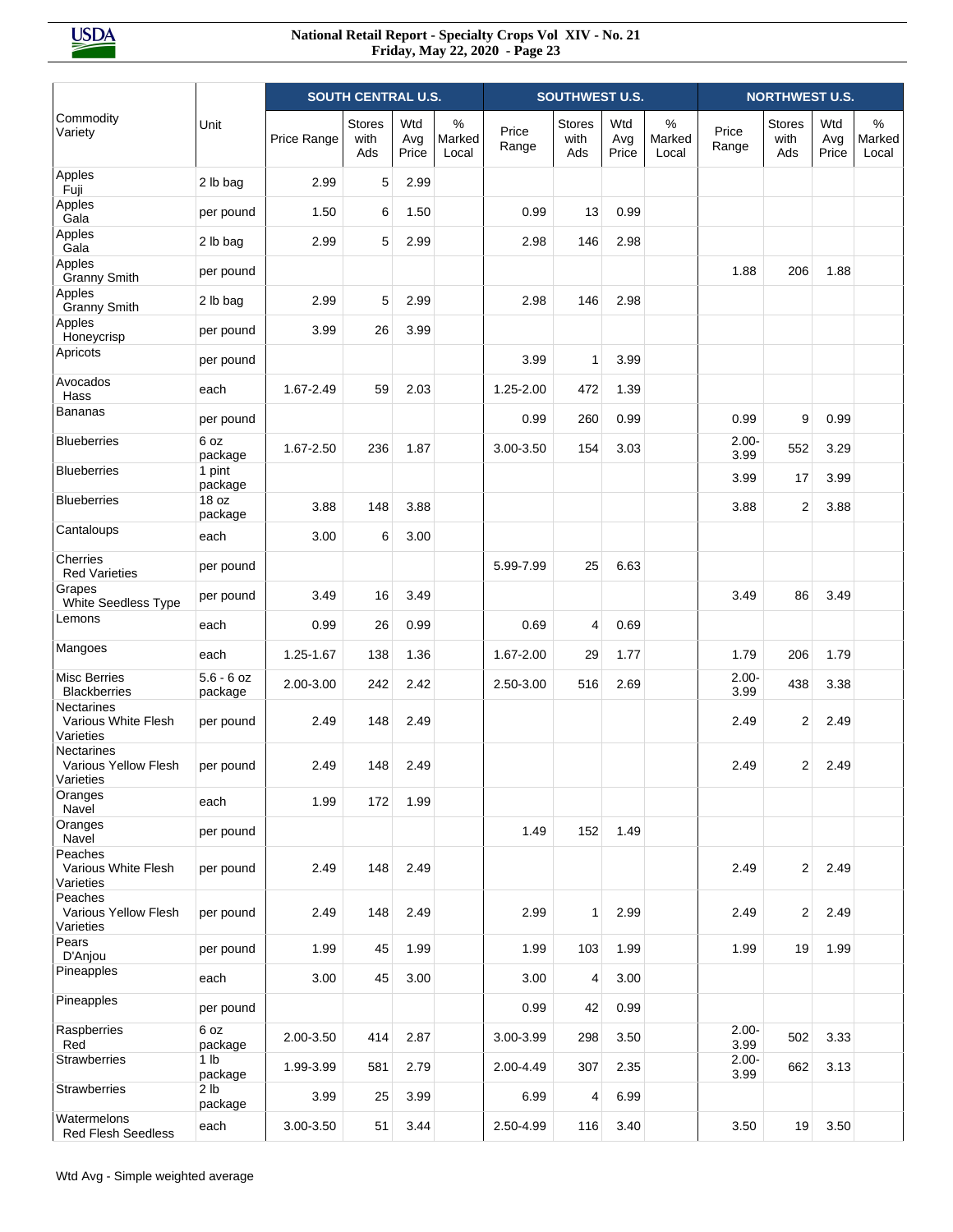|                                                         |           |               | <b>SOUTH CENTRAL U.S.</b>    |                     |                      |                | <b>SOUTHWEST U.S.</b>        |                     |                         |                  | <b>NORTHWEST U.S.</b>        |                     |                         |
|---------------------------------------------------------|-----------|---------------|------------------------------|---------------------|----------------------|----------------|------------------------------|---------------------|-------------------------|------------------|------------------------------|---------------------|-------------------------|
| Commodity<br>Variety                                    | Unit      | Price Range   | <b>Stores</b><br>with<br>Ads | Wtd<br>Avg<br>Price | %<br>Marked<br>Local | Price<br>Range | <b>Stores</b><br>with<br>Ads | Wtd<br>Avg<br>Price | $\%$<br>Marked<br>Local | Price<br>Range   | <b>Stores</b><br>with<br>Ads | Wtd<br>Avg<br>Price | $\%$<br>Marked<br>Local |
| Miniature                                               |           |               |                              |                     |                      |                |                              |                     |                         |                  |                              |                     |                         |
| Watermelons<br><b>Red Flesh Seedless</b><br><b>Type</b> | each      |               |                              |                     |                      | 1.99           | 317                          | 1.99                |                         |                  |                              |                     |                         |
| Watermelons<br><b>Red Flesh Seedless</b><br><b>Type</b> | per pound |               |                              |                     |                      |                |                              |                     |                         | 0.68             | 19                           | 0.68                |                         |
| <b>ONIONS AND POTATOES</b>                              |           |               |                              |                     |                      |                |                              |                     |                         |                  |                              |                     |                         |
| Onions, Dry<br>Red                                      | per pound | $0.79 - 1.49$ | 153                          | 1.09                | 72                   | $0.33 - 1.49$  | 216                          | 1.01                |                         | 0.79             | 5                            | 0.79                |                         |
| Onions, Dry<br>White                                    | per pound | $0.33 - 0.50$ | 100                          | 0.38                |                      | $0.33 - 1.49$  | 392                          | 1.01                |                         | 0.99             | 17                           | 0.99                |                         |
| Onions, Dry<br>White                                    | 2 lb bag  | 1.00          | 23                           | 1.00                |                      |                |                              |                     |                         |                  |                              |                     |                         |
| Onions, Dry<br>White                                    | 3 lb bag  |               |                              |                     |                      | 0.99           | 7                            | 0.99                |                         |                  |                              |                     |                         |
| Onions, Dry<br>Yellow                                   | per pound | $0.33 - 1.49$ | 208                          | 0.78                |                      | $0.20 - 1.49$  | 431                          | 1.10                |                         | 0.99             | 19                           | 0.99                |                         |
| Onions, Dry<br>Yellow                                   | 2 lb bag  | 1.99          | 35                           | 1.99                |                      |                |                              |                     |                         |                  |                              |                     |                         |
| Onions, Dry<br>Yellow                                   | 3 lb bag  | 2.50-3.00     | 107                          | 2.54                |                      |                |                              |                     |                         |                  |                              |                     |                         |
| Onions, Dry<br><b>Yellow Marked Sweet</b>               | per pound | $0.69 - 1.67$ | 889                          | 0.99                |                      | $0.88 - 1.49$  | 431                          | 1.09                |                         | $0.98 -$<br>1.29 | 333                          | 1.02                |                         |
| Onions, Dry<br><b>Yellow Marked Sweet</b>               | 2 lb bag  | 1.79          | 60                           | 1.79                |                      |                |                              |                     |                         |                  |                              |                     |                         |
| Onions, Dry<br>Yellow Marked Sweet                      | 3 lb bag  | 2.99          | 12                           | 2.99                |                      | 2.99           | 264                          | 2.99                |                         |                  |                              |                     |                         |
| Onions, Dry<br><b>Yellow Marked Sweet</b>               | 5 lb bag  | 3.98-4.99     | 44                           | 4.83                |                      |                |                              |                     |                         |                  |                              |                     |                         |
| Potatoes<br>Round Red                                   | per pound | 0.99          | 47                           | 0.99                |                      | $0.99 - 1.29$  | 55                           | 1.03                |                         |                  |                              |                     |                         |
| Potatoes<br>Round Red                                   | 5 lb bag  | 3.00          | 49                           | 3.00                |                      | 2.50-3.99      | 275                          | 3.93                |                         | $2.50 -$<br>3.99 | 55                           | 3.36                |                         |
| Potatoes<br>Round White                                 | per pound | 0.79-0.99     | 79                           | 0.82                |                      | $0.79 - 0.99$  | 48                           | 0.95                |                         |                  |                              |                     |                         |
| Potatoes<br>Russet                                      | per pound | 0.79          | 11                           | 0.79                |                      | $0.38 - 0.59$  | 94                           | 0.46                |                         | 0.49             | 5                            | 0.49                |                         |
| Potatoes<br>Russet                                      | 3 lb bag  |               |                              |                     |                      | 0.99           | 13                           | 0.99                |                         |                  |                              |                     |                         |
| Potatoes<br>Russet                                      | 5 lb bag  | 0.79-3.00     | 309                          | 1.48                |                      | 1.66-2.50      | 114                          | 2.49                |                         | 1.50             | 5                            | 1.50                |                         |
| Potatoes<br>Russet                                      | 10 lb bag | 2.99-3.98     | 77                           | 3.57                |                      | 1.50-2.99      | 56                           | 1.72                |                         |                  |                              |                     |                         |
| Potatoes<br>Russet                                      | 8 lb bag  |               |                              |                     |                      | 1.99           | 10                           | 1.99                |                         |                  |                              |                     |                         |
| Potatoes<br>Yellow Type                                 | per pound | 0.99          | 47                           | 0.99                |                      |                |                              |                     |                         |                  |                              |                     |                         |
| Potatoes<br>Yellow Type                                 | 5 lb bag  |               |                              |                     |                      |                |                              |                     |                         | $2.98 -$<br>3.99 | 37                           | 3.77                |                         |
| <b>ONIONS AND POTATOES - ORGANIC</b>                    |           |               |                              |                     |                      |                |                              |                     |                         |                  |                              |                     |                         |
| Onions, Dry<br>Yellow Marked Sweet                      | per pound |               |                              |                     |                      | 1.50-1.99      | 13                           | 1.54                |                         |                  |                              |                     |                         |
| Potatoes<br>Round Red                                   | 3 lb bag  | 3.00          | 6                            | 3.00                |                      |                |                              |                     |                         | 3.99             | 206                          | 3.99                |                         |
| Potatoes<br>Russet                                      | 3 lb bag  |               |                              |                     |                      |                |                              |                     |                         | 3.99             | 206                          | 3.99                |                         |
| Potatoes<br>Yellow Type                                 | 3 lb bag  | 3.00          | 6                            | 3.00                |                      |                |                              |                     |                         | 3.99             | 206                          | 3.99                |                         |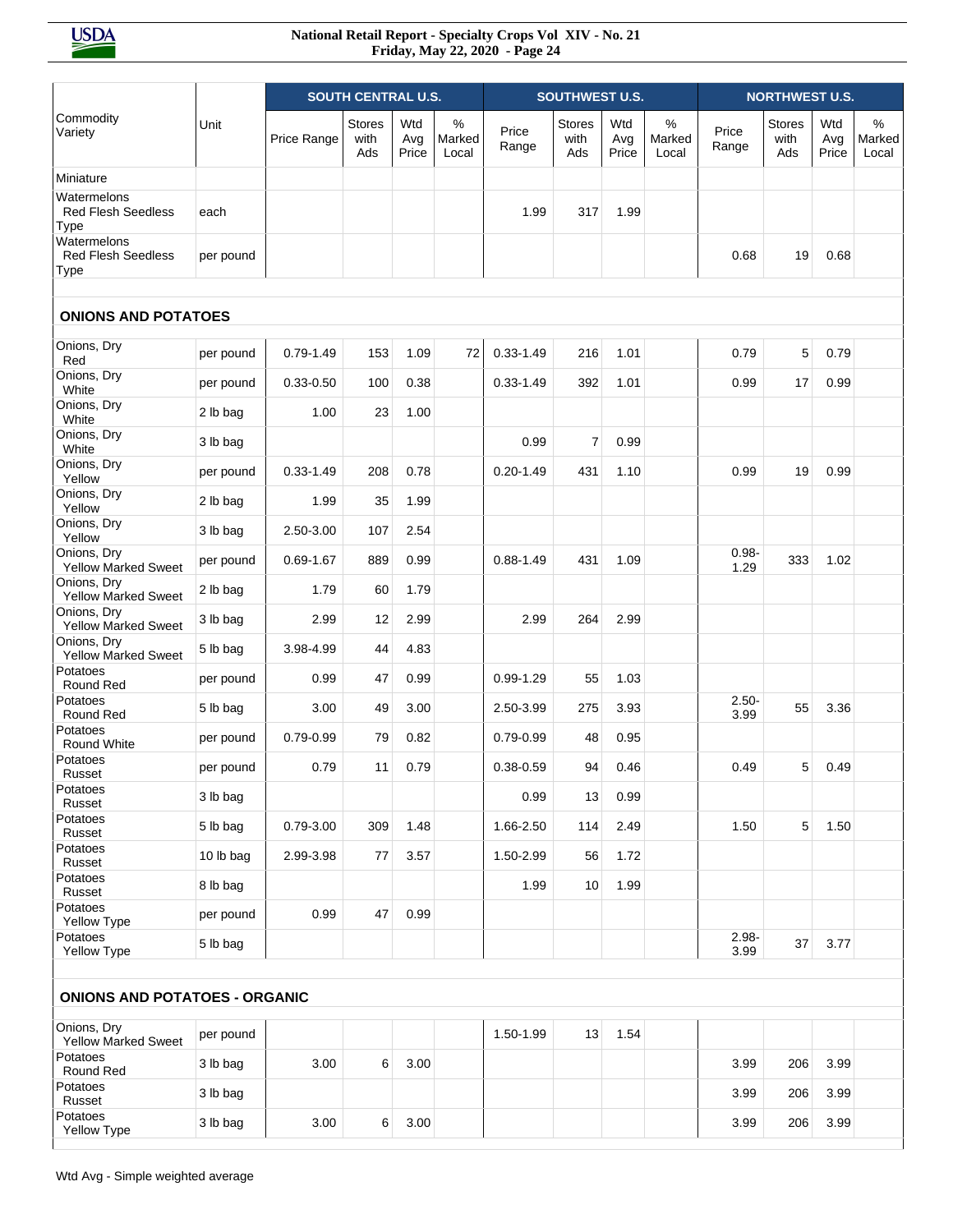|                                           |                    |               | <b>SOUTH CENTRAL U.S.</b> |                     |                         |                | <b>SOUTHWEST U.S.</b>        |                     |                         |                   | <b>NORTHWEST U.S.</b>        |                     |                      |
|-------------------------------------------|--------------------|---------------|---------------------------|---------------------|-------------------------|----------------|------------------------------|---------------------|-------------------------|-------------------|------------------------------|---------------------|----------------------|
| Commodity<br>Variety                      | Unit               | Price Range   | Stores<br>with<br>Ads     | Wtd<br>Avg<br>Price | $\%$<br>Marked<br>Local | Price<br>Range | <b>Stores</b><br>with<br>Ads | Wtd<br>Avg<br>Price | $\%$<br>Marked<br>Local | Price<br>Range    | <b>Stores</b><br>with<br>Ads | Wtd<br>Avg<br>Price | %<br>Marked<br>Local |
| <b>VEGETABLES</b>                         |                    |               |                           |                     |                         |                |                              |                     |                         |                   |                              |                     |                      |
| Artichokes                                | each               | $0.99 - 2.50$ | 48                        | 1.95                |                         | 3.00           | 612                          | 3.00                |                         |                   |                              |                     |                      |
| Asparagus<br>Green                        | per pound          | 1.48-2.99     | 354                       | 1.95                |                         | 1.49-3.99      | 588                          | 2.62                |                         | $1.48 -$<br>2.99  | 172                          | 2.20                |                      |
| <b>Beans</b><br>Round Green Type          | per pound          | 1.25-1.49     | 204                       | 1.31                |                         | 1.29           | 37                           | 1.29                |                         |                   |                              |                     |                      |
| <b>Broccoli</b>                           | per pound          | 0.99          | 5                         | 0.99                |                         | $0.67 - 0.98$  | 87                           | 0.77                |                         | 0.98              | 18                           | 0.98                |                      |
| <b>Broccoli</b>                           | per bunch          |               |                           |                     |                         | 0.99           | 56                           | 0.99                |                         |                   |                              |                     |                      |
| Broccoli<br>Crown Cut                     | per pound          |               |                           |                     |                         | 1.49-2.49      | 273                          | 2.07                | 56                      | 1.69              | 15                           | 1.69                |                      |
| Cabbage<br>Round Green Type               | per pound          | $0.33 - 0.50$ | 195                       | 0.37                |                         |                |                              |                     |                         |                   |                              |                     |                      |
| Carrots                                   | per pound          | 0.49          | 17                        | 0.49                |                         | $0.20 - 0.33$  | 53                           | 0.32                |                         |                   |                              |                     |                      |
| Carrots                                   | 1 lb bag           |               |                           |                     |                         | 0.33           | 52                           | 0.33                |                         |                   |                              |                     |                      |
| Carrots                                   | 2 lb bag           |               |                           |                     |                         |                |                              |                     |                         | 0.98              | 8                            | 0.98                |                      |
| Carrots<br><b>Baby Peeled</b>             | 1 lb bag           | 1.29-1.50     | 55                        | 1.31                |                         | $0.79 - 0.99$  | 80                           | 0.90                |                         | $1.18 -$<br>1.50  | 54                           | 1.43                |                      |
| Carrots<br><b>Baby Peeled</b>             | 2 lb bag           | 2.50          | 60                        | 2.50                |                         |                |                              |                     |                         | $2.00 -$<br>2.29  | 51                           | 2.23                |                      |
| Cauliflower                               | each               | 2.50          | 45                        | 2.50                |                         | $0.99 - 3.00$  | 270                          | 2.00                | 59                      |                   |                              |                     |                      |
| Cauliflower                               | per pound          | 0.99          | 5                         | 0.99                |                         | $0.67 - 1.48$  | 95                           | 0.83                |                         | $0.98 -$<br>1.69  | 33                           | 1.30                |                      |
| Celery                                    | each               | $0.99 - 1.99$ | 111                       | 1.22                |                         | 1.29           | 8                            | 1.29                | 100                     |                   |                              |                     |                      |
| Celery<br><b>Hearts</b>                   | each               | 1.50-2.50     | 46                        | 2.37                |                         | 1.50           | 1                            | 1.50                |                         | 1.50              | 5                            | 1.50                |                      |
| Cilantro                                  | per bunch          | $0.33 - 1.49$ | 48                        | 1.00                |                         | $0.25 - 0.69$  | 198                          | 0.60                |                         |                   |                              |                     |                      |
| Corn-Sweet                                | each               | $0.12 - 3.00$ | 2,101                     | 0.45                |                         | $0.16 - 0.50$  | 2,336                        | 0.34                | 46                      | $0.25 -$<br>33.00 | 538                          | 1.42                |                      |
| Cucumbers                                 | each               | $0.25 - 0.59$ | 119                       | 0.34                |                         | $0.25 - 0.99$  | 409                          | 0.37                |                         | $0.50 -$<br>0.69  | 34                           | 0.61                |                      |
| Cucumbers<br>Long Seedless-<br>Greenhouse | each               | 1.50          | 40                        | 1.50                |                         | 0.99           | 42                           | 0.99                |                         |                   |                              |                     |                      |
| Garlic                                    | per sleeve         |               |                           |                     |                         | 2.99           | 10                           | 2.99                |                         |                   |                              |                     |                      |
| Greens<br>Collard                         | per pound          | 1.99          | 8                         | 1.99                |                         |                |                              |                     |                         |                   |                              |                     |                      |
| Greens<br>Kale                            | per bunch          |               |                           |                     |                         | 0.50           | 6                            | 0.50                |                         |                   |                              |                     |                      |
| Greens<br>Mustard                         | per pound          | 1.99          | 8                         | 1.99                |                         |                |                              |                     |                         |                   |                              |                     |                      |
| Greens<br><b>Turnip Tops</b>              | per pound          | 1.99          | 8                         | 1.99                |                         |                |                              |                     |                         |                   |                              |                     |                      |
| Lettuce, Iceberg                          | each               | $0.99 - 1.29$ | 256                       | 1.04                |                         | $0.33 - 1.29$  | 382                          | 0.86                |                         |                   |                              |                     |                      |
| Lettuce, Other<br><b>Boston</b>           | each               |               |                           |                     |                         | 1.49           | 8                            | 1.49                |                         |                   |                              |                     |                      |
| Lettuce, Other<br>Green Leaf              | each               |               |                           |                     |                         | 1.29-1.49      | 18                           | 1.38                |                         | 1.29              | 9                            | 1.29                |                      |
| Lettuce, Other<br>Red Leaf                | each               |               |                           |                     |                         | 1.49           | 8                            | 1.49                |                         | 1.29              | 9                            | 1.29                |                      |
| Lettuce, Romaine                          | each               | 0.99          | 17                        | 0.99                |                         | 1.49           | 8                            | 1.49                |                         | 1.29              | 9                            | 1.29                |                      |
| Lettuce, Romaine<br>Hearts                | 3 count<br>package | 2.99          | 49                        | 2.99                |                         | 2.00           | 17                           | 2.00                |                         |                   |                              |                     |                      |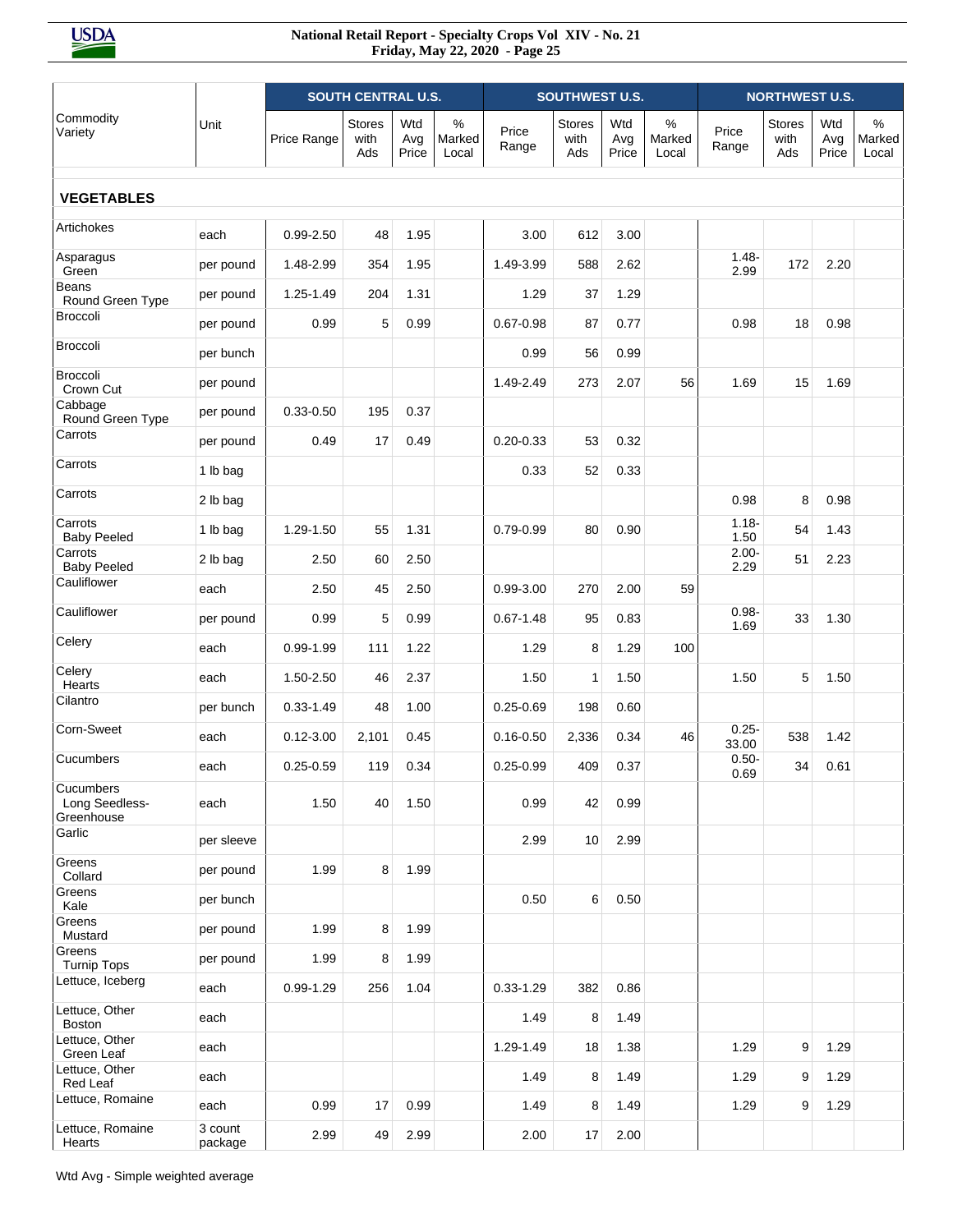|                                                           |                       | <b>SOUTH CENTRAL U.S.</b> |                              |                     |                      | <b>SOUTHWEST U.S.</b> |                              |                     | <b>NORTHWEST U.S.</b> |                  |                       |                     |                      |
|-----------------------------------------------------------|-----------------------|---------------------------|------------------------------|---------------------|----------------------|-----------------------|------------------------------|---------------------|-----------------------|------------------|-----------------------|---------------------|----------------------|
| Commodity<br>Variety                                      | Unit                  | Price Range               | <b>Stores</b><br>with<br>Ads | Wtd<br>Avg<br>Price | %<br>Marked<br>Local | Price<br>Range        | <b>Stores</b><br>with<br>Ads | Wtd<br>Avg<br>Price | %<br>Marked<br>Local  | Price<br>Range   | Stores<br>with<br>Ads | Wtd<br>Avg<br>Price | %<br>Marked<br>Local |
| Mushrooms<br>Portobella                                   | per pound             | 4.99                      | 11                           | 4.99                |                      |                       |                              |                     |                       | 6.99             | 5                     | 6.99                |                      |
| <b>Mushrooms</b><br>Portobella                            | 6 oz<br>package       |                           |                              |                     |                      |                       |                              |                     |                       | 2.49             | 29                    | 2.49                |                      |
| <b>Mushrooms</b><br>White                                 | per pound             |                           |                              |                     |                      | 2.99                  | $\overline{4}$               | 2.99                |                       |                  |                       |                     |                      |
| <b>Mushrooms</b><br>White                                 | 8 oz<br>package       | 1.50-2.00                 | 227                          | 1.66                |                      | 1.50                  | 51                           | 1.50                |                       | 2.00             | 39                    | 2.00                |                      |
| Onions Green                                              | per bunch             | 0.50                      | 9                            | 0.50                |                      | $0.33 - 0.69$         | 237                          | 0.57                |                       | $0.44 -$<br>0.50 | 34                    | 0.49                |                      |
| Peppers, Bell Type<br>Green                               | each                  |                           |                              |                     |                      | 0.33                  | 54                           | 0.33                |                       |                  |                       |                     |                      |
| Peppers, Bell Type<br>Orange                              | each                  | 1.67                      | 11                           | 1.67                |                      | $0.88 - 1.25$         | 106                          | 1.03                |                       | $0.99 -$<br>1.50 | 26                    | 1.21                |                      |
| Peppers, Bell Type<br>Red                                 | each                  | 1.67                      | 11                           | 1.67                |                      | $0.88 - 1.25$         | 106                          | 1.03                |                       | $0.99 -$<br>1.50 | 26                    | 1.21                |                      |
| Peppers, Bell Type<br>Yellow                              | each                  | 1.67                      | 11                           | 1.67                |                      | $0.88 - 1.25$         | 106                          | 1.03                |                       | $0.99 -$<br>1.50 | 26                    | 1.21                |                      |
| Peppers, Other<br>Jalapeno                                | per pound             | $0.79 - 1.29$             | 118                          | 0.86                |                      | $0.50 - 0.99$         | 393                          | 0.86                |                       |                  |                       |                     |                      |
| Peppers, Other<br><b>Mixed Mini Sweet</b><br><b>Types</b> | 1 lb<br>package       | 2.99-4.88                 | 258                          | 3.29                |                      |                       |                              |                     |                       | 2.50             | 8                     | 2.50                |                      |
| Peppers, Other<br>Serrano                                 | per pound             |                           |                              |                     |                      | 1.39                  | 10                           | 1.39                |                       |                  |                       |                     |                      |
| Radishes                                                  | per bunch             | 0.99                      | 49                           | 0.99                |                      | $0.33 - 0.69$         | 234                          | 0.56                |                       | $0.44 -$<br>0.98 | 92                    | 0.59                |                      |
| Salad<br><b>Mixed Types</b>                               | 10 - 12 oz<br>package | $0.99 - 1.99$             | 182                          | 1.13                |                      | 1.50-2.00             | 59                           | 1.60                |                       | $0.99 -$<br>3.00 | 308                   | 2.50                |                      |
| Salad<br><b>Mixed Types</b>                               | $5 - 9$ oz<br>package | 1.67-2.50                 | 294                          | 2.00                |                      | 1.50-2.00             | 59                           | 1.60                |                       | $2.50 -$<br>3.00 | 293                   | 2.57                |                      |
| Spinach                                                   | per bunch             |                           |                              |                     |                      |                       |                              |                     |                       | 0.98             | 26                    | 0.98                |                      |
| Spinach<br>Flat, Baby Type                                | 8 oz<br>package       | 2.50                      | 116                          | 2.50                |                      | 1.49                  | 35                           | 1.49                |                       | 0.99             | 15                    | 0.99                |                      |
| Squash<br><b>Butternut</b>                                | per pound             |                           |                              |                     |                      | 0.50                  | 6                            | 0.50                |                       |                  |                       |                     |                      |
| Squash<br>Grey                                            | per pound             |                           |                              |                     |                      | $0.50 - 1.59$         | 105                          | 0.78                |                       |                  |                       |                     |                      |
| Squash<br>Yellow<br>Crookneck/Straightneck                | per pound             | $0.97 - 1.58$             | 669                          | 1.12                | 16                   | 0.50                  | 6                            | 0.50                |                       |                  |                       |                     |                      |
| Squash<br>Zucchini                                        | per pound             | $0.69 - 1.99$             | 956                          | 1.08                | 12                   | $0.50 - 0.79$         | 50                           | 0.71                |                       |                  |                       |                     |                      |
| <b>Sweet Potatoes</b>                                     | per pound             | 1.38-2.50                 | 139                          | 2.18                |                      |                       |                              |                     |                       |                  |                       |                     |                      |
| Tomatoes                                                  | per pound             | 0.99-1.79                 | 579                          | 1.34                | 19                   |                       |                              |                     |                       | 1.28             | 2                     | 1.28                |                      |
| Tomatoes<br>Vine Ripe - Heirloom<br>Varieties             | per pound             | 5.99                      | 26                           | 5.99                |                      | 3.99                  | 8                            | 3.99                |                       |                  |                       |                     |                      |
| Tomatoes<br>Vine Ripes                                    | per pound             | $0.99 - 1.99$             | 328                          | 1.59                |                      | $0.89 - 1.99$         | 20                           | 1.41                |                       |                  |                       |                     |                      |
| Tomatoes<br>Vine Ripes-<br>Greenhouse                     | per pound             | 1.99                      | 188                          | 1.99                |                      |                       |                              |                     |                       | $0.99 -$<br>1.99 | 292                   | 1.28                |                      |
| Tomatoes<br>Vine Ripes, On The<br>Vine-Greenhouse         | per pound             | $0.99 - 1.99$             | 149                          | 1.35                |                      | 0.98-2.49             | 665                          | 2.42                | 4                     | $0.99 -$<br>1.99 | 454                   | 1.47                |                      |
| Tomatoes, Grape Type                                      | 1 pint<br>package     | 1.38-1.69                 | 343                          | 1.39                |                      | 1.50                  | $\mathbf{1}$                 | 1.50                |                       | 1.50             | 5                     | 1.50                |                      |
| Tomatoes, Grape Type                                      | 10 oz<br>package      | 2.49-2.99                 | 100                          | 2.53                |                      |                       |                              |                     |                       | 3.29             | 29                    | 3.29                |                      |
| Tomatoes, Plum Type<br>Roma                               | per pound             | $0.50 - 1.69$             | 111                          | 0.70                |                      | $0.39 - 0.99$         | 299                          | 0.84                |                       | $0.78 -$<br>0.88 | 17                    | 0.82                |                      |
| Tomatillos                                                | per pound             | 0.59-0.79                 | 77                           | 0.77                |                      | $0.20 - 0.79$         | 217                          | 0.51                |                       |                  |                       |                     |                      |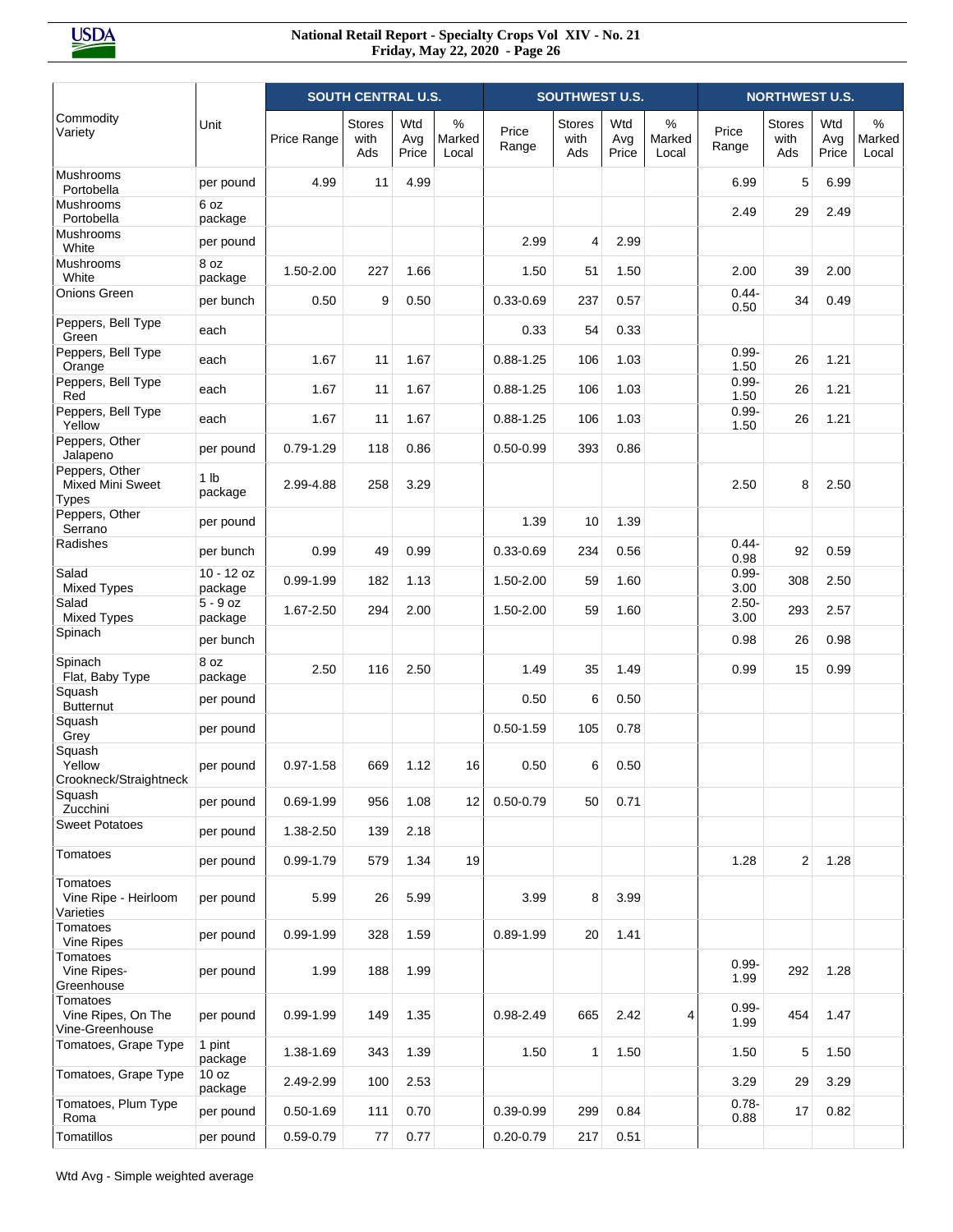|                                                    |                            | <b>SOUTH CENTRAL U.S.</b> |                              |                     |                                  |                | <b>SOUTHWEST U.S.</b>        |                     | <b>NORTHWEST U.S.</b>   |                  |                              |                     |                      |
|----------------------------------------------------|----------------------------|---------------------------|------------------------------|---------------------|----------------------------------|----------------|------------------------------|---------------------|-------------------------|------------------|------------------------------|---------------------|----------------------|
| Commodity<br>Variety                               | Unit                       | Price Range               | <b>Stores</b><br>with<br>Ads | Wtd<br>Avg<br>Price | $\frac{0}{0}$<br>Marked<br>Local | Price<br>Range | <b>Stores</b><br>with<br>Ads | Wtd<br>Avg<br>Price | $\%$<br>Marked<br>Local | Price<br>Range   | <b>Stores</b><br>with<br>Ads | Wtd<br>Avg<br>Price | %<br>Marked<br>Local |
|                                                    |                            |                           |                              |                     |                                  |                |                              |                     |                         |                  |                              |                     |                      |
| <b>VEGETABLES - ORGANIC</b>                        |                            |                           |                              |                     |                                  |                |                              |                     |                         |                  |                              |                     |                      |
| Asparagus<br>Green                                 | per pound                  | 2.88-4.99                 | 174                          | 3.20                |                                  | 3.88-3.99      | 318                          | 3.99                |                         | $1.77 -$<br>2.88 | 66                           | 1.80                |                      |
| <b>Broccoli</b>                                    | per pound                  |                           |                              |                     |                                  | 1.48           | 146                          | 1.48                |                         |                  |                              |                     |                      |
| <b>Broccoli</b>                                    | per bunch                  | 2.49                      | 26                           | 2.49                |                                  |                |                              |                     |                         |                  |                              |                     |                      |
| Broccoli<br>Baby Hybrid Type                       | per bunch                  |                           |                              |                     |                                  | 2.00           | 4                            | 2.00                |                         |                  |                              |                     |                      |
| Cabbage<br>Red Type                                | per pound                  | 0.99                      | 6                            | 0.99                |                                  |                |                              |                     |                         |                  |                              |                     |                      |
| Cabbage<br>Round Green Type                        | per pound                  | 0.99                      | 6                            | 0.99                |                                  |                |                              |                     |                         |                  |                              |                     |                      |
| Carrots<br><b>Baby Peeled</b>                      | 1 lb bag                   | $0.99 - 1.69$             | 50                           | 1.62                |                                  |                |                              |                     |                         | $1.79 -$<br>2.00 | 226                          | 1.81                |                      |
| Cauliflower                                        | each                       |                           |                              |                     |                                  | 2.99           | 53                           | 2.99                |                         |                  |                              |                     |                      |
| Cauliflower                                        | per pound                  | 1.48-3.99                 | 125                          | 2.00                |                                  |                |                              |                     |                         |                  |                              |                     |                      |
| Cucumbers<br>Long Seedless-<br>Greenhouse          | each                       | 1.50                      | 6                            | 1.50                |                                  | 2.00           | 4                            | 2.00                |                         | $1.48 -$<br>1.99 | 38                           | 1.74                |                      |
| Greens<br>Kale                                     | per bunch                  | 1.25-1.99                 | 131                          | 1.41                |                                  | 1.25           | 12                           | 1.25                |                         |                  |                              |                     |                      |
| Greens<br>Swiss Chard                              | per bunch                  |                           |                              |                     |                                  | 2.00           | 16                           | 2.00                |                         |                  |                              |                     |                      |
| Lettuce, Iceberg                                   | each                       |                           |                              |                     |                                  | 1.99           | 152                          | 1.99                |                         |                  |                              |                     |                      |
| Lettuce, Other<br>Green Leaf                       | each                       | 1.50                      | 6                            | 1.50                |                                  | 0.99           | 4                            | 0.99                |                         |                  |                              |                     |                      |
| Lettuce, Other<br>Red Leaf                         | each                       | 1.50                      | 6                            | 1.50                |                                  | 0.99           | 4                            | 0.99                |                         |                  |                              |                     |                      |
| Lettuce, Romaine                                   | each                       |                           |                              |                     |                                  | 0.99           | 4                            | 0.99                |                         |                  |                              |                     |                      |
| Lettuce, Romaine<br>Hearts                         | 3 count<br>package         | 2.99-3.49                 | 31                           | 3.41                |                                  | 2.49           | 12                           | 2.49                |                         |                  |                              |                     |                      |
| Mushrooms<br>Portobella                            | 8 oz<br>package            |                           |                              |                     |                                  | 3.50           | 8                            | 3.50                |                         |                  |                              |                     |                      |
| Mushrooms<br>White                                 | 8 oz<br>package            | 2.00                      | 46                           | 2.00                |                                  | 3.50           | 8                            | 3.50                |                         | 2.99             | 206                          | 2.99                |                      |
| Peppers, Bell Type<br>Red                          | per pound                  |                           |                              |                     |                                  | 2.99           | 4                            | 2.99                |                         |                  |                              |                     |                      |
| Peppers, Other<br>Mixed Mini Sweet<br><b>Types</b> | 1 <sub>lb</sub><br>package | 3.99                      | 16                           | 3.99                |                                  | 3.50           | 8                            | 3.50                |                         | 3.99             | 10                           | 3.99                |                      |
| Radishes                                           | per bunch                  |                           |                              |                     |                                  | 0.98           | 11                           | 0.98                |                         |                  |                              |                     |                      |
| Salad<br><b>Mixed Types</b>                        | 1 lb bag                   | 5.00                      | 110                          | 5.00                |                                  | 4.99           | 13                           | 4.99                |                         |                  |                              |                     |                      |
| Salad<br><b>Mixed Types</b>                        | $5 - 9$ oz<br>package      | 2.50-3.34                 | 309                          | 2.98                |                                  | 3.00-3.99      | 297                          | 3.87                |                         | 2.50             | 86                           | 2.50                |                      |
| Spinach                                            | per bunch                  |                           |                              |                     |                                  | 0.98           | 11                           | 0.98                |                         |                  |                              |                     |                      |
| Spinach<br>Flat, Baby Type                         | 1 <sub>lb</sub><br>package | 4.99                      | 26                           | 4.99                |                                  | 4.99           | 13                           | 4.99                |                         |                  |                              |                     |                      |
| Squash<br>Yellow<br>Crookneck/Straightneck         | per pound                  |                           |                              |                     |                                  | 1.49           | 4                            | 1.49                |                         |                  |                              |                     |                      |
| Squash<br>Zucchini                                 | per pound                  | 1.50                      | 6                            | 1.50                |                                  | 1.49-1.99      | 16                           | 1.82                |                         |                  |                              |                     |                      |
| Tomatoes<br>Vine Ripe - Heirloom                   | per pound                  |                           |                              |                     |                                  | 3.49-3.99      | 63                           | 3.86                |                         |                  |                              |                     |                      |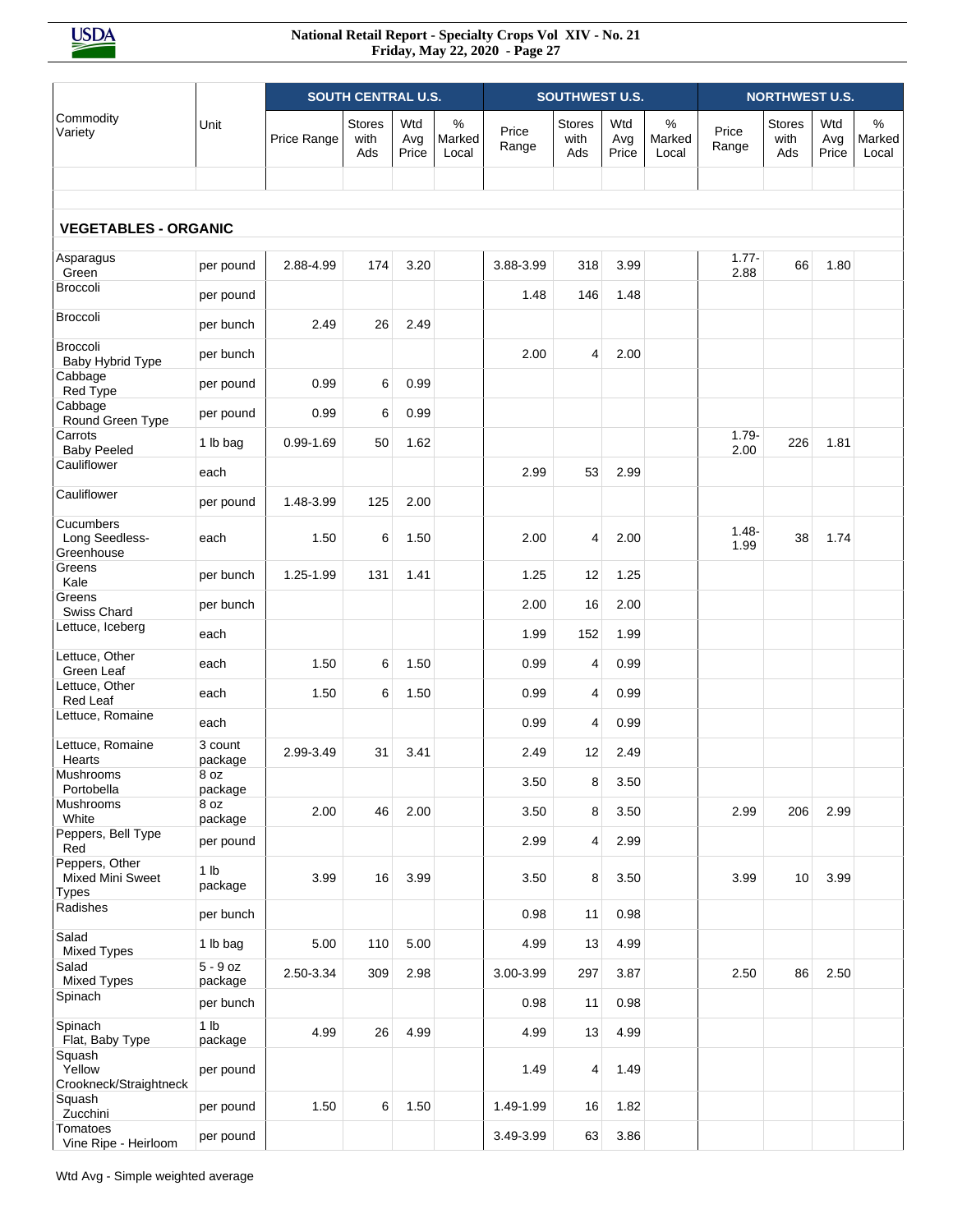|                                                   |                             | <b>SOUTH CENTRAL U.S.</b> |                              |                     |                      |                | <b>SOUTHWEST U.S.</b> |                     |                      | <b>NORTHWEST U.S.</b> |                       |                     |                         |
|---------------------------------------------------|-----------------------------|---------------------------|------------------------------|---------------------|----------------------|----------------|-----------------------|---------------------|----------------------|-----------------------|-----------------------|---------------------|-------------------------|
| Commodity<br>Unit<br>Variety                      |                             | Price Range               | <b>Stores</b><br>with<br>Ads | Wtd<br>Avg<br>Price | %<br>Marked<br>Local | Price<br>Range | Stores<br>with<br>Ads | Wtd<br>Avg<br>Price | %<br>Marked<br>Local | Price<br>Range        | Stores<br>with<br>Ads | Wtd<br>Avg<br>Price | $\%$<br>Marked<br>Local |
| Varieties                                         |                             |                           |                              |                     |                      |                |                       |                     |                      |                       |                       |                     |                         |
| Tomatoes<br>Vine Ripes, On The<br>Vine-Greenhouse | per pound                   | 2.99                      | 26                           | 2.99                |                      |                |                       |                     |                      |                       |                       |                     |                         |
| Tomatoes, Cherry                                  | 1 pint<br>package           |                           |                              |                     |                      | 1.99-2.50      | 17                    | 2.11                |                      |                       |                       |                     |                         |
| Tomatoes, Grape Type                              | 1 pint<br>package           | 2.99                      | 5                            | 2.99                |                      | 2.49           | 53                    | 2.49                |                      | 2.50                  | 17                    | 2.50                |                         |
| Tomatoes, Grape Type                              | 10 <sub>oz</sub><br>package | 2.00-2.50                 | 307                          | 2.42                |                      | 2.00-2.98      | 604                   | 2.33                |                      | 2.50                  | 12                    | 2.50                |                         |
| <b>SEASONAL ITEMS</b>                             |                             |                           |                              |                     |                      |                |                       |                     |                      |                       |                       |                     |                         |
| <b>Potted Plants</b><br>Chrysanthemum             | 6 inch pot                  | 4.00-9.99                 | 307                          | 9.21                |                      | 4.00-9.99      | 778                   | 8.49                |                      | $4.00 -$<br>9.99      | 232                   | 8.10                |                         |
| <b>Potted Plants</b><br>Chrysanthemum             | 8 inch pot                  | 8.00                      | 11                           | 8.00                |                      |                |                       |                     |                      |                       |                       |                     |                         |
| Rose, Hybrid Tea                                  | bunched<br>12s              | 9.00-12.99                | 35 <sup>5</sup>              | 10.82               |                      | 11.99          | 37                    | 11.99               |                      | $9.99 -$<br>12.99     | 241                   | 11.06               |                         |

|                                  |                       |                | <b>ALASKA U.S.</b>           |                     |                                  | <b>HAWAII U.S.</b> |                              |                     |                         |  |  |
|----------------------------------|-----------------------|----------------|------------------------------|---------------------|----------------------------------|--------------------|------------------------------|---------------------|-------------------------|--|--|
| Commodity<br>Variety             | Unit                  | Price<br>Range | <b>Stores</b><br>with<br>Ads | Wtd<br>Avg<br>Price | $\frac{0}{0}$<br>Marked<br>Local | Price<br>Range     | <b>Stores</b><br>with<br>Ads | Wtd<br>Avg<br>Price | $\%$<br>Marked<br>Local |  |  |
|                                  |                       |                |                              |                     |                                  |                    |                              |                     |                         |  |  |
| <b>FRUITS</b>                    |                       |                |                              |                     |                                  |                    |                              |                     |                         |  |  |
| Apples<br>Gala                   | 3 lb bag              |                |                              |                     |                                  | 3.69               | 6                            | 3.69                |                         |  |  |
| Apples<br>Granny Smith           | per pound             |                |                              |                     |                                  | 1.59               | 6                            | 1.59                |                         |  |  |
| Apples<br><b>Red Delicious</b>   | per pound             |                |                              |                     |                                  | 1.29               | 6                            | 1.29                |                         |  |  |
| Apples, Processed<br>Juice       | 64 oz (1/2<br>gallon) | 5.99           | 33                           | 5.99                |                                  |                    |                              |                     |                         |  |  |
| Apricots                         | per pound             |                |                              |                     |                                  | 2.99               | 3                            | 2.99                |                         |  |  |
| Avocados<br>Hass                 | each                  | 1.50-2.50      | 14                           | 2.34                |                                  | 1.00-2.50          | 27                           | 2.33                |                         |  |  |
| <b>Blueberries</b>               | 6 oz<br>package       | 2.99           | $\overline{2}$               | 2.99                |                                  | 3.00               | 23                           | 3.00                |                         |  |  |
| <b>Blueberries</b>               | 1 pint<br>package     | 3.99           | 11                           | 3.99                |                                  |                    |                              |                     |                         |  |  |
| Cantaloups                       | each                  |                |                              |                     |                                  | 1.69               | 21                           | 1.69                |                         |  |  |
| Cantaloups                       | per pound             | 1.18           | 3                            | 1.18                |                                  | 1.29               | 6                            | 1.29                |                         |  |  |
| Cherries<br><b>Red Varieties</b> | per pound             | 4.98-6.99      | 4                            | 5.48                |                                  | 4.88-5.99          | 24                           | 5.02                |                         |  |  |
| Grapefruit<br>Red                | each                  |                |                              |                     |                                  | 1.39               | 6                            | 1.39                |                         |  |  |
| Grapes<br><b>Black Seedless</b>  | per pound             |                |                              |                     |                                  | 2.49-2.98          | 9                            | 2.65                |                         |  |  |
| Grapes<br><b>Red Seedless</b>    | per pound             |                |                              |                     |                                  | 2.19-4.99          | 50                           | 3.46                |                         |  |  |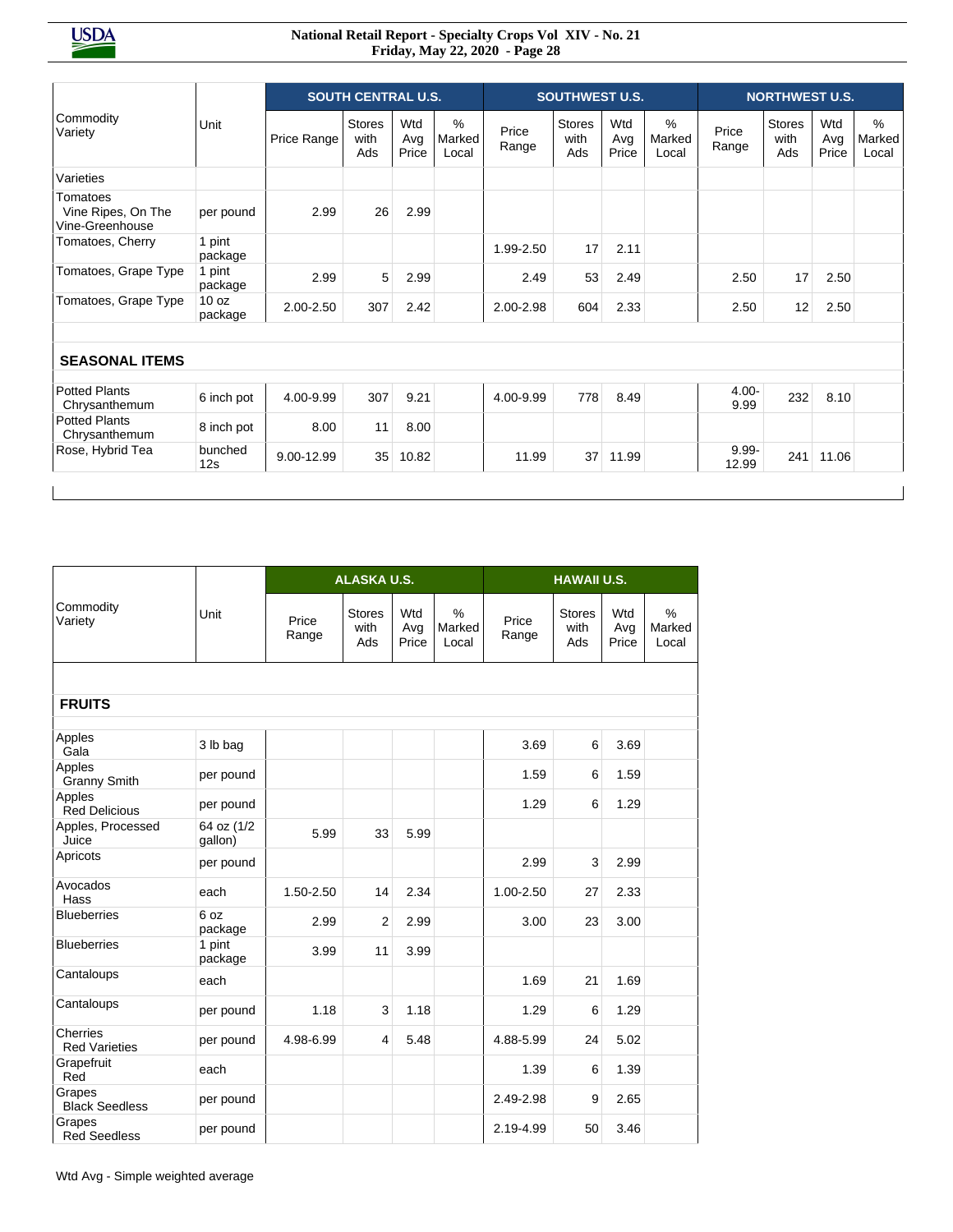|                                                        |                            | ALASKA U.S.    |                              |                     |                         | <b>HAWAII U.S.</b> |                              |                     |                      |  |  |
|--------------------------------------------------------|----------------------------|----------------|------------------------------|---------------------|-------------------------|--------------------|------------------------------|---------------------|----------------------|--|--|
| Commodity<br>Variety                                   | Unit                       | Price<br>Range | <b>Stores</b><br>with<br>Ads | Wtd<br>Avg<br>Price | $\%$<br>Marked<br>Local | Price<br>Range     | <b>Stores</b><br>with<br>Ads | Wtd<br>Avg<br>Price | %<br>Marked<br>Local |  |  |
| Grapes<br><b>White Seedless Type</b>                   | per pound                  |                |                              |                     |                         | 4.99               | 21                           | 4.99                |                      |  |  |
| Kiwifruit<br>Hayward                                   | each                       |                |                              |                     |                         | 0.99               | 21                           | 0.99                |                      |  |  |
| Mangoes                                                | each                       | 1.69           | 1                            | 1.69                |                         |                    |                              |                     |                      |  |  |
| <b>Misc Berries</b><br><b>Blackberries</b>             | $5.6 - 6$ oz<br>package    | 2.00           | 11                           | 2.00                |                         | 4.99               | 21                           | 4.99                |                      |  |  |
| <b>Nectarines</b><br>Various Yellow Flesh<br>Varieties | per pound                  | 2.98-3.99      | 15                           | 3.78                |                         | 3.99               | 21                           | 3.99                |                      |  |  |
| Oranges<br>Navel                                       | per pound                  |                |                              |                     |                         | 1.79               | 23                           | 1.79                |                      |  |  |
| Peaches<br>Various Yellow Flesh<br>Varieties           | per pound                  | 2.98-3.99      | 15                           | 3.78                |                         | 3.99               | 21                           | 3.99                |                      |  |  |
| Pears<br><b>Bosc</b>                                   | per pound                  |                |                              |                     |                         | 1.69               | 6                            | 1.69                |                      |  |  |
| Pears<br>D'Anjou                                       | per pound                  |                |                              |                     |                         | 1.79               | 23                           | 1.79                |                      |  |  |
| Pineapples                                             | each                       |                |                              |                     |                         | 3.29               | 6                            | 3.29                |                      |  |  |
| Pineapples                                             | per pound                  |                |                              |                     |                         | 0.89-0.99          | 44                           | 0.94                |                      |  |  |
| Raspberries<br>Red                                     | 6 oz<br>package            | 2.00-2.99      | 12                           | 2.08                |                         | 4.99               | 21                           | 4.99                |                      |  |  |
| <b>Strawberries</b>                                    | 1 <sub>lb</sub><br>package | 2.99-3.50      | 10                           | 3.38                |                         |                    |                              |                     |                      |  |  |
| <b>Strawberries</b>                                    | 2 <sub>lb</sub><br>package | 3.99           | 11                           | 3.99                |                         |                    |                              |                     |                      |  |  |
| Tangerines                                             | 3 lb bag                   |                |                              |                     |                         | 3.99               | 3                            | 3.99                |                      |  |  |
| Watermelons<br><b>Red Flesh Seedless</b><br>Miniature  | each                       | 4.99-8.99      | 12                           | 8.66                |                         |                    |                              |                     |                      |  |  |
| Watermelons<br><b>Red Flesh Seedless</b><br>Type       | each                       | 8.99           | 7                            | 8.99                |                         |                    |                              |                     |                      |  |  |
| Watermelons<br><b>Red Flesh Seedless</b><br>Type       | per pound                  | $0.78 - 0.79$  | 15                           | 0.79                |                         | 0.68-0.99          | 24                           | 0.95                |                      |  |  |
|                                                        |                            |                |                              |                     |                         |                    |                              |                     |                      |  |  |
| <b>FRUITS - ORGANIC</b>                                |                            |                |                              |                     |                         |                    |                              |                     |                      |  |  |
| Apples<br>Gala                                         | per pound                  | 1.69           | 1                            | 1.69                |                         |                    |                              |                     |                      |  |  |
| <b>Misc Berries</b><br><b>Blackberries</b>             | $5.6 - 6$ oz<br>package    |                |                              |                     |                         | 3.99               | 3                            | 3.99                |                      |  |  |
| Pears<br><b>Bartlett</b>                               | per pound                  | 1.79           | 1                            | 1.79                |                         |                    |                              |                     |                      |  |  |
| Pears<br>D'Anjou                                       | per pound                  |                |                              |                     |                         | 1.99               | 3                            | 1.99                |                      |  |  |
| Watermelons<br><b>Red Flesh Seedless</b><br>Miniature  | each                       |                |                              |                     |                         | 3.49               | 3                            | 3.49                |                      |  |  |
|                                                        |                            |                |                              |                     |                         |                    |                              |                     |                      |  |  |
| <b>ONIONS AND POTATOES</b>                             |                            |                |                              |                     |                         |                    |                              |                     |                      |  |  |
| Onions, Dry<br>Yellow                                  | per pound                  | 0.59           | 1                            | 0.59                |                         |                    |                              |                     |                      |  |  |
| Onions, Dry<br>Yellow                                  | 3 lb bag                   |                |                              |                     |                         | 2.99               | 6                            | 2.99                |                      |  |  |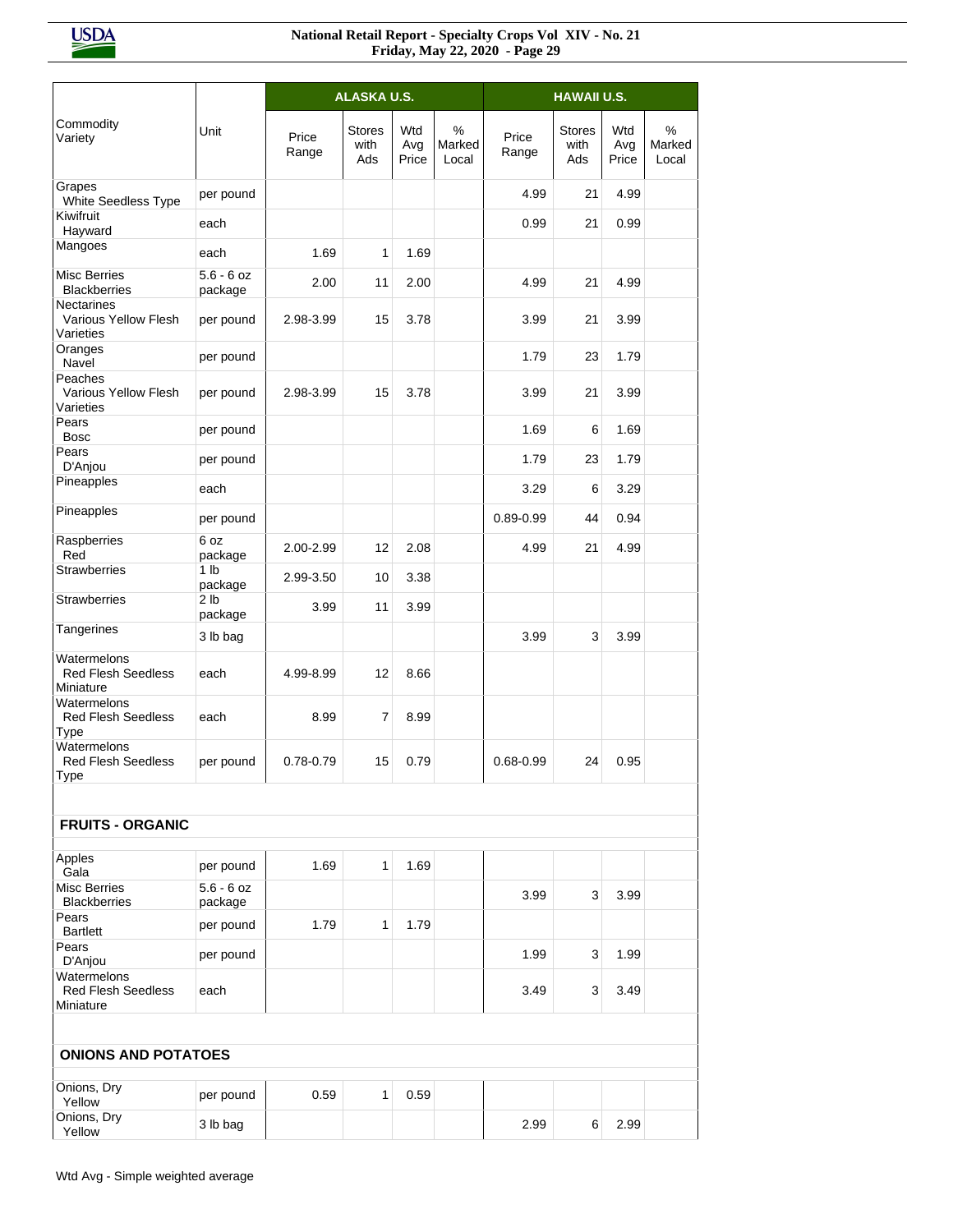|                                                    |                  | <b>ALASKA U.S.</b> |                |              | <b>HAWAII U.S.</b> |                |               |              |                 |  |
|----------------------------------------------------|------------------|--------------------|----------------|--------------|--------------------|----------------|---------------|--------------|-----------------|--|
| Commodity                                          | Unit             |                    | <b>Stores</b>  | Wtd          | %                  |                | <b>Stores</b> | Wtd          | %               |  |
| Variety                                            |                  | Price<br>Range     | with<br>Ads    | Avg<br>Price | Marked<br>Local    | Price<br>Range | with<br>Ads   | Avg<br>Price | Marked<br>Local |  |
| Onions, Dry<br><b>Yellow Marked Sweet</b>          | per pound        | 1.28-1.59          | 21             | 1.39         |                    |                |               |              |                 |  |
| Potatoes<br>Round Red                              | per pound        |                    |                |              |                    | 1.29           | 6             | 1.29         |                 |  |
| Potatoes<br>Round Red                              | 5 lb bag         | 5.00               | 11             | 5.00         |                    |                |               |              |                 |  |
| Potatoes<br>Russet                                 | 5 lb bag         |                    |                |              |                    | 3.50           | 3             | 3.50         |                 |  |
| Potatoes<br>Yellow Type                            | 5 lb bag         | 5.00               | 11             | 5.00         |                    |                |               |              |                 |  |
|                                                    |                  |                    |                |              |                    |                |               |              |                 |  |
| <b>VEGETABLES</b>                                  |                  |                    |                |              |                    |                |               |              |                 |  |
| Asparagus<br>Green                                 | per pound        | 3.49               | $\overline{2}$ | 3.49         |                    |                |               |              |                 |  |
| Broccoli                                           | per pound        |                    |                |              |                    | 2.59           | 23            | 2.59         |                 |  |
| Carrots<br><b>Baby Peeled</b>                      | 1 lb bag         |                    |                |              |                    | 2.00           | 23            | 2.00         |                 |  |
| Cauliflower                                        | per pound        |                    |                |              |                    | 2.59           | 23            | 2.59         |                 |  |
| Celery                                             | per pound        |                    |                |              |                    | 1.69           | 23            | 1.69         |                 |  |
| Corn-Sweet                                         | each             | $0.99 - 1.00$      | 24             | 1.00         |                    | 0.34           | 21            | 0.34         |                 |  |
| Cucumbers<br>Long Seedless-<br>Greenhouse          | each             | 1.69               | 1              | 1.69         |                    |                |               |              |                 |  |
| Greens<br>Kale                                     | per bunch        | 1.98               | 3              | 1.98         |                    |                |               |              |                 |  |
| Lettuce, Iceberg                                   | each             | 1.99               | 8              | 1.99         |                    |                |               |              |                 |  |
| Lettuce, Iceberg                                   | per pound        |                    |                |              |                    | 2.39           | 23            | 2.39         |                 |  |
| Mushrooms<br>Portobella                            | 6 oz<br>package  | 3.89               | 11             | 3.89         |                    |                |               |              |                 |  |
| Mushrooms<br>White                                 | 8 oz<br>package  | 1.99               | 9              | 1.99         |                    |                |               |              |                 |  |
| Peppers, Bell Type<br>Orange                       | each             | 1.50               | 7              | 1.50         |                    |                |               |              |                 |  |
| Peppers, Bell Type<br>Orange-Greenhouse            | per pound        | 3.69               | 1              | 3.69         |                    |                |               |              |                 |  |
| Peppers, Bell Type<br>Red                          | each             | 1.50               | $\overline{7}$ | 1.50         |                    |                |               |              |                 |  |
| Peppers, Bell Type<br>Red-Greenhouse               | per pound        | 3.69               | 1              | 3.69         |                    |                |               |              |                 |  |
| Peppers, Bell Type<br>Yellow                       | each             | 1.50               | $\overline{7}$ | 1.50         |                    |                |               |              |                 |  |
| Peppers, Bell Type<br>Yellow-Greenhouse            | per pound        | 3.69               | $\mathbf{1}$   | 3.69         |                    |                |               |              |                 |  |
| Peppers, Other<br>Jalapeno                         | per pound        | 1.29               | 1              | 1.29         |                    |                |               |              |                 |  |
| Peppers, Other<br>Mixed Mini Sweet<br><b>Types</b> | 1 lb<br>package  |                    |                |              |                    | 3.98           | 3             | 3.98         |                 |  |
| Spinach<br>Flat, Baby Type                         | 8 oz<br>package  |                    |                |              |                    | 3.99           | 23            | 3.99         |                 |  |
| Tomatoes                                           | per pound        | 1.89               | $\mathbf{1}$   | 1.89         |                    |                |               |              |                 |  |
| Tomatoes<br>Vine Ripes, On The<br>Vine-Greenhouse  | per pound        |                    |                |              |                    | 1.99           | 3             | 1.99         |                 |  |
| Tomatoes, Grape Type                               | 10 oz<br>package | 2.50               | 11             | 2.50         |                    | 3.00           | 23            | 3.00         |                 |  |